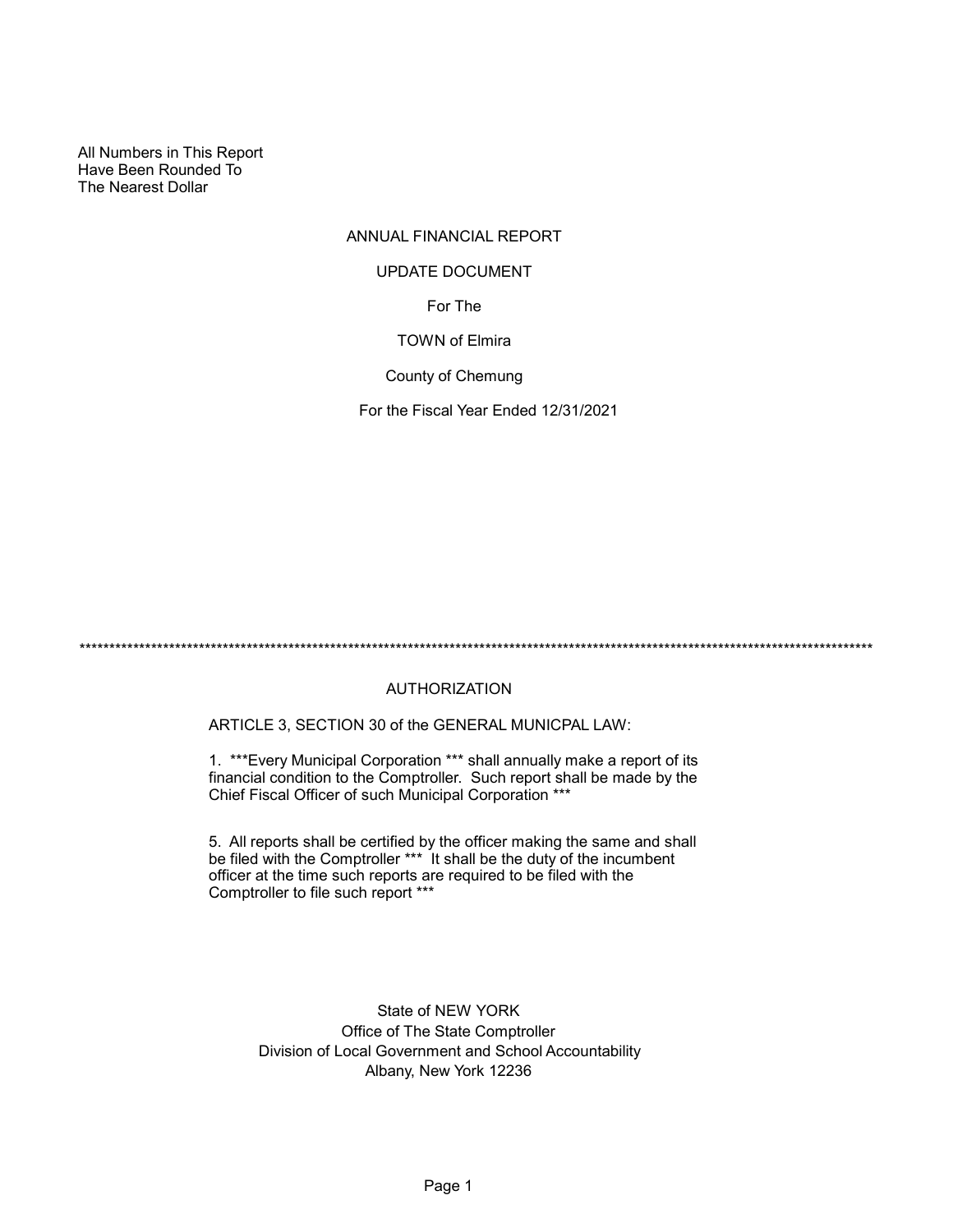#### TOWN OF Elmira

## \*\*\* FINANCIAL SECTION \*\*\*

Financial Information for the following funds and account groups are included in the Annual Financial Report filed by your government for the fiscal year ended 2020 and has been used by the OSC as the basis for preparing this update document for the fiscal year ended 2021:

> (A) GENERAL (B) GENERAL TOWN-OUTSIDE VG (DB) HIGHWAY-PART-TOWN (H) CAPITAL PROJECTS (K) GENERAL FIXED ASSETS (SD) DRAINAGE (SF) FIRE PROTECTION (SL) LIGHTING (SM) MISCELLANEOUS (SP) PARK (W) GENERAL LONG-TERM DEBT

All amounts included in this update document for 2020 represent data filed by your government with OSC as reviewed and adjusted where necessary.

## \*\*\* SUPPLEMENTAL SECTION \*\*\*

The Supplemental Section includes the following sections:

- 1) Statement of Indebtedness
- 2) Schedule of Time Deposits and Investments
- 3) Bank Reconciliation
- 4) Local Government Questionnaire
- 5) Schedule of Employee and Retiree Benefits
- 6) Schedule of Energy Costs and Consumption

All numbers in this report will be rounded to the nearest dollar.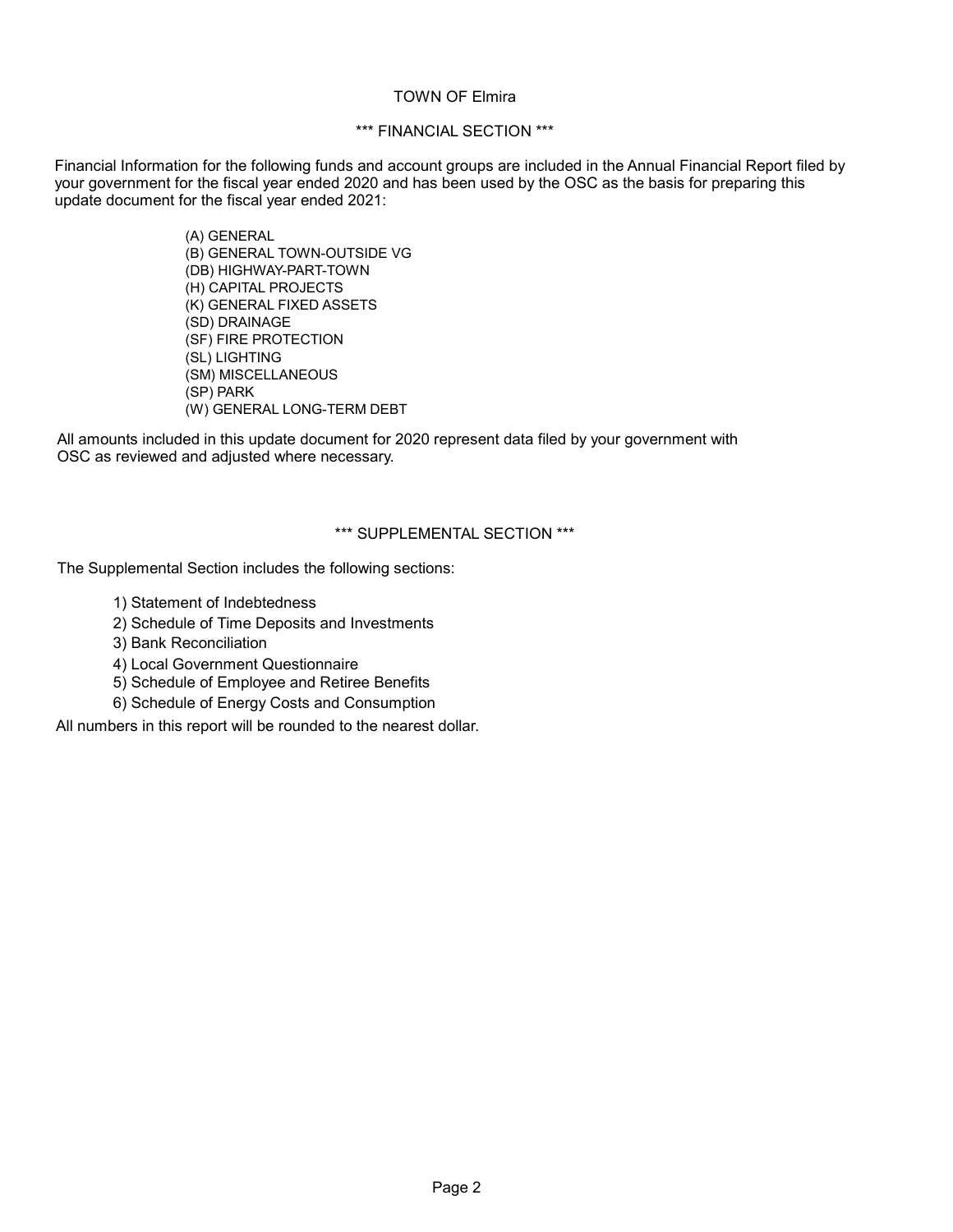(A) GENERAL

| <b>Code Description</b>              | 2020    | EdpCode | 2021         |
|--------------------------------------|---------|---------|--------------|
| <b>Assets</b>                        |         |         |              |
| Cash                                 | 273.281 | A200    | 557,554      |
| Cash In Time Deposits                |         | A201    |              |
| Petty Cash                           | 300     | A210    | 300          |
| <b>TOTAL Cash</b>                    | 273,581 |         | 557,854      |
| Accounts Receivable                  | 5,701   | A380    | 4,022        |
| <b>TOTAL Other Receivables (net)</b> | 5,701   |         | 4,022        |
| Due From Other Funds                 | 17,926  | A391    |              |
| <b>TOTAL Due From Other Funds</b>    | 17,926  |         | $\mathbf{0}$ |
| <b>TOTAL Assets</b>                  | 297,208 |         | 561,876      |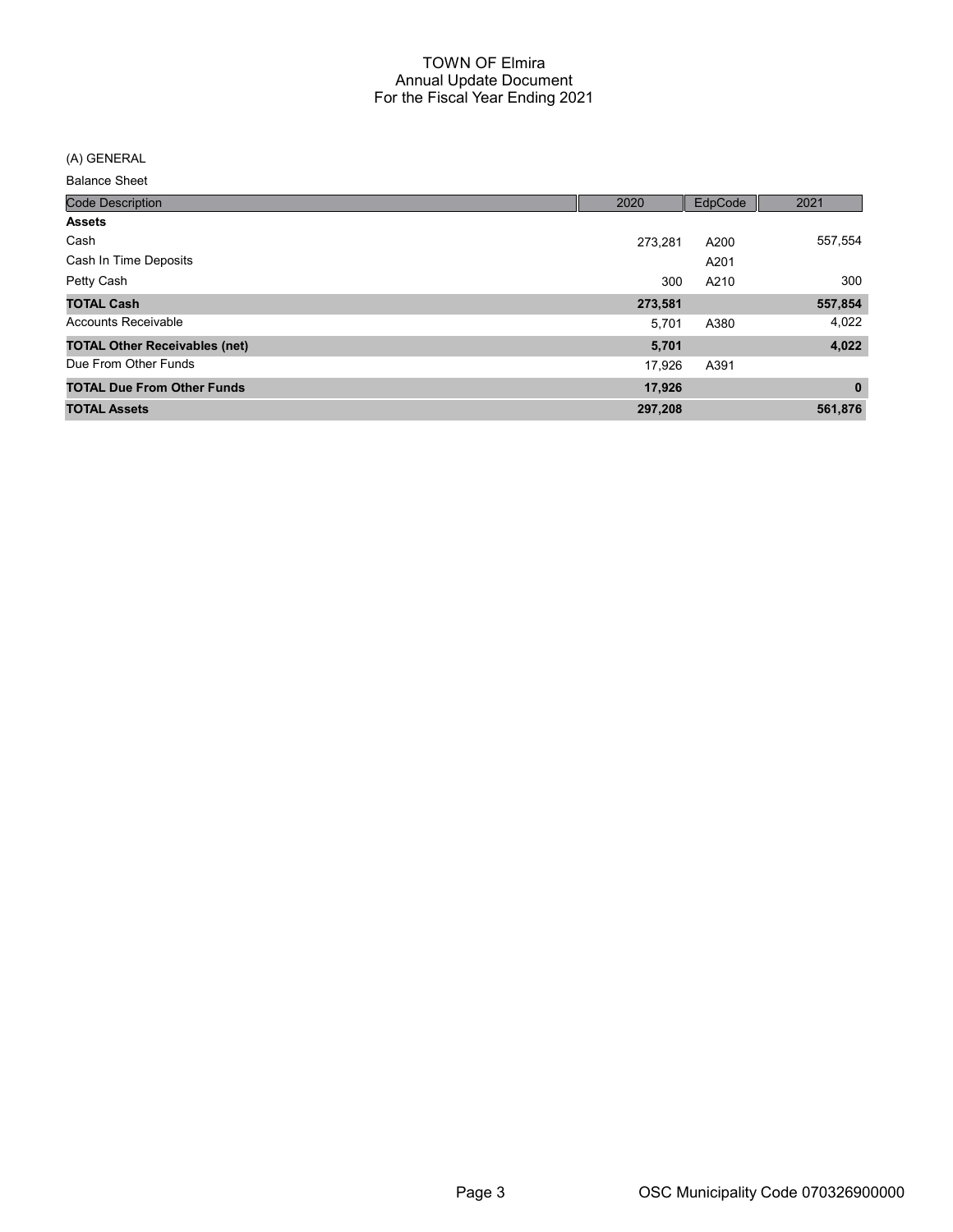## (A) GENERAL

| <b>Code Description</b>                                     | 2020     | <b>EdpCode</b> | 2021    |
|-------------------------------------------------------------|----------|----------------|---------|
| <b>Accounts Payable</b>                                     | 15,148   | A600           | 12,828  |
| <b>TOTAL Accounts Payable</b>                               | 15,148   |                | 12,828  |
| <b>Accrued Liabilities</b>                                  | 50,962   | A601           | 49,896  |
| <b>TOTAL Accrued Liabilities</b>                            | 50,962   |                | 49,896  |
| <b>Other Liabilities</b>                                    |          | A688           | 269,552 |
| Overpayments & Clearing Account                             |          | A690           | 180     |
| <b>TOTAL Other Liabilities</b>                              | $\bf{0}$ |                | 269,732 |
| Due To Other Funds                                          | 108,074  | A630           | 26,614  |
| <b>TOTAL Due To Other Funds</b>                             | 108,074  |                | 26,614  |
| <b>State Retirement</b>                                     | 429      | A718           | 440     |
| <b>TOTAL Due To Other Governments</b>                       | 429      |                | 440     |
| <b>TOTAL Liabilities</b>                                    | 174,613  |                | 359,510 |
| <b>Fund Balance</b>                                         |          |                |         |
| Unassigned Fund Balance                                     | 122,595  | A917           | 202,366 |
| <b>TOTAL Unassigned Fund Balance</b>                        | 122,595  |                | 202,366 |
| <b>TOTAL Fund Balance</b>                                   | 122,595  |                | 202,366 |
| <b>TOTAL Liabilities, Deferred Inflows And Fund Balance</b> | 297,208  |                | 561,876 |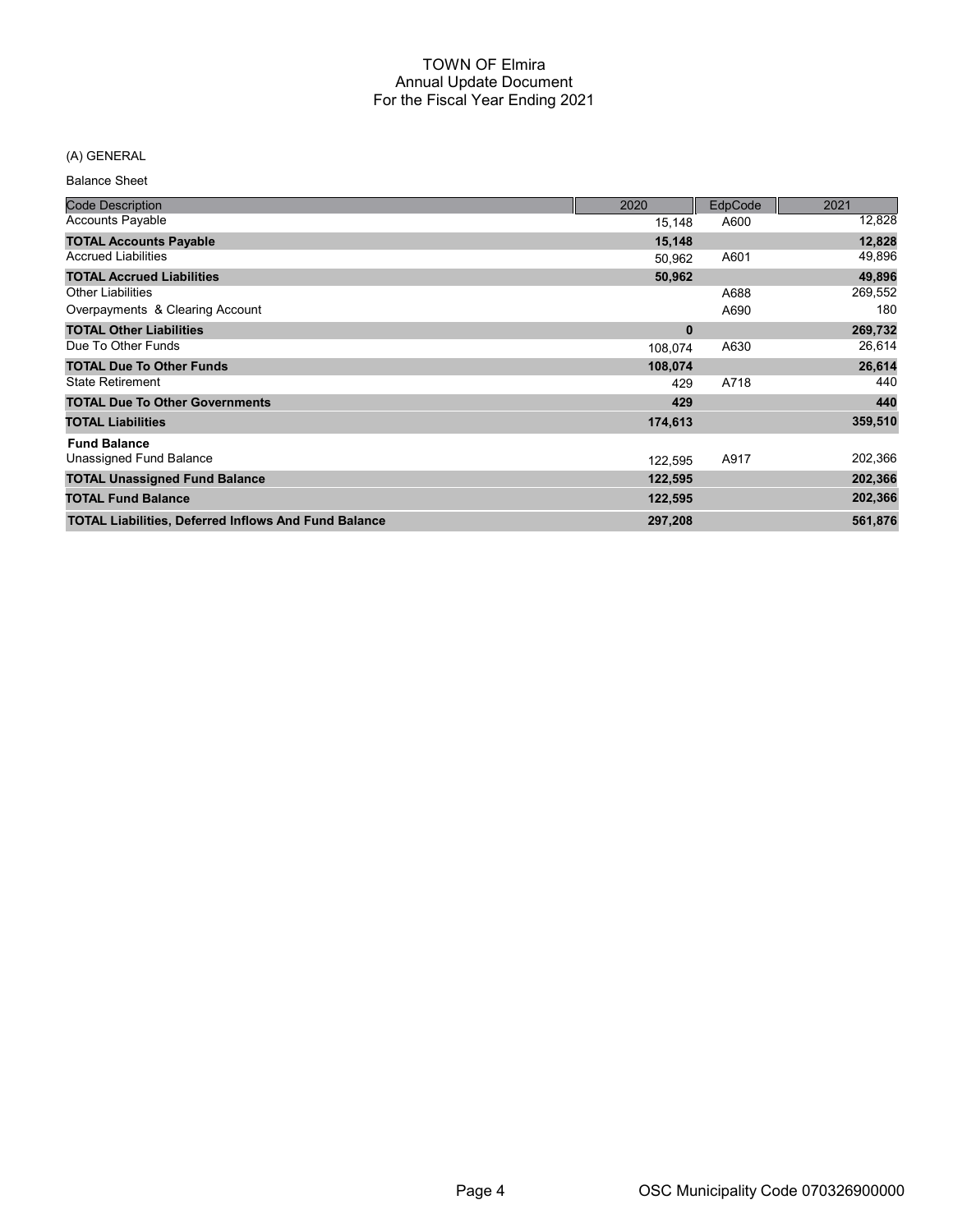(A) GENERAL

| <b>Code Description</b>                  | 2020     | EdpCode | 2021         |
|------------------------------------------|----------|---------|--------------|
| <b>Revenues</b>                          |          |         |              |
| <b>Real Property Taxes</b>               | 362,058  | A1001   | 645,722      |
| <b>TOTAL Real Property Taxes</b>         | 362,058  |         | 645,722      |
| Other Payments In Lieu of Taxes          | 530      | A1081   | 541          |
| Interest & Penalties On Real Prop Taxes  | 7,008    | A1090   | 7,522        |
| <b>TOTAL Real Property Tax Items</b>     | 7,538    |         | 8,063        |
| Franchises                               | 21,402   | A1170   | 63,309       |
| <b>TOTAL Non Property Tax Items</b>      | 21,402   |         | 63,309       |
| <b>Clerk Fees</b>                        | 899      | A1255   | 933          |
| Other Health Departmental Income         | 21,674   | A1689   | 32,689       |
| <b>TOTAL Departmental Income</b>         | 22,573   |         | 33,622       |
| Misc Revenue, Other Govts                | 4,333    | A2389   | 11,700       |
| <b>TOTAL Intergovernmental Charges</b>   | 4,333    |         | 11,700       |
| <b>Interest And Earnings</b>             | 971      | A2401   | 1,274        |
| <b>TOTAL Use of Money And Property</b>   | 971      |         | 1,274        |
| Dog Licenses                             | 7,804    | A2544   | 8,384        |
| <b>TOTAL Licenses And Permits</b>        | 7,804    |         | 8,384        |
| <b>Fines And Forfeited Bail</b>          | 23,184   | A2610   | 16,764       |
| <b>TOTAL Fines And Forfeitures</b>       | 23,184   |         | 16,764       |
| <b>AIM Related Payments</b>              | 52,651   | A2750   | 52,651       |
| Unclassified (specify)                   | 23,642   | A2770   | 37,954       |
| <b>TOTAL Miscellaneous Local Sources</b> | 76,293   |         | 90,605       |
| St Aid, Mortgage Tax                     | 131,842  | A3005   | 154,211      |
| St Aid - Other (specify)                 |          | A3089   |              |
| <b>TOTAL State Aid</b>                   | 131,842  |         | 154,211      |
| Federal Aid - Other                      |          | A4089   | 16,139       |
| <b>TOTAL Federal Aid</b>                 | $\bf{0}$ |         | 16,139       |
| <b>TOTAL Revenues</b>                    | 657,998  |         | 1,049,793    |
| <b>Interfund Transfers</b>               | 283,954  | A5031   |              |
| <b>TOTAL Interfund Transfers</b>         | 283,954  |         | $\mathbf 0$  |
| <b>TOTAL Other Sources</b>               | 283,954  |         | $\mathbf{0}$ |
| <b>TOTAL Revenues</b>                    | 941.952  |         | 1.049.793    |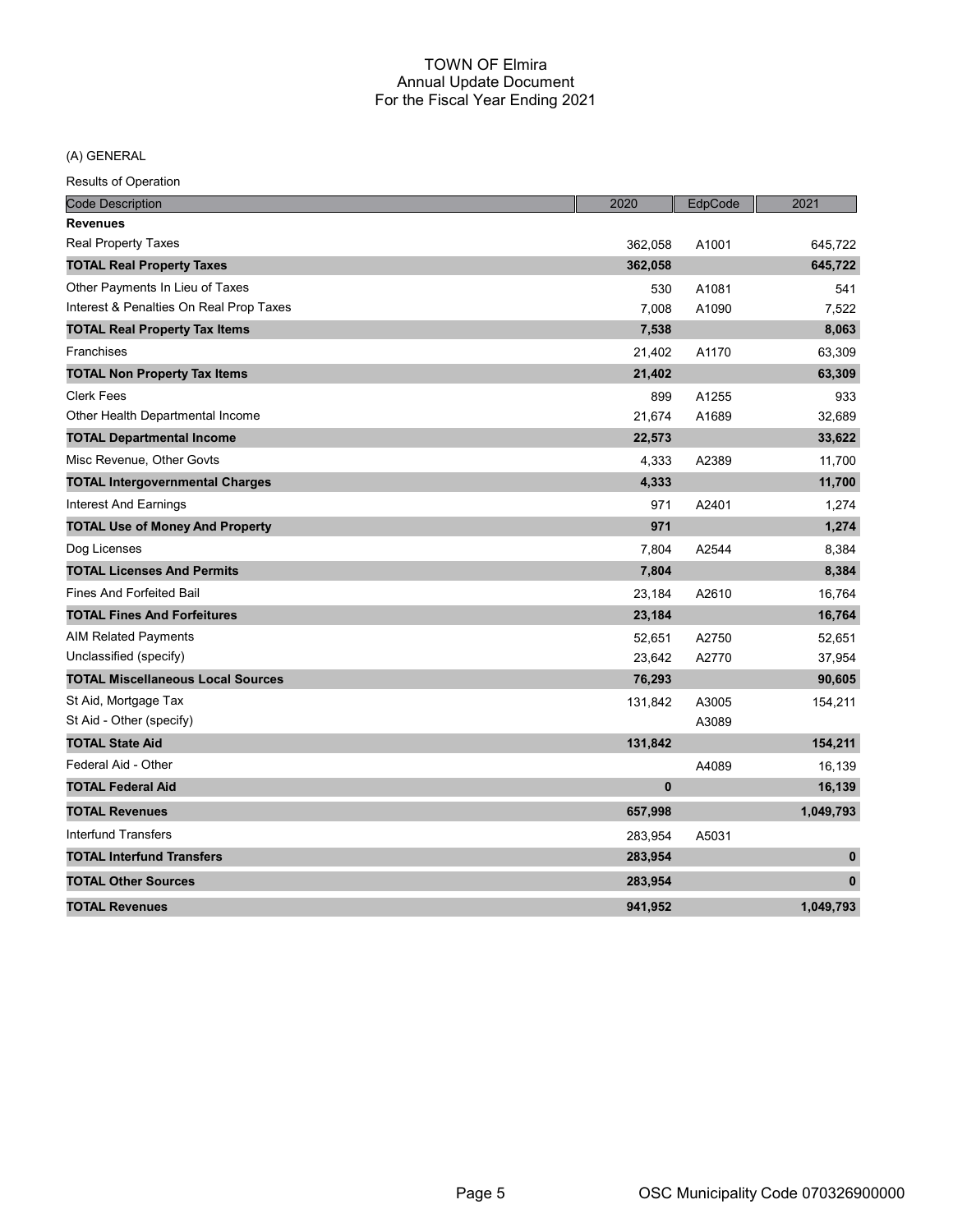#### (A) GENERAL

| <b>Code Description</b>                 | 2020    | EdpCode | 2021    |
|-----------------------------------------|---------|---------|---------|
| <b>Expenditures</b>                     |         |         |         |
| Legislative Board, Pers Serv            | 44,999  | A10101  | 40,541  |
| Legislative Board, Contr Expend         | 1,311   | A10104  | 8,452   |
| <b>TOTAL Legislative Board</b>          | 46,310  |         | 48,993  |
| Municipal Court, Pers Serv              | 90,211  | A11101  | 92,709  |
| Municipal Court, Contr Expend           | 4,347   | A11104  | 2,051   |
| <b>TOTAL Municipal Court</b>            | 94,558  |         | 94,760  |
| Supervisor, pers Serv                   | 46,418  | A12201  | 37,312  |
| Supervisor, contr Expend                | 31,681  | A12204  | 30,040  |
| <b>TOTAL Supervisor</b>                 | 78,099  |         | 67,352  |
| Auditor, Contr Expend                   | 16,900  | A13204  | 21,400  |
| <b>TOTAL Auditor</b>                    | 16,900  |         | 21,400  |
| Budget, Pers Serv                       | 189     | A13401  | 7,600   |
| <b>TOTAL Budget</b>                     | 189     |         | 7,600   |
| Purchasing, Pers Serv                   |         | A13451  |         |
| Purchasing, Equip & Cap Outlay          | 17,278  | A13452  | 22,005  |
| Purchasing, Contr Expend                | 9,202   | A13454  | 11,132  |
| <b>TOTAL Purchasing</b>                 | 26,480  |         | 33,137  |
| Assessment, Pers Serv                   | 42,875  | A13551  | 41,380  |
| Assessment, Contr Expend                | 2,390   | A13554  | 3,669   |
| <b>TOTAL Assessment</b>                 | 45,265  |         | 45,049  |
| Clerk, pers Serv                        | 80,751  | A14101  | 101,649 |
| Clerk, contr Expend                     | 230     | A14104  | 1,560   |
| <b>TOTAL Clerk</b>                      | 80,981  |         | 103,209 |
| Law, Pers Serv                          | 41,054  | A14201  | 41,054  |
| Law, Contr Expend                       | 1,493   | A14204  | 2,012   |
| <b>TOTAL Law</b>                        | 42,547  |         | 43,066  |
| Engineer, Contr Expend                  |         | A14404  | 56      |
| <b>TOTAL Engineer</b>                   | 0       |         | 56      |
| Elections, Pers Serv                    | 13,324  | A14501  |         |
| Elections, Contr Expend                 |         | A14504  | 5,982   |
| <b>TOTAL Elections</b>                  | 13,324  |         | 5,982   |
| Operation of Plant, Pers Serv           | 14,587  | A16201  | 5,511   |
| Operation of Plant, Equip & Cap Outlay  | 4,333   | A16202  | 4,968   |
| Operation of Plant, Contr Expend        | 32,056  | A16204  | 24,864  |
| <b>TOTAL Operation of Plant</b>         | 50,976  |         | 35,343  |
| Unallocated Insurance, Contr Expend     | 83,361  | A19104  | 86,489  |
| <b>TOTAL Unallocated Insurance</b>      | 83,361  |         | 86,489  |
| Municipal Assn Dues, Contr Expend       | 1,000   | A19204  | 1,099   |
| <b>TOTAL Municipal Assn Dues</b>        | 1,000   |         | 1,099   |
| <b>TOTAL General Government Support</b> | 579,990 |         | 593,535 |
| Control of Animals, Contr Expend        | 24,983  | A35104  | 23,113  |
| <b>TOTAL Control of Animals</b>         | 24,983  |         | 23,113  |
| <b>TOTAL Public Safety</b>              | 24,983  |         | 23,113  |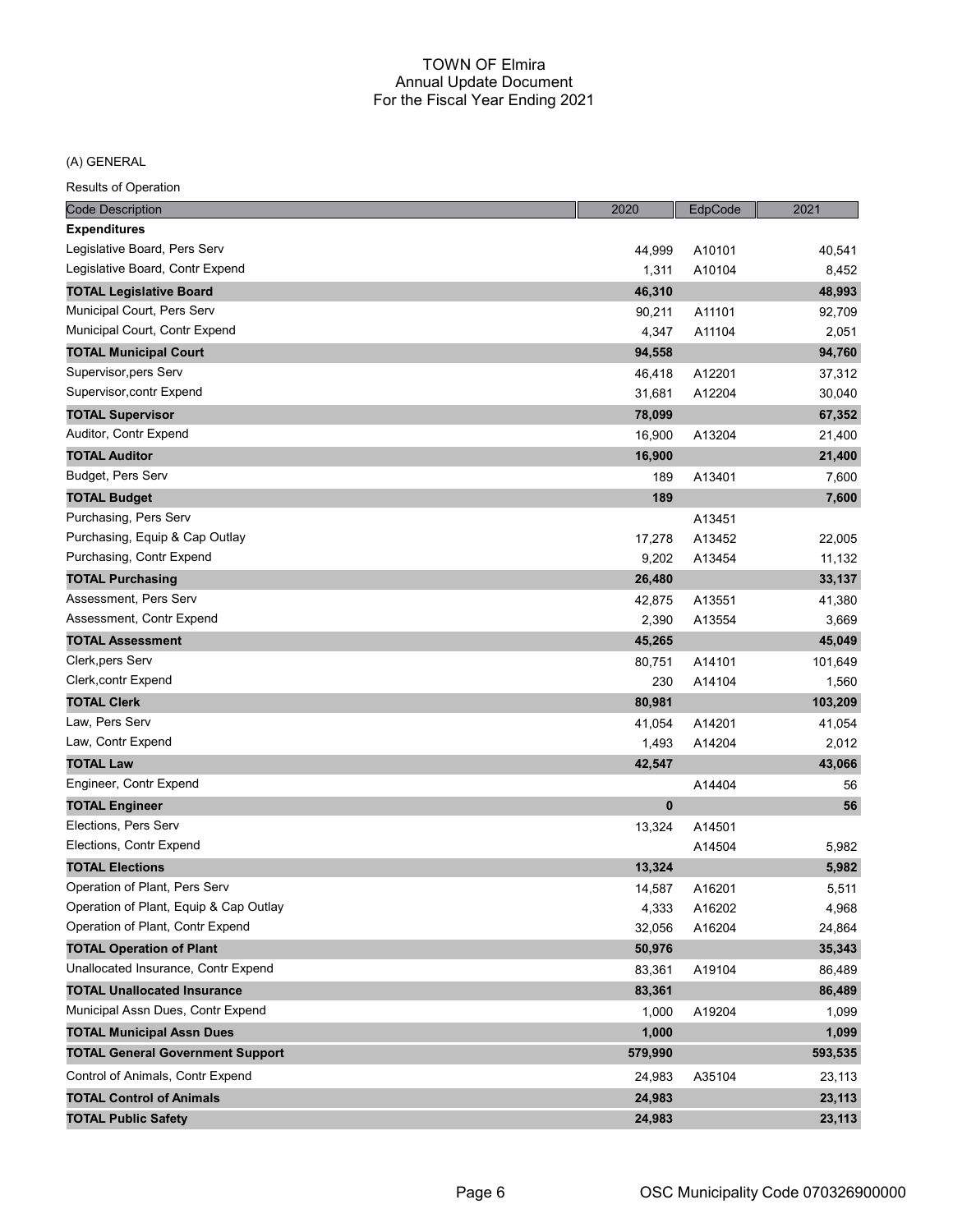(A) GENERAL

| <b>Code Description</b>                    | 2020     | EdpCode | 2021        |
|--------------------------------------------|----------|---------|-------------|
| <b>Expenditures</b>                        |          |         |             |
| Historian, Pers Serv                       | 300      | A75101  | 300         |
| <b>TOTAL Historian</b>                     | 300      |         | 300         |
| <b>TOTAL Culture And Recreation</b>        | 300      |         | 300         |
| Comm Beautification, Contr Expend          | 975      | A85104  |             |
| <b>TOTAL Comm Beautification</b>           | 975      |         | $\mathbf 0$ |
| <b>TOTAL Home And Community Services</b>   | 975      |         | $\mathbf 0$ |
| <b>State Retirement System</b>             | 44,373   | A90108  | 45,900      |
| Social Security, Employer Cont             | 26,798   | A90308  | 27,160      |
| Worker's Compensation, Empl Bnfts          | 30,224   | A90408  | 34,194      |
| Disability Insurance, Empl Bnfts           | 533      | A90558  | 445         |
| Hospital & Medical (dental) Ins, Empl Bnft | 134,980  | A90608  | 153,111     |
| <b>TOTAL Employee Benefits</b>             | 236,908  |         | 260,810     |
| Debt Principal, Bond Anticipation Notes    | 25,000   | A97306  | 75,000      |
| <b>TOTAL Debt Principal</b>                | 25,000   |         | 75,000      |
| Debt Interest, Bond Anticipation Notes     | 2,500    | A97307  | 1,125       |
| <b>TOTAL Debt Interest</b>                 | 2,500    |         | 1,125       |
| <b>TOTAL Expenditures</b>                  | 870,656  |         | 953,883     |
| Transfers, Other Funds                     |          | A99019  | 16,139      |
| <b>TOTAL Operating Transfers</b>           | $\bf{0}$ |         | 16,139      |
| <b>TOTAL Other Uses</b>                    | $\bf{0}$ |         | 16,139      |
| <b>TOTAL Expenditures</b>                  | 870,656  |         | 970,022     |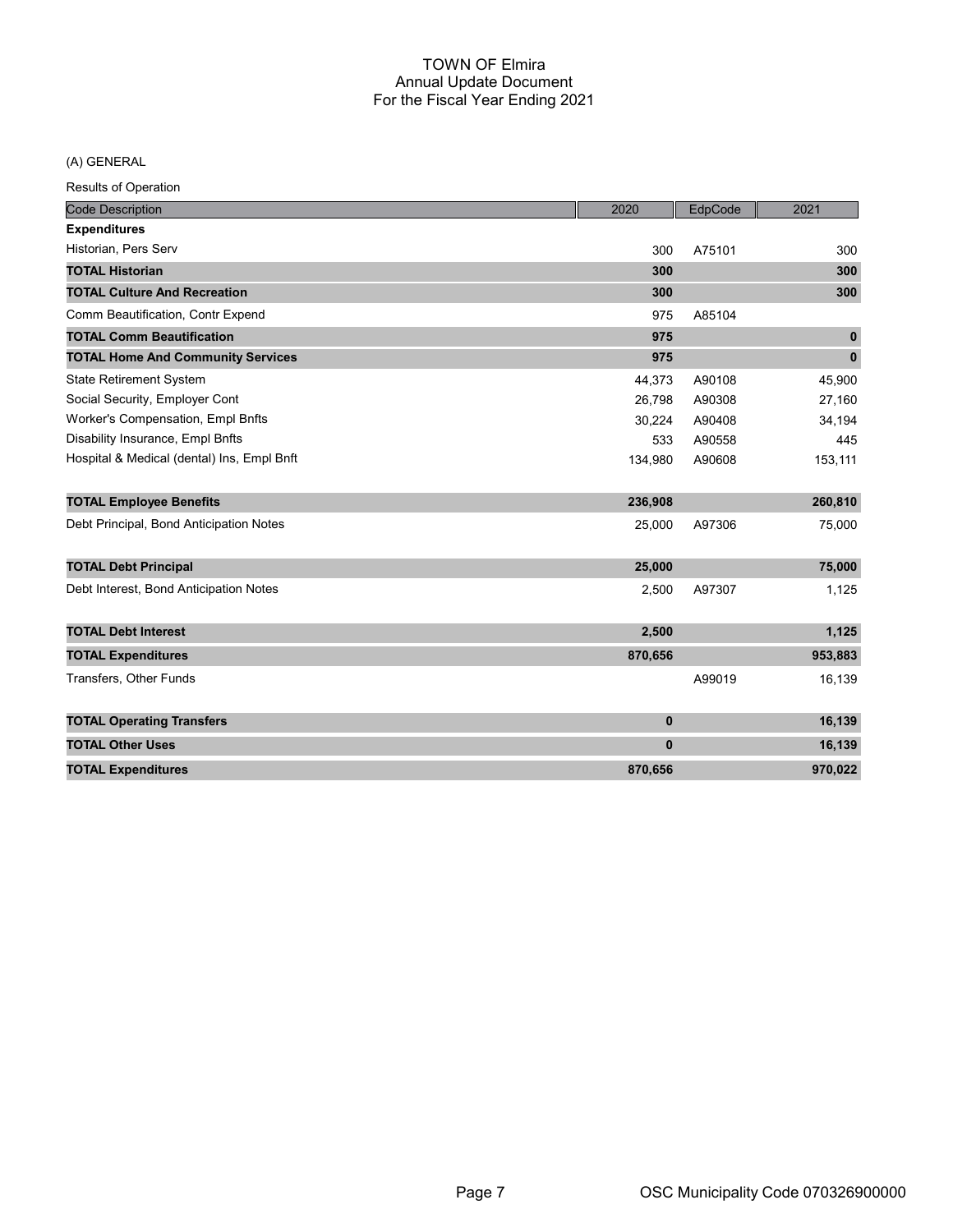(A) GENERAL

Analysis of Changes in Fund Balance

| <b>Code Description</b>                    | 2020    | EdpCode | 2021      |
|--------------------------------------------|---------|---------|-----------|
| Analysis of Changes in Fund Balance        |         |         |           |
| <b>Fund Balance - Beginning of Year</b>    | 51.299  | A8021   | 122,595   |
| <b>Restated Fund Balance - Beg of Year</b> | 51.299  | A8022   | 122.595   |
| ADD - REVENUES AND OTHER SOURCES           | 941.952 |         | 1,049,793 |
| DEDUCT - EXPENDITURES AND OTHER USES       | 870.656 |         | 970.022   |
| <b>Fund Balance - End of Year</b>          | 122.595 | A8029   | 202,366   |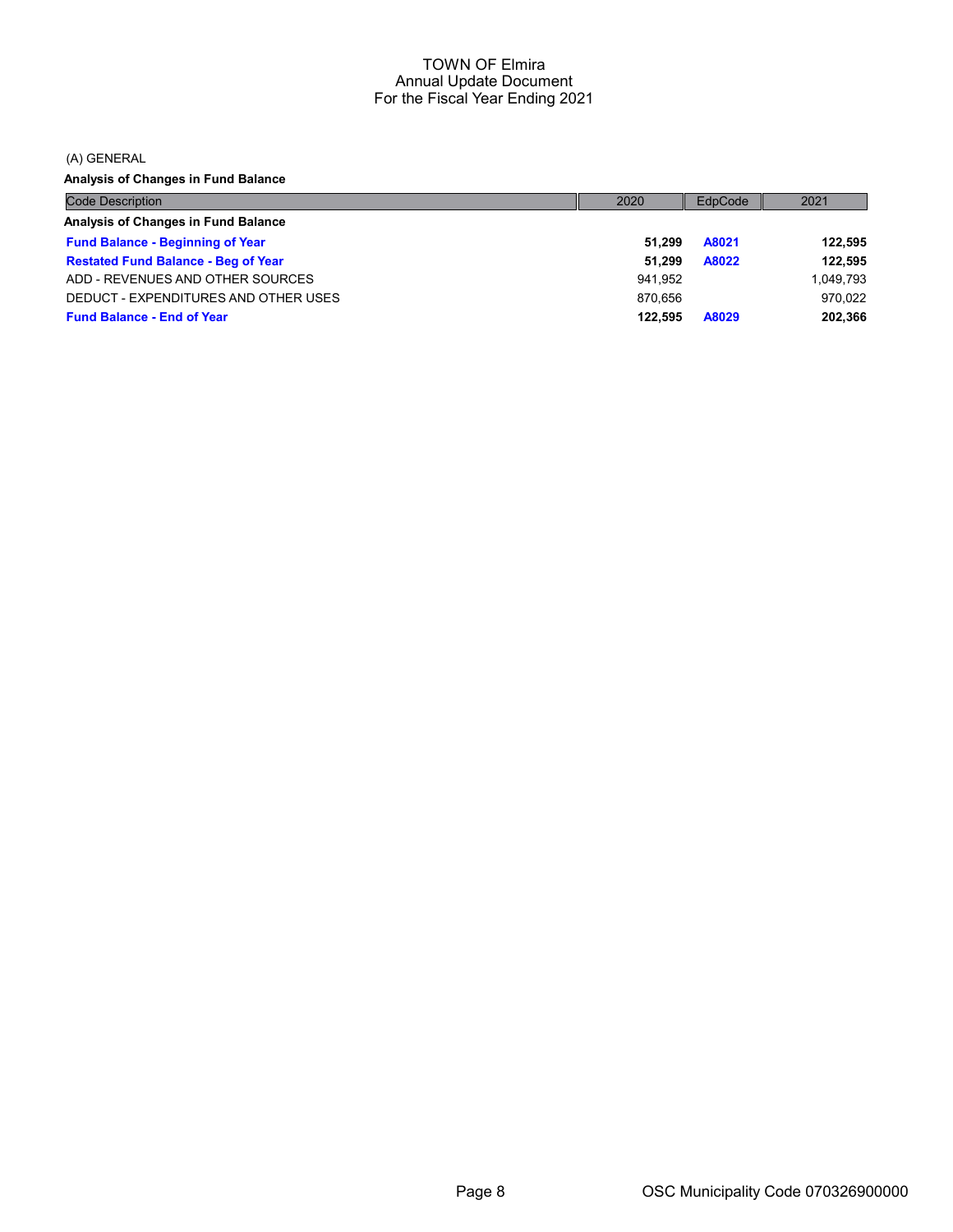# (A) GENERAL

Budget Summary

| <b>Code Description</b>               | 2021    | EdpCode | 2022    |
|---------------------------------------|---------|---------|---------|
| <b>Estimated Revenues</b>             |         |         |         |
| Est Rev - Real Property Taxes         | 646,422 | A1049N  | 646,322 |
| Est Rev - Real Property Tax Items     | 10,000  | A1099N  | 10,000  |
| Est Rev - Non Property Tax Items      | 22,000  | A1199N  | 45,000  |
| Est Rev - Departmental Income         | 31,005  | A1299N  | 35,574  |
| Est Rev - Use of Money And Property   | 1.000   | A2499N  | 1.000   |
| Est Rev - Licenses And Permits        | 7.500   | A2599N  | 7.200   |
| Est Rev - Fines And Forfeitures       | 7.500   | A2649N  | 10,000  |
| Est Rev - Miscellaneous Local Sources | 30,000  | A2799N  | 35,000  |
| Est Rev - State Aid                   | 118,000 | A3099N  | 177,000 |
| <b>TOTAL Estimated Revenues</b>       | 873,427 |         | 967,096 |
| <b>TOTAL Estimated Revenues</b>       | 873,427 |         | 967,096 |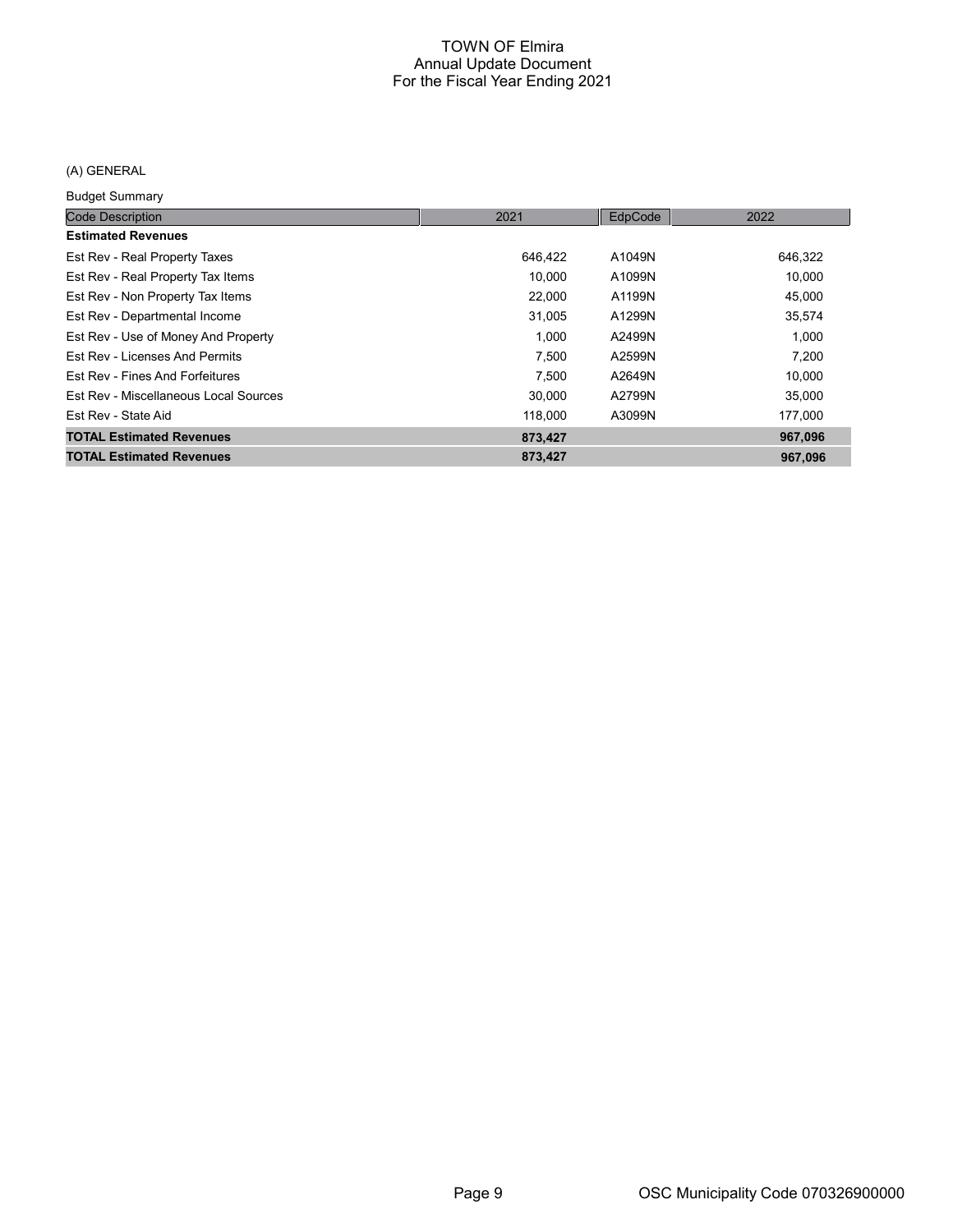## (A) GENERAL

Budget Summary

| <b>Code Description</b>           | 2021    | EdpCode | 2022    |
|-----------------------------------|---------|---------|---------|
| <b>Appropriations</b>             |         |         |         |
| App - General Government Support  | 580.135 | A1999N  | 644.381 |
| App - Public Safety               | 24,000  | A3999N  | 24,000  |
| App - Culture And Recreation      | 325     | A7999N  | 10,325  |
| App - Home And Community Services | 1.000   | A8999N  | 1.000   |
| App - Employee Benefits           | 240,529 | A9199N  | 260,640 |
| App - Debt Service                | 27.438  | A9899N  | 26.750  |
| <b>TOTAL Appropriations</b>       | 873,427 |         | 967,096 |
| <b>TOTAL Appropriations</b>       | 873,427 |         | 967.096 |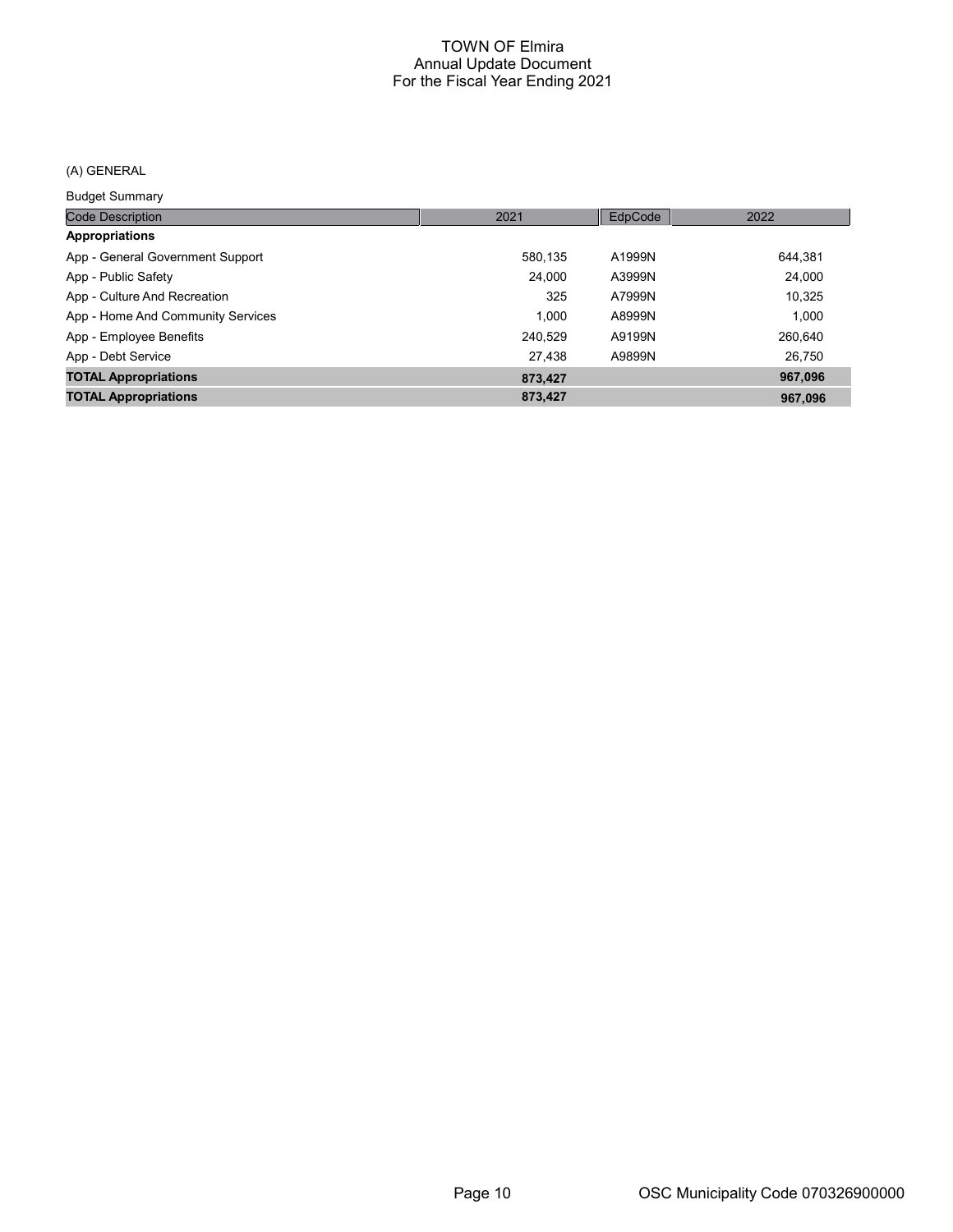## (B) GENERAL TOWN-OUTSIDE VG

| <b>Code Description</b>                 | 2020     | EdpCode     | 2021    |
|-----------------------------------------|----------|-------------|---------|
| <b>Assets</b>                           |          |             |         |
| Cash                                    | 93.191   | <b>B200</b> | 123,329 |
| Petty Cash                              | 200      | <b>B210</b> | 200     |
| <b>TOTAL Cash</b>                       | 93,391   |             | 123,529 |
| Accounts Receivable                     |          | <b>B380</b> | 320     |
| <b>TOTAL Other Receivables (net)</b>    | $\bf{0}$ |             | 320     |
| Due From Other Funds                    | 2,745    | <b>B391</b> | 10,702  |
| <b>TOTAL Due From Other Funds</b>       | 2,745    |             | 10,702  |
| Due From Other Governments              | 38,133   | B440        | 34,881  |
| <b>TOTAL Due From Other Governments</b> | 38,133   |             | 34,881  |
| <b>TOTAL Assets</b>                     | 134,269  |             | 169,432 |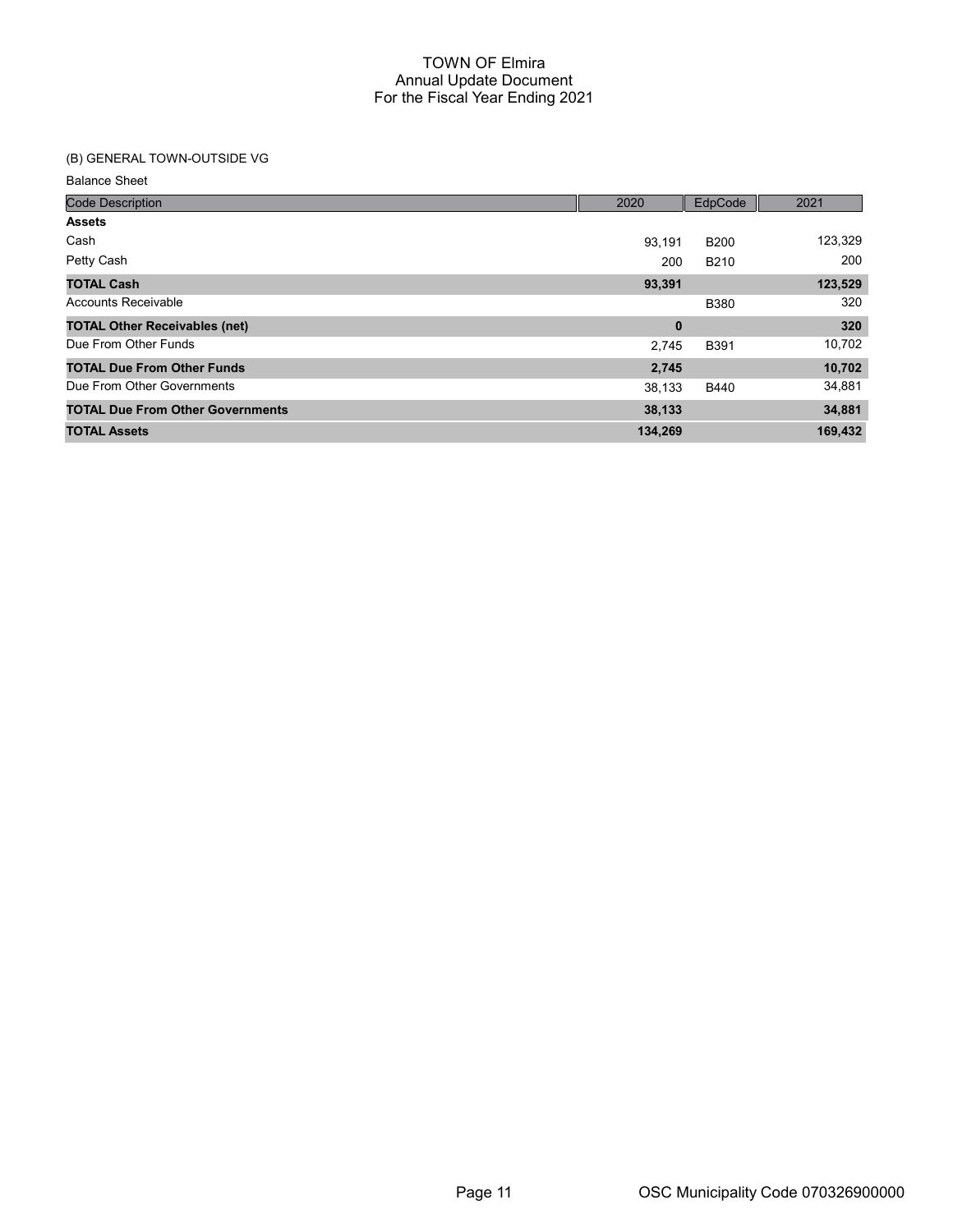# (B) GENERAL TOWN-OUTSIDE VG

| <b>Code Description</b>                                     | 2020    | EdpCode     | 2021        |
|-------------------------------------------------------------|---------|-------------|-------------|
| <b>Accounts Payable</b>                                     | 2.767   | <b>B600</b> | 4,426       |
| <b>TOTAL Accounts Payable</b>                               | 2,767   |             | 4,426       |
| <b>Accrued Liabilities</b>                                  | 20.646  | <b>B601</b> | 16,680      |
| <b>TOTAL Accrued Liabilities</b>                            | 20,646  |             | 16,680      |
| Due To Other Funds                                          | 77.975  | <b>B630</b> |             |
| <b>TOTAL Due To Other Funds</b>                             | 77,975  |             | $\mathbf 0$ |
| <b>State Retirement</b>                                     | 434     | <b>B718</b> | 136         |
| <b>TOTAL Due To Other Governments</b>                       | 434     |             | 136         |
| <b>TOTAL Liabilities</b>                                    | 101,822 |             | 21,242      |
| <b>Fund Balance</b>                                         |         |             |             |
| Assigned Unappropriated Fund Balance                        | 32.447  | <b>B915</b> | 148,190     |
| <b>TOTAL Assigned Fund Balance</b>                          | 32,447  |             | 148,190     |
| <b>TOTAL Fund Balance</b>                                   | 32,447  |             | 148,190     |
| <b>TOTAL Liabilities, Deferred Inflows And Fund Balance</b> | 134,269 |             | 169,432     |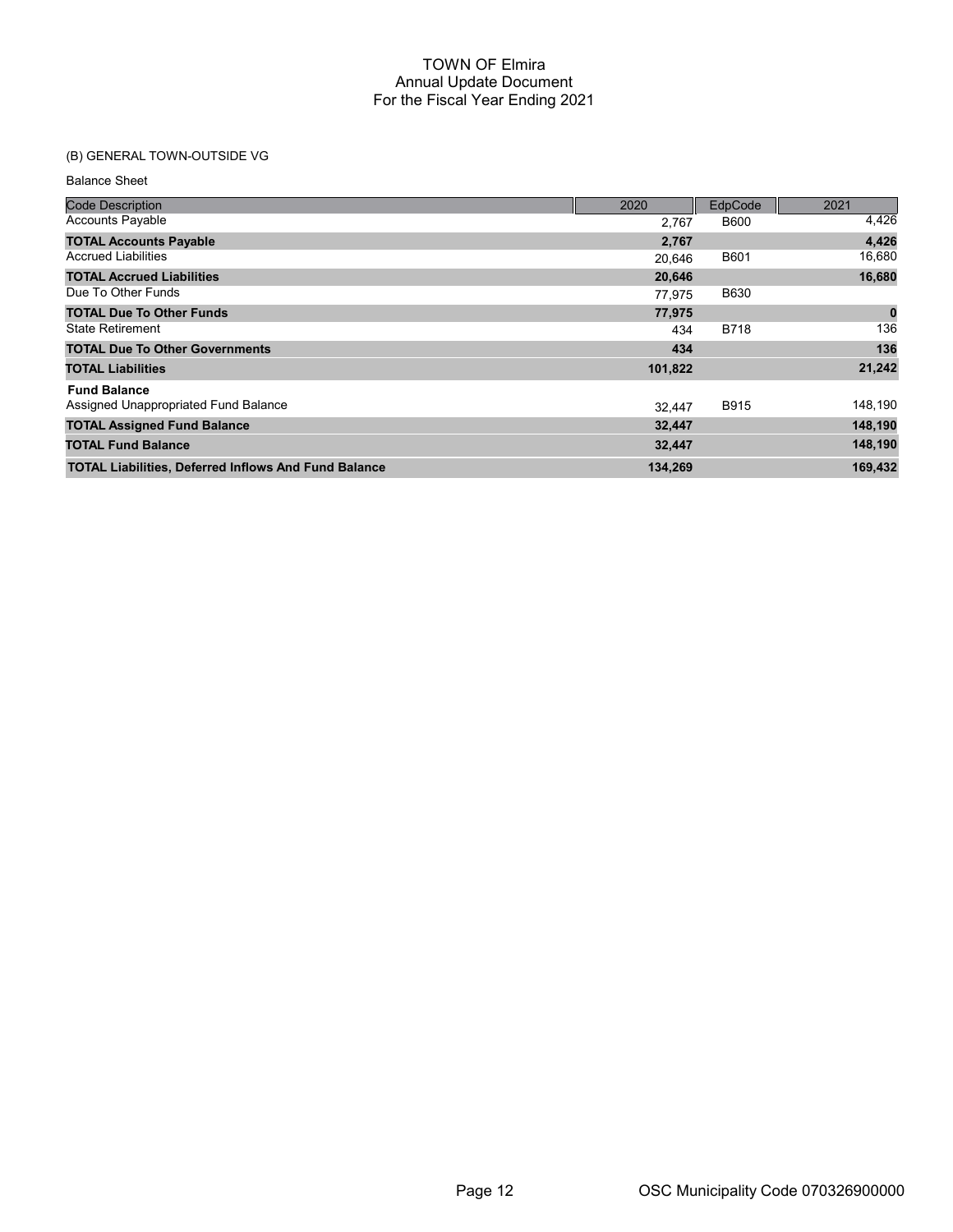# (B) GENERAL TOWN-OUTSIDE VG

| <b>Code Description</b>                  | 2020    | EdpCode           | 2021        |
|------------------------------------------|---------|-------------------|-------------|
| <b>Revenues</b>                          |         |                   |             |
| Other Payments In Lieu of Taxes          | 1,159   | B <sub>1081</sub> | 2,500       |
| <b>TOTAL Real Property Tax Items</b>     | 1,159   |                   | 2,500       |
| Sales Tax (from County)                  | 365,712 | B1120             | 369,721     |
| <b>TOTAL Non Property Tax Items</b>      | 365,712 |                   | 369,721     |
| Other General Departmental Income        | 5,439   | B1289             | 1,809       |
| <b>Zoning Fees</b>                       | 12,899  | B2110             | 15,054      |
| <b>TOTAL Departmental Income</b>         | 18,338  |                   | 16,863      |
| Misc Revenue, Other Govts                | 1,400   | B2389             | 25,636      |
| <b>TOTAL Intergovernmental Charges</b>   | 1,400   |                   | 25,636      |
| Unclassified (specify)                   | 271     | B2770             |             |
| <b>TOTAL Miscellaneous Local Sources</b> | 271     |                   | $\mathbf 0$ |
| <b>TOTAL Revenues</b>                    | 386,880 |                   | 414,720     |
| <b>TOTAL Revenues</b>                    | 386,880 |                   | 414,720     |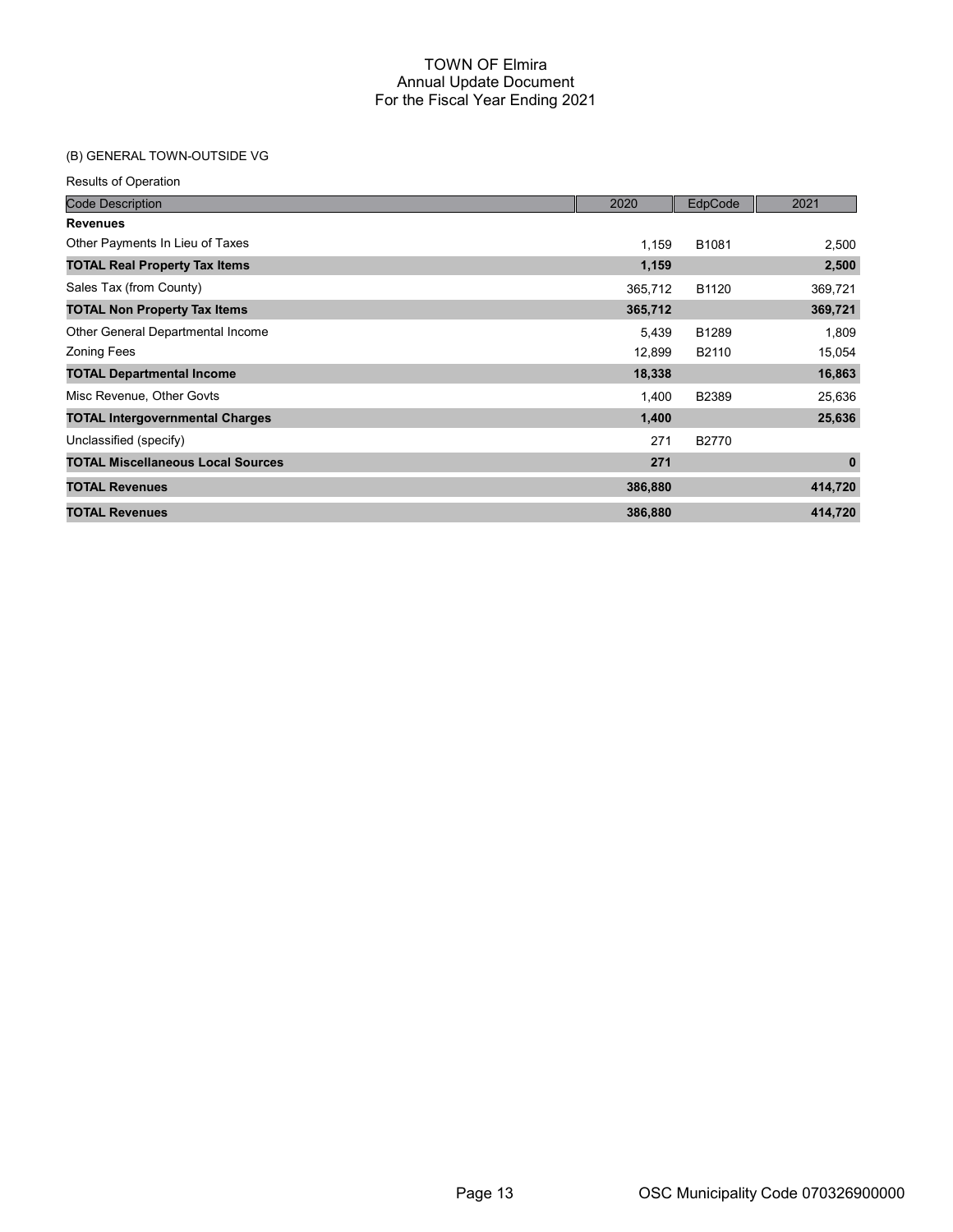## (B) GENERAL TOWN-OUTSIDE VG

| <b>Code Description</b>                    | 2020    | EdpCode | 2021         |
|--------------------------------------------|---------|---------|--------------|
| <b>Expenditures</b>                        |         |         |              |
| Police, Pers Serv                          | 7,417   | B31201  | 7,440        |
| <b>TOTAL Police</b>                        | 7,417   |         | 7,440        |
| Safety Inspection, Pers Serv               | 40,432  | B36201  | 39,703       |
| Safety Inspection, Contr Expend            | 1,940   | B36204  | 1,956        |
| <b>TOTAL Safety Inspection</b>             | 42,372  |         | 41,659       |
| <b>TOTAL Public Safety</b>                 | 49,789  |         | 49,099       |
| Street Admin, Pers Serv                    | 71,404  | B50101  | 122,973      |
| Street Admin, Contr Expend                 | 15,406  | B50104  | 15,183       |
| <b>TOTAL Street Admin</b>                  | 86,810  |         | 138,156      |
| <b>TOTAL Transportation</b>                | 86,810  |         | 138,156      |
| Joint Rec Proj, Contr Expend               | 1,400   | B71454  | 6,791        |
| <b>TOTAL Joint Rec Proj</b>                | 1,400   |         | 6,791        |
| <b>TOTAL Culture And Recreation</b>        | 1,400   |         | 6,791        |
| Zoning, Contr Expend                       | 7,109   | B80104  | 8,145        |
| <b>TOTAL Zoning</b>                        | 7,109   |         | 8,145        |
| Planning, Contr Expend                     | 3,050   | B80204  | 1,900        |
| <b>TOTAL Planning</b>                      | 3,050   |         | 1,900        |
| Flood & Erosion Control, Equip & Cap Outla | 20,499  | B87452  | 29,680       |
| <b>TOTAL Flood &amp; Erosion Control</b>   | 20,499  |         | 29,680       |
| <b>TOTAL Home And Community Services</b>   | 30,658  |         | 39,725       |
| State Retirement, Empl Bnfts               | 17,168  | B90108  | 18,100       |
| Social Security, Empl Bnfts                | 8,874   | B90308  | 8,851        |
| Worker's Compensation, Empl Bnfts          | 2,308   | B90408  | 2,964        |
| Disability Insurance, Empl Bnfts           | 191     | B90558  | 101          |
| Hospital & Medical (dental) Ins, Empl Bnft | 35,530  | B90608  | 35,190       |
| <b>TOTAL Employee Benefits</b>             | 64,071  |         | 65,206       |
| <b>TOTAL Expenditures</b>                  | 232,728 |         | 298,977      |
| Transfers, Other Funds                     | 283,954 | B99019  |              |
| <b>TOTAL Operating Transfers</b>           | 283,954 |         | $\mathbf{0}$ |
| <b>TOTAL Other Uses</b>                    | 283,954 |         | $\pmb{0}$    |
| <b>TOTAL Expenditures</b>                  | 516.682 |         | 298,977      |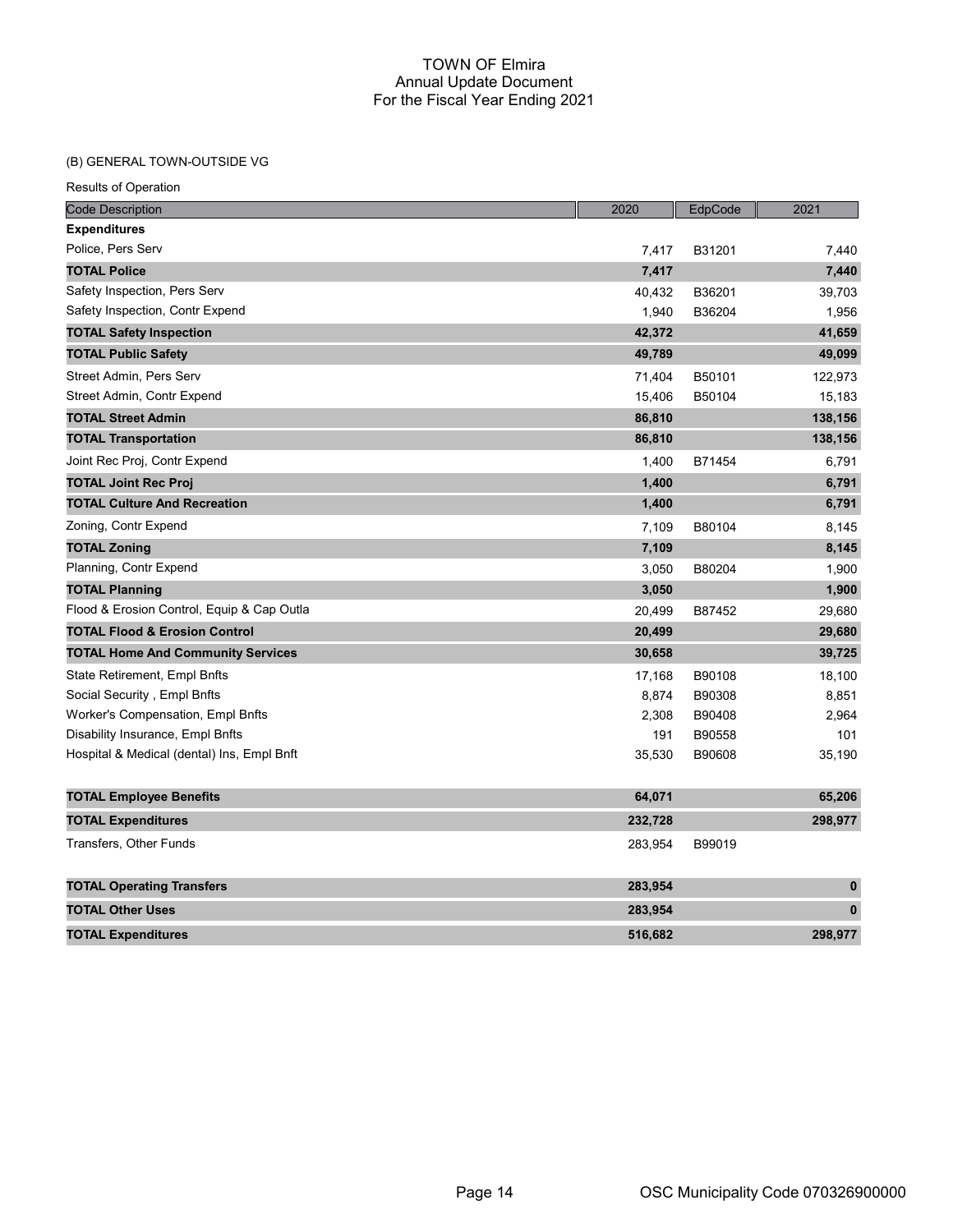## (B) GENERAL TOWN-OUTSIDE VG

# Analysis of Changes in Fund Balance

| <b>Code Description</b>                    | 2020    | EdpCode      | 2021    |
|--------------------------------------------|---------|--------------|---------|
| Analysis of Changes in Fund Balance        |         |              |         |
| <b>Fund Balance - Beginning of Year</b>    | 162.249 | <b>B8021</b> | 32,447  |
| <b>Restated Fund Balance - Beg of Year</b> | 162.249 | <b>B8022</b> | 32.447  |
| ADD - REVENUES AND OTHER SOURCES           | 386.880 |              | 414.720 |
| DEDUCT - EXPENDITURES AND OTHER USES       | 516.682 |              | 298.977 |
| <b>Fund Balance - End of Year</b>          | 32.447  | <b>B8029</b> | 148.190 |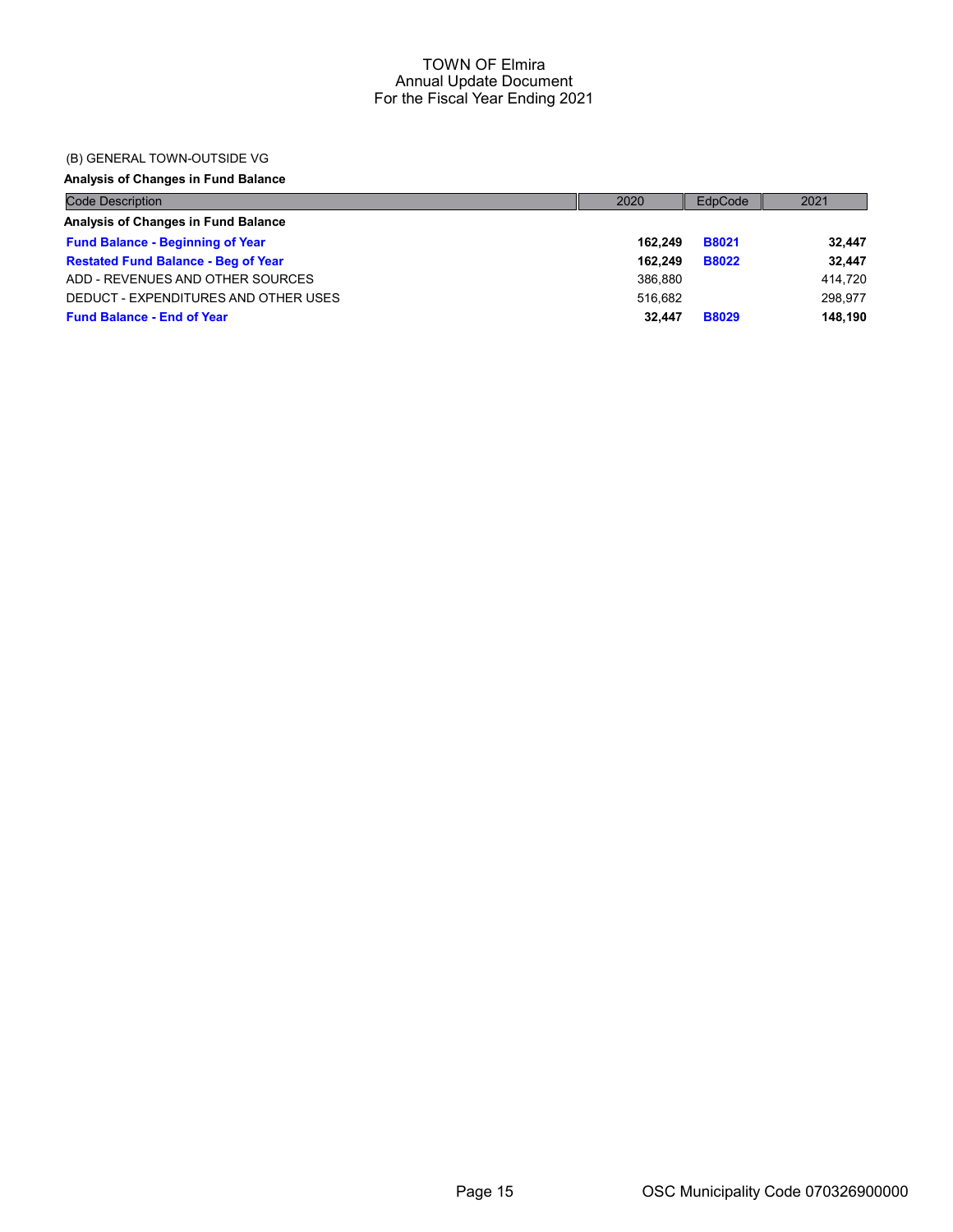# (B) GENERAL TOWN-OUTSIDE VG

#### Budget Summary

| <b>Code Description</b>                | 2021     | EdpCode       | 2022     |
|----------------------------------------|----------|---------------|----------|
| <b>Estimated Revenues</b>              |          |               |          |
| Est Rev - Real Property Tax Items      | 7.000    | <b>B1099N</b> | 2.500    |
| Est Rev - Non Property Tax Items       | 269.991  | <b>B1199N</b> | 300.000  |
| Est Rev - Departmental Income          | 14.320   | <b>B1299N</b> | 13.503   |
| Est Rev - Use of Money And Property    | 100      | <b>B2499N</b> | 100      |
| Est Rev - Miscellaneous Local Sources  | 3.984    | <b>B2799N</b> | 28.000   |
| <b>TOTAL Estimated Revenues</b>        | 295,395  |               | 344,103  |
| <b>Estimated - Interfund Transfers</b> | 0        | B5031N        |          |
| <b>TOTAL Estimated Other Sources</b>   | $\bf{0}$ |               | $\bf{0}$ |
| <b>TOTAL Estimated Revenues</b>        | 295.395  |               | 344.103  |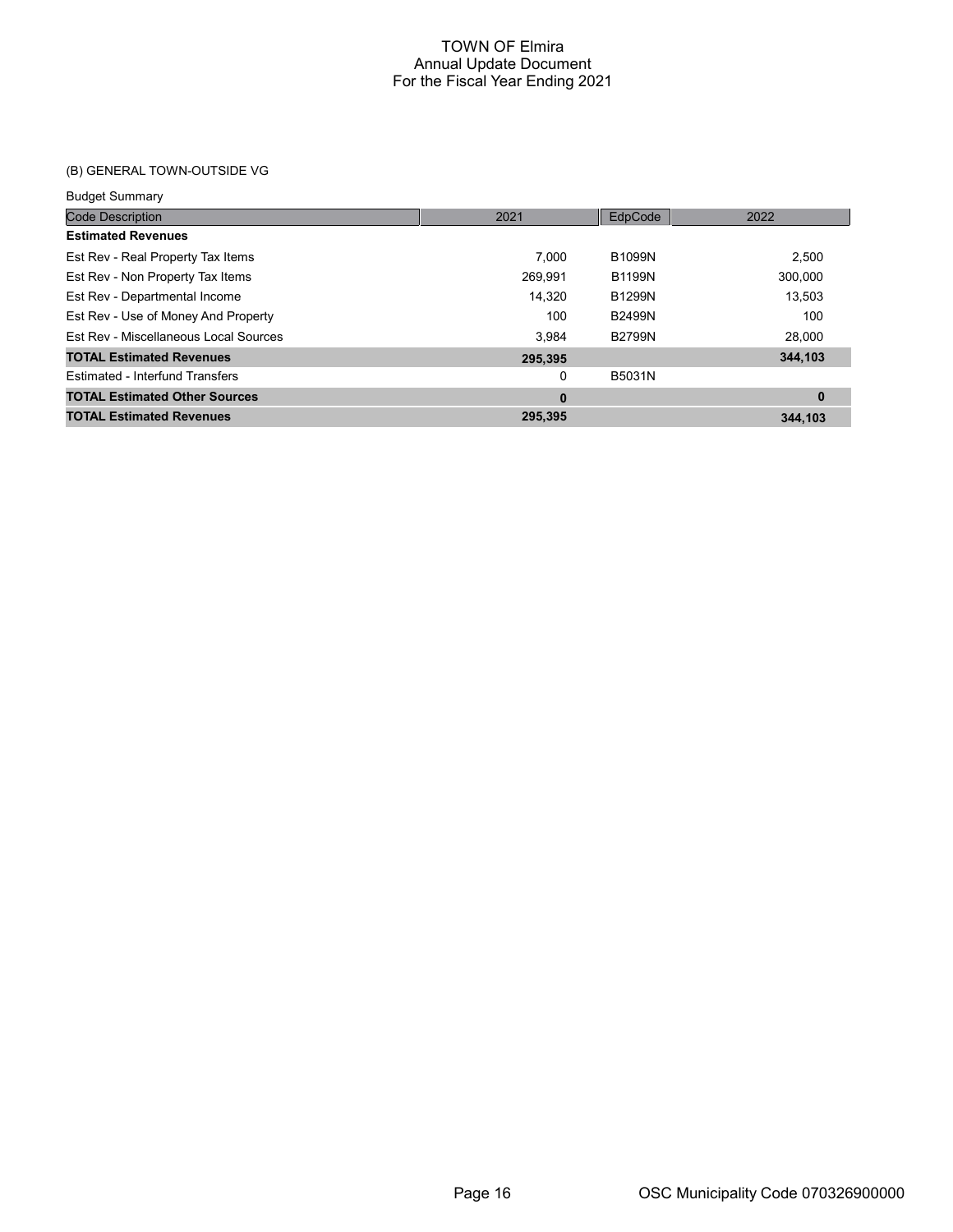# (B) GENERAL TOWN-OUTSIDE VG

#### Budget Summary

| <b>Code Description</b>           | 2021     | EdpCode       | 2022    |
|-----------------------------------|----------|---------------|---------|
| <b>Appropriations</b>             |          |               |         |
| App - General Government Support  |          | <b>B1999N</b> | 0       |
| App - Public Safety               | 54.500   | <b>B3999N</b> | 55,316  |
| App - Transportation              | 128.150  | <b>B5999N</b> | 144,678 |
| App - Culture And Recreation      | 8,800    | <b>B7999N</b> | 11,500  |
| App - Home And Community Services | 41.749   | <b>B8999N</b> | 61,453  |
| App - Employee Benefits           | 62.196   | <b>B9199N</b> | 66,185  |
| <b>TOTAL Appropriations</b>       | 295,395  |               | 339,132 |
| <b>Other Budgetary Purposes</b>   |          | <b>B962N</b>  | 4.971   |
| <b>TOTAL Other Uses</b>           | $\bf{0}$ |               | 4,971   |
| <b>TOTAL Appropriations</b>       | 295,395  |               | 344.103 |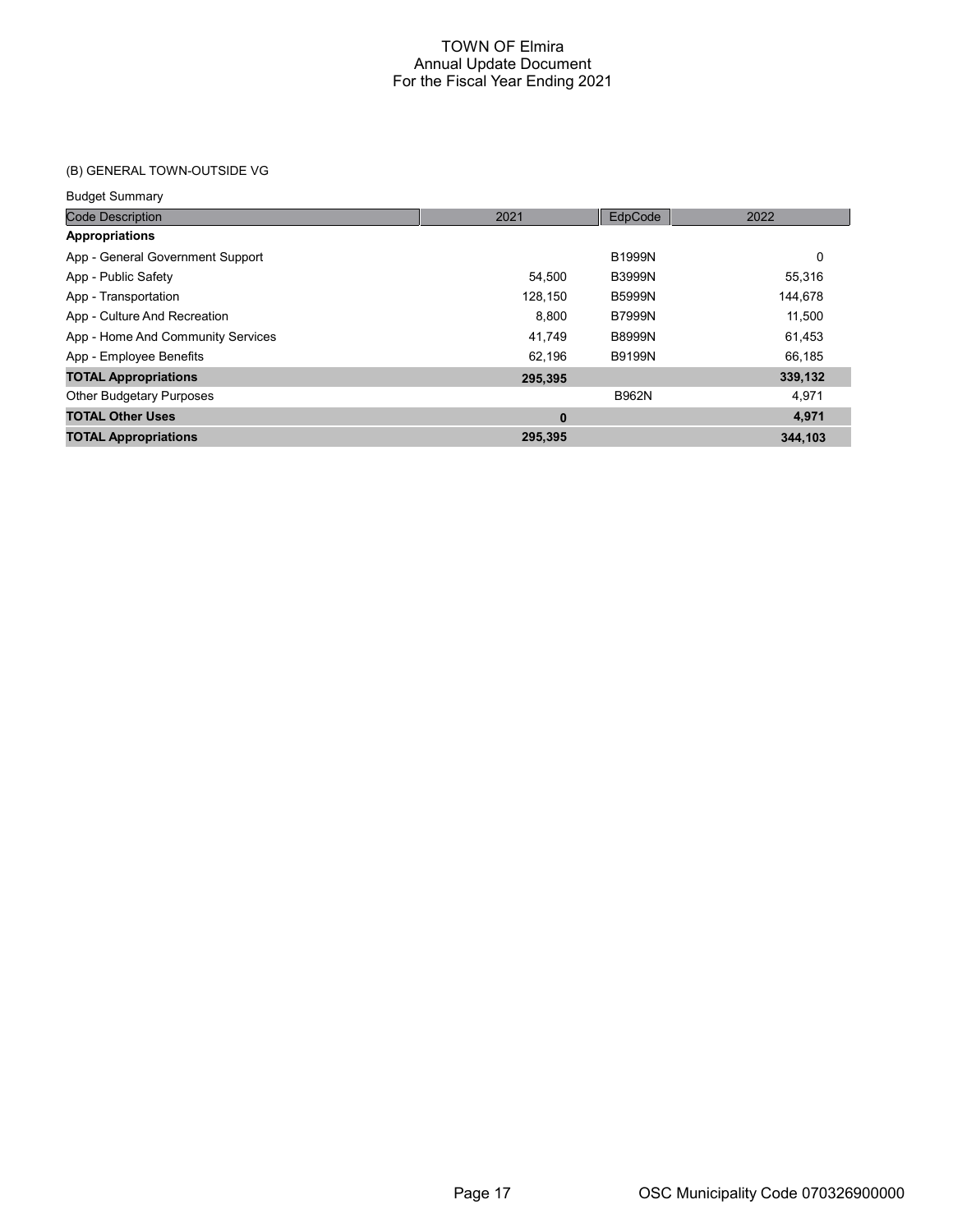## (DB) HIGHWAY-PART-TOWN

| <b>Code Description</b>                 | 2020    | EdpCode      | 2021         |
|-----------------------------------------|---------|--------------|--------------|
| <b>Assets</b>                           |         |              |              |
| Cash                                    | 119.298 | <b>DB200</b> | 354,962      |
| <b>TOTAL Cash</b>                       | 119,298 |              | 354,962      |
| Due From Other Funds                    | 128.344 | <b>DB391</b> |              |
| <b>TOTAL Due From Other Funds</b>       | 128,344 |              | $\mathbf{0}$ |
| Due From Other Governments              | 89.557  | DB440        | 92,226       |
| <b>TOTAL Due From Other Governments</b> | 89,557  |              | 92,226       |
| <b>TOTAL Assets</b>                     | 337,199 |              | 447,188      |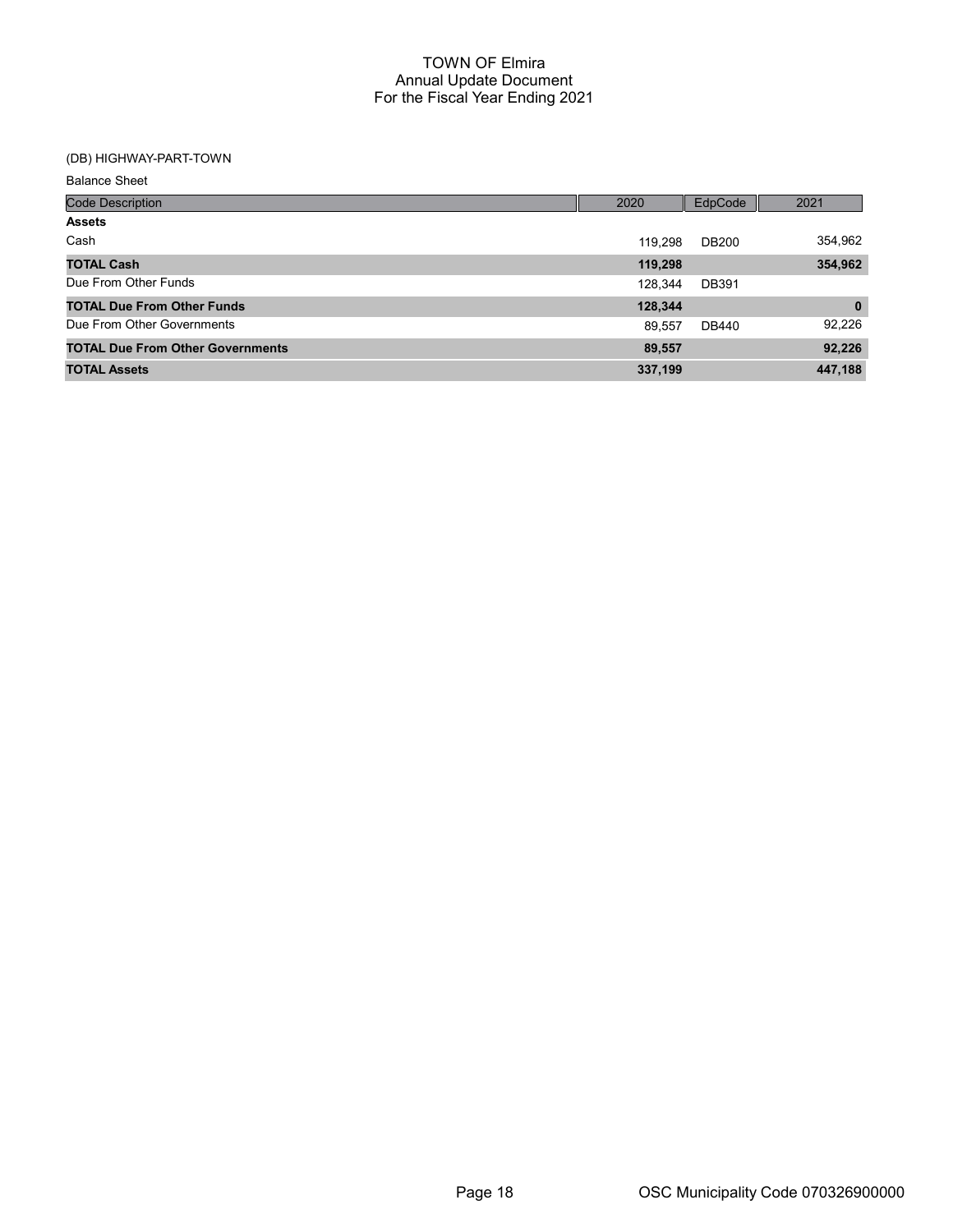## (DB) HIGHWAY-PART-TOWN

| <b>Balance Sheet</b>                                        |          |              |              |
|-------------------------------------------------------------|----------|--------------|--------------|
| <b>Code Description</b>                                     | 2020     | EdpCode      | 2021         |
| <b>Accounts Payable</b>                                     | 11,039   | <b>DB600</b> | 7,402        |
| <b>TOTAL Accounts Payable</b>                               | 11,039   |              | 7,402        |
| <b>Accrued Liabilities</b>                                  | 78,094   | <b>DB601</b> | 61,829       |
| <b>TOTAL Accrued Liabilities</b>                            | 78,094   |              | 61,829       |
| Due To Other Funds                                          | 184,638  | DB630        | 116,321      |
| <b>TOTAL Due To Other Funds</b>                             | 184,638  |              | 116,321      |
| <b>State Retirement</b>                                     | 342      | <b>DB718</b> | 1,086        |
| <b>TOTAL Due To Other Governments</b>                       | 342      |              | 1,086        |
| <b>TOTAL Liabilities</b>                                    | 274,113  |              | 186,638      |
| <b>Fund Balance</b>                                         |          |              |              |
| Assigned Unappropriated Fund Balance                        | 63,086   | <b>DB915</b> | 260,550      |
| <b>TOTAL Assigned Fund Balance</b>                          | 63,086   |              | 260,550      |
| Unassigned Fund Balance                                     |          | <b>DB917</b> |              |
| <b>TOTAL Unassigned Fund Balance</b>                        | $\bf{0}$ |              | $\mathbf{0}$ |
| <b>TOTAL Fund Balance</b>                                   | 63,086   |              | 260,550      |
| <b>TOTAL Liabilities, Deferred Inflows And Fund Balance</b> | 337,199  |              | 447,188      |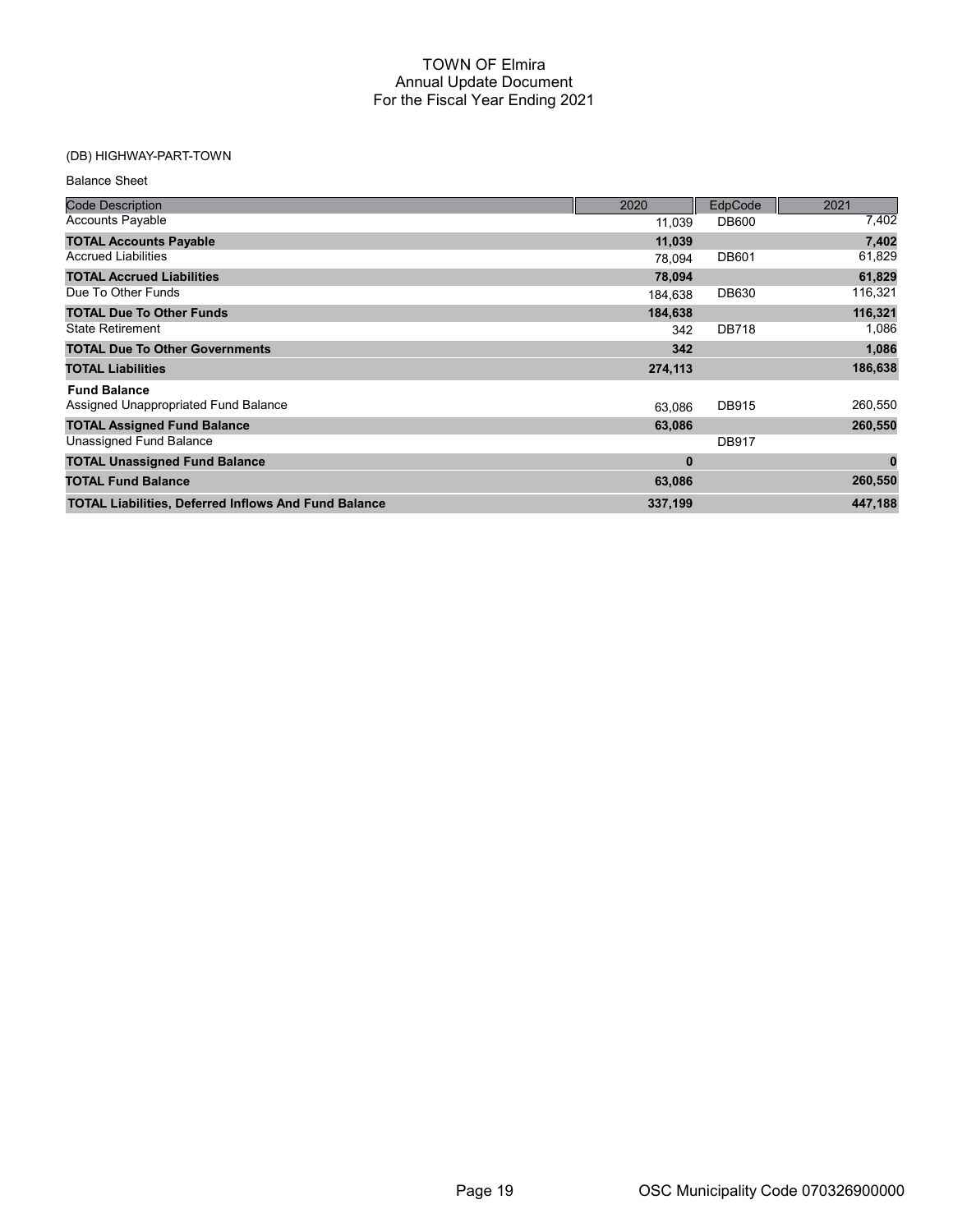## (DB) HIGHWAY-PART-TOWN

| <b>Results of Operation</b>              |         |         |           |
|------------------------------------------|---------|---------|-----------|
| <b>Code Description</b>                  | 2020    | EdpCode | 2021      |
| <b>Revenues</b>                          |         |         |           |
| Real Property Taxes                      |         | DB1001  | 112,984   |
| <b>TOTAL Real Property Taxes</b>         | 0       |         | 112,984   |
| Sales Tax (from County)                  | 785,661 | DB1120  | 953,245   |
| <b>TOTAL Non Property Tax Items</b>      | 785,661 |         | 953,245   |
| Other General Departmental Income        | 9.468   | DB1289  | 8,921     |
| <b>TOTAL Departmental Income</b>         | 9,468   |         | 8,921     |
| Misc Revenue From Other Govt             | 11,951  | DB2389  | 21,544    |
| <b>TOTAL Intergovernmental Charges</b>   | 11,951  |         | 21,544    |
| Unclassified (specify)                   | 8,242   | DB2770  | 8,318     |
| <b>TOTAL Miscellaneous Local Sources</b> | 8,242   |         | 8,318     |
| St Aid, Consolidated Highway Aid         | 115,284 | DB3501  | 221,244   |
| St Aid Emergency Disaster Assistance     |         | DB3960  | 1,821     |
| <b>TOTAL State Aid</b>                   | 115,284 |         | 223,065   |
| Fed Aid, Emergency Disaster Assistance   |         | DB4960  | 10,927    |
| <b>TOTAL Federal Aid</b>                 | 0       |         | 10,927    |
| <b>TOTAL Revenues</b>                    | 930,606 |         | 1,339,004 |
| <b>TOTAL Revenues</b>                    | 930,606 |         | 1,339,004 |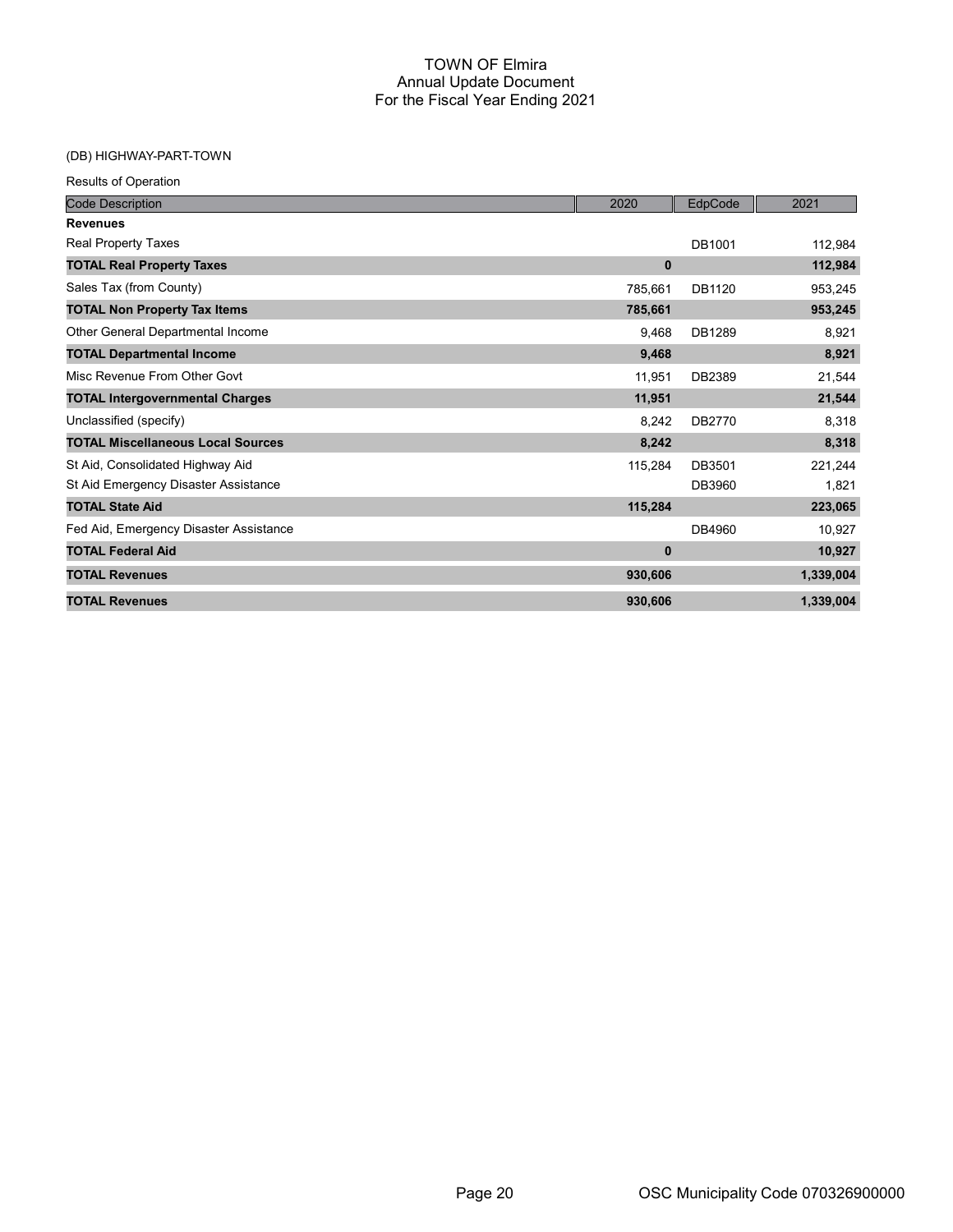# (DB) HIGHWAY-PART-TOWN

| <b>Code Description</b>                    | 2020     | EdpCode | 2021         |
|--------------------------------------------|----------|---------|--------------|
| <b>Expenditures</b>                        |          |         |              |
| Maint of Streets, Pers Serv                | 363,896  | DB51101 | 363,838      |
| Maint of Streets, Contr Expend             | 54,027   | DB51104 | 64,691       |
| <b>TOTAL Maint of Streets</b>              | 417,923  |         | 428,529      |
| Perm Improve Highway, Equip & Cap Outlay   | 119,326  | DB51122 | 208,320      |
| Perm Improve Highway, Contr Expend         | 19,252   | DB51124 | 99,624       |
| <b>TOTAL Perm Improve Highway</b>          | 138,578  |         | 307,944      |
| Machinery, Equip & Cap Outlay              | 13,611   | DB51302 | 88,585       |
| Machinery, Contr Expend                    | 49,234   | DB51304 | 28,705       |
| <b>TOTAL Machinery</b>                     | 62,845   |         | 117,290      |
| Brush And Weeds, Contr Expend              | 2,400    | DB51404 |              |
| <b>TOTAL Brush And Weeds</b>               | 2,400    |         | $\mathbf{0}$ |
| Snow Removal, Contr Expend                 | 27,673   | DB51424 | 61,571       |
| <b>TOTAL Snow Removal</b>                  | 27,673   |         | 61,571       |
| <b>TOTAL Transportation</b>                | 649,419  |         | 915,334      |
| State Retirement, Empl Bnfts               | 66,950   | DB90108 | 67,473       |
| Social Security, Empl Bnfts                | 27,229   | DB90308 | 27,286       |
| Worker's Compensation, Empl Bnfts          | 17,858   | DB90408 | 22,937       |
| Disability Insurance, Empl Bnfts           | 273      | DB90558 | 170          |
| Hospital & Medical (dental) Ins, Empl Bnft | 68,623   | DB90608 | 64,769       |
| <b>TOTAL Employee Benefits</b>             | 180,933  |         | 182,635      |
| Debt Principal, Install PurcH. Debt        |          | DB97856 | 37,713       |
|                                            |          |         |              |
| <b>TOTAL Debt Principal</b>                | $\bf{0}$ |         | 37,713       |
| Debt Interest, Install PurcH. Debt         |          | DB97857 | 5,858        |
| <b>TOTAL Debt Interest</b>                 | 0        |         | 5,858        |
| <b>TOTAL Expenditures</b>                  | 830,352  |         | 1,141,540    |
| <b>TOTAL Expenditures</b>                  | 830,352  |         | 1,141,540    |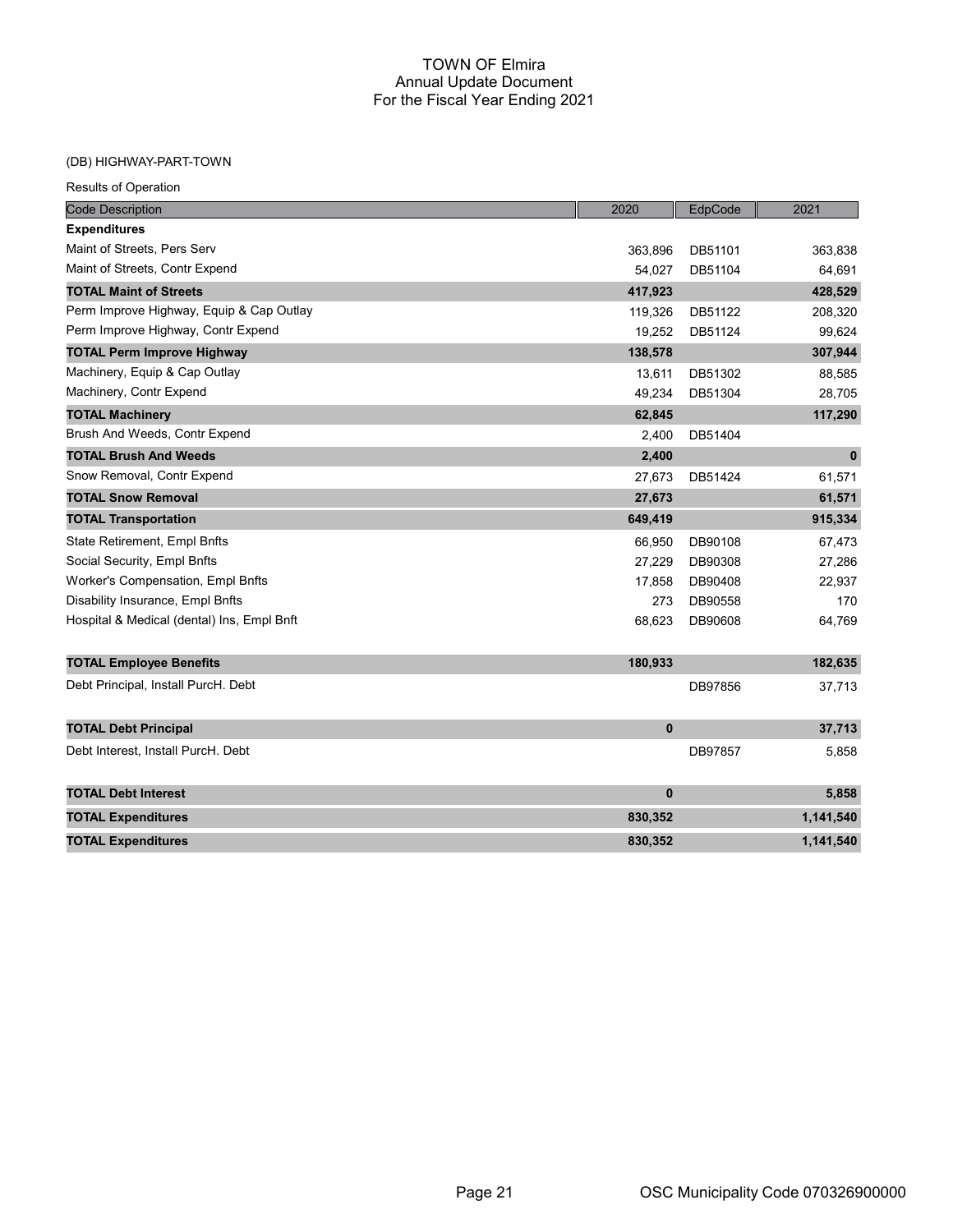#### (DB) HIGHWAY-PART-TOWN

# Analysis of Changes in Fund Balance

| <b>Code Description</b>                    | 2020    | EdpCode       | 2021      |
|--------------------------------------------|---------|---------------|-----------|
| Analysis of Changes in Fund Balance        |         |               |           |
| <b>Fund Balance - Beginning of Year</b>    | -30.146 | <b>DB8021</b> | 63.086    |
| Prior Period Adj -Increase In Fund Balance | -7.022  | DB8012        |           |
| <b>Restated Fund Balance - Beg of Year</b> | -37.168 | <b>DB8022</b> | 63,086    |
| ADD - REVENUES AND OTHER SOURCES           | 930.606 |               | 1,339,004 |
| DEDUCT - EXPENDITURES AND OTHER USES       | 830.352 |               | 1.141.540 |
| <b>Fund Balance - End of Year</b>          | 63.086  | <b>DB8029</b> | 260,550   |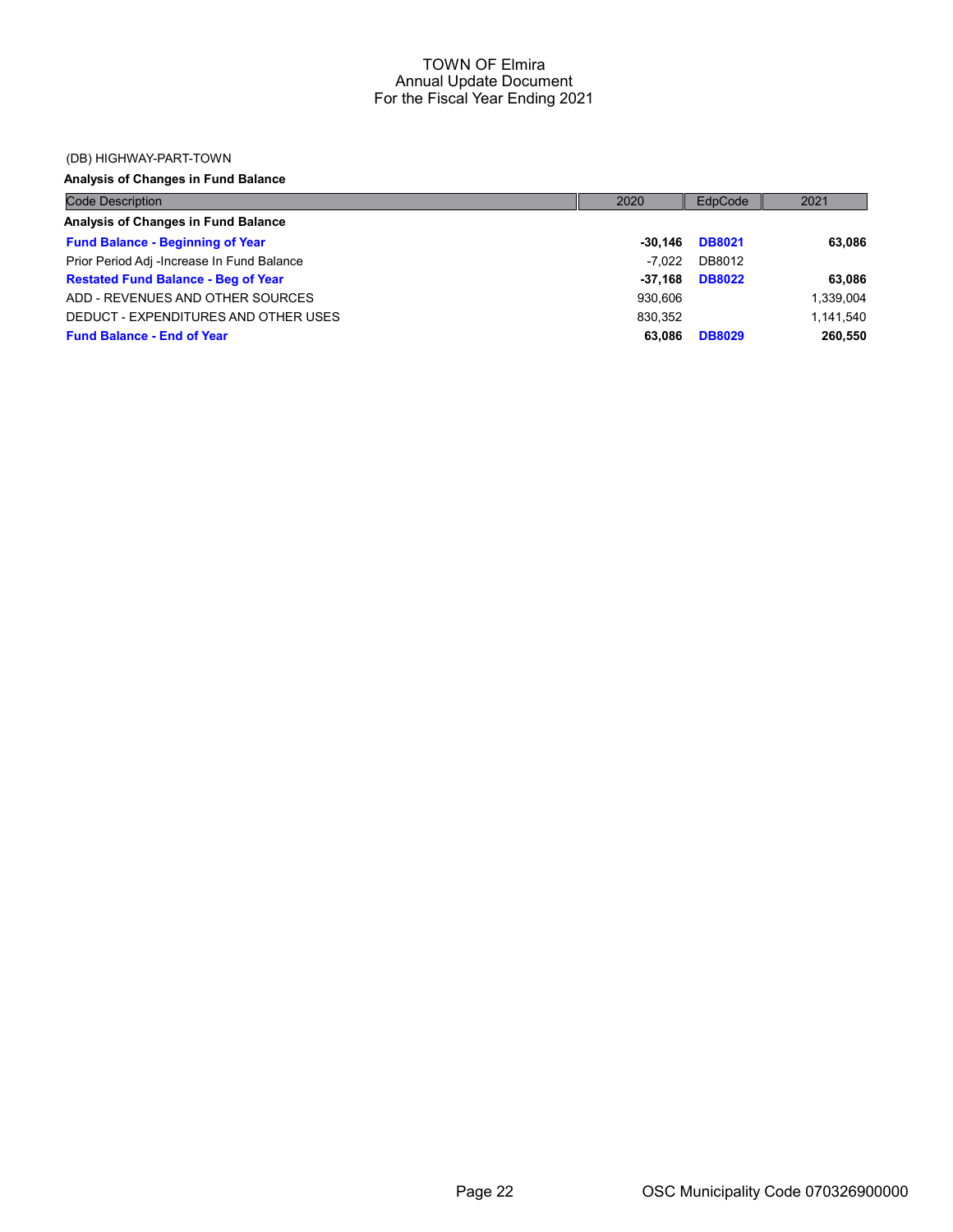# (DB) HIGHWAY-PART-TOWN

| <b>Budget Summary</b>                 |         |                |           |
|---------------------------------------|---------|----------------|-----------|
| <b>Code Description</b>               | 2021    | EdpCode        | 2022      |
| <b>Estimated Revenues</b>             |         |                |           |
| Est Rev - Real Property Taxes         | 112.984 | DB1049N        | 112,984   |
| Est Rev - Non Property Tax Items      | 680.000 | <b>DB1199N</b> | 800,000   |
| Est Rev - Departmental Income         | 8.448   | <b>DB1299N</b> | 6,550     |
| Est Rev - Use of Money And Property   | 100     | <b>DB2499N</b> | 100       |
| Est Rev - Miscellaneous Local Sources | 20.000  | <b>DB2799N</b> | 20,000    |
| Est Rev - State Aid                   | 115,000 | <b>DB3099N</b> | 130,000   |
| <b>TOTAL Estimated Revenues</b>       | 936,532 |                | 1,069,634 |
| <b>TOTAL Estimated Revenues</b>       | 936.532 |                | 1,069,634 |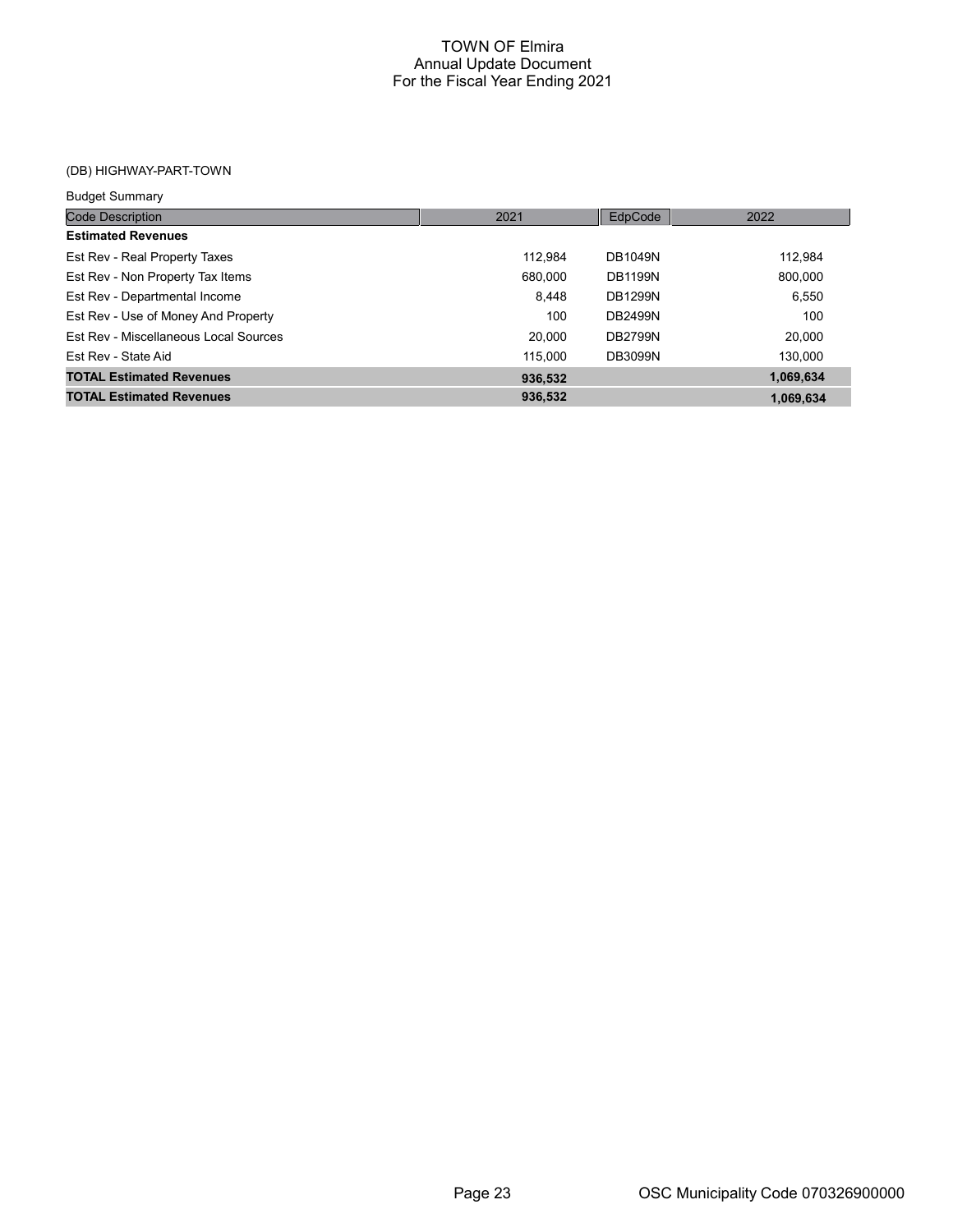# (DB) HIGHWAY-PART-TOWN

| <b>Budget Summary</b>          |         |                |           |
|--------------------------------|---------|----------------|-----------|
| <b>Code Description</b>        | 2021    | EdpCode        | 2022      |
| <b>Appropriations</b>          |         |                |           |
| App - Transportation           | 757.069 | <b>DB5999N</b> | 865,270   |
| App - Employee Benefits        | 179.463 | <b>DB9199N</b> | 174.787   |
| <b>Unappropriated Revenues</b> |         | <b>DB990N</b>  | 29,577    |
| <b>TOTAL Appropriations</b>    | 936,532 |                | 1,069,634 |
| <b>TOTAL Appropriations</b>    | 936,532 |                | 1,069,634 |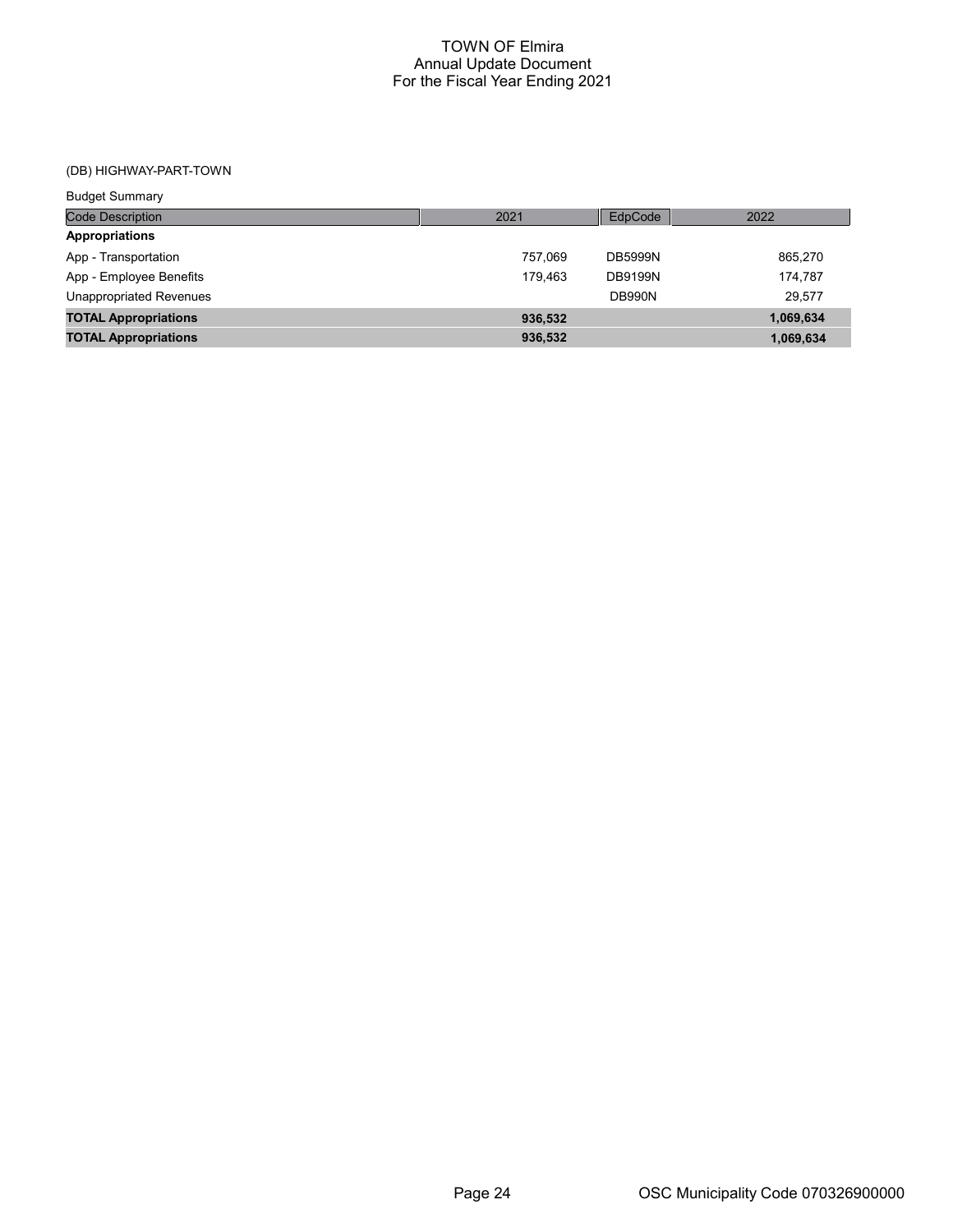(H) CAPITAL PROJECTS

| <b>Balance Sheet</b>    |       |                  |      |
|-------------------------|-------|------------------|------|
| <b>Code Description</b> | 2020  | EdpCode          | 2021 |
| <b>Assets</b>           |       |                  |      |
| Cash                    | 7,535 | H <sub>200</sub> | 165  |
| <b>TOTAL Cash</b>       | 7,535 |                  | 165  |
| <b>TOTAL Assets</b>     | 7,535 |                  | 165  |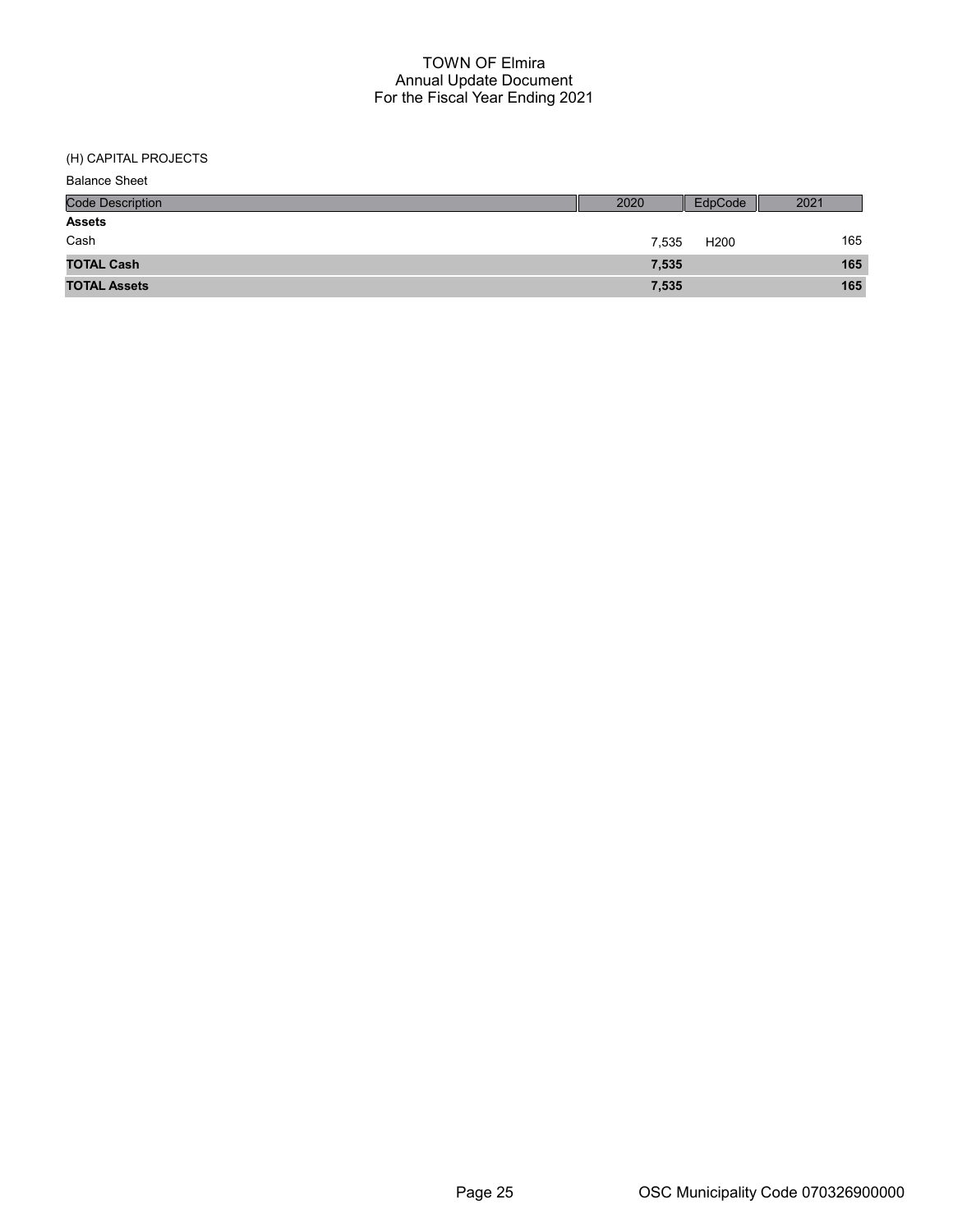## (H) CAPITAL PROJECTS

| <b>Code Description</b>                                     | 2020  | EdpCode | 2021 |
|-------------------------------------------------------------|-------|---------|------|
| <b>Accounts Payable</b>                                     |       | H600    |      |
| <b>TOTAL Accounts Payable</b>                               |       |         | 0    |
| Due To Other Funds                                          | 7.369 | H630    |      |
| <b>TOTAL Due To Other Funds</b>                             | 7,369 |         |      |
| <b>TOTAL Liabilities</b>                                    | 7,370 |         |      |
| <b>Fund Balance</b>                                         |       |         |      |
| Assigned Unappropriated Fund Balance                        | 165   | H915    | 165  |
| <b>TOTAL Assigned Fund Balance</b>                          | 165   |         | 165  |
| <b>TOTAL Fund Balance</b>                                   | 165   |         | 165  |
| <b>TOTAL Liabilities, Deferred Inflows And Fund Balance</b> | 7,535 |         | 165  |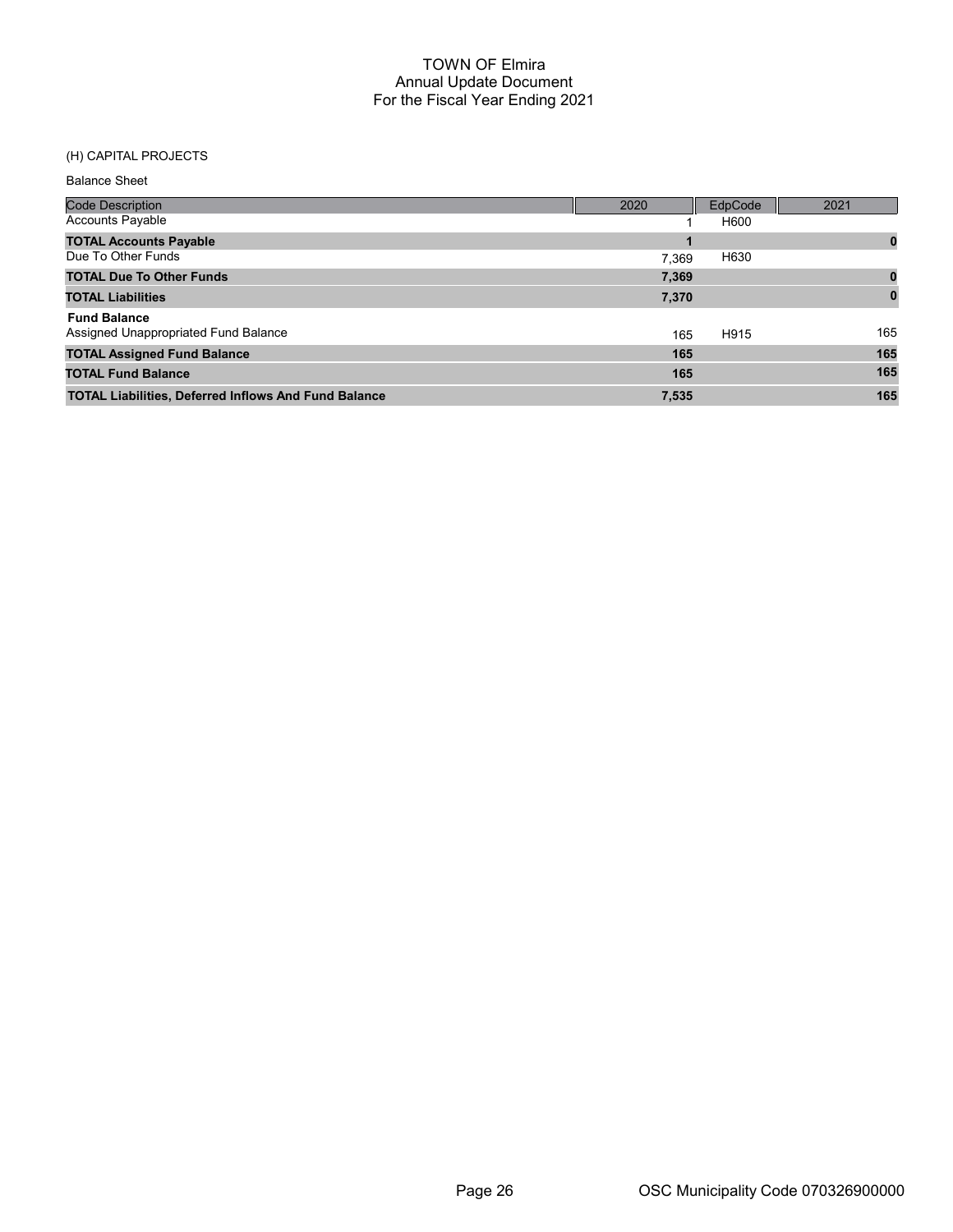Results of Operation Code Description 2020 EdpCode 2021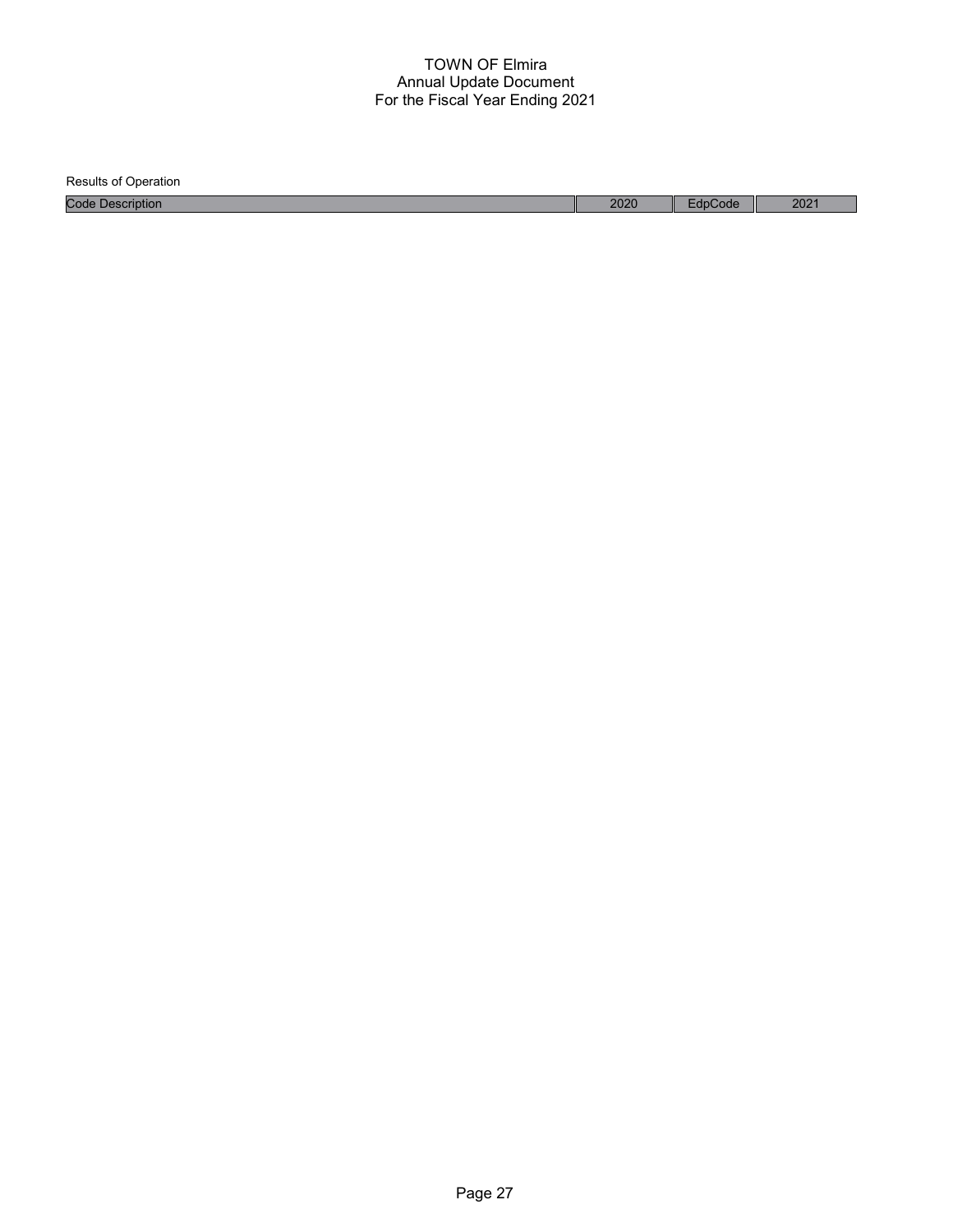| <b>Results of Operation</b> |      |         |      |
|-----------------------------|------|---------|------|
| <b>Code Description</b>     | 2020 | EdpCode | 2021 |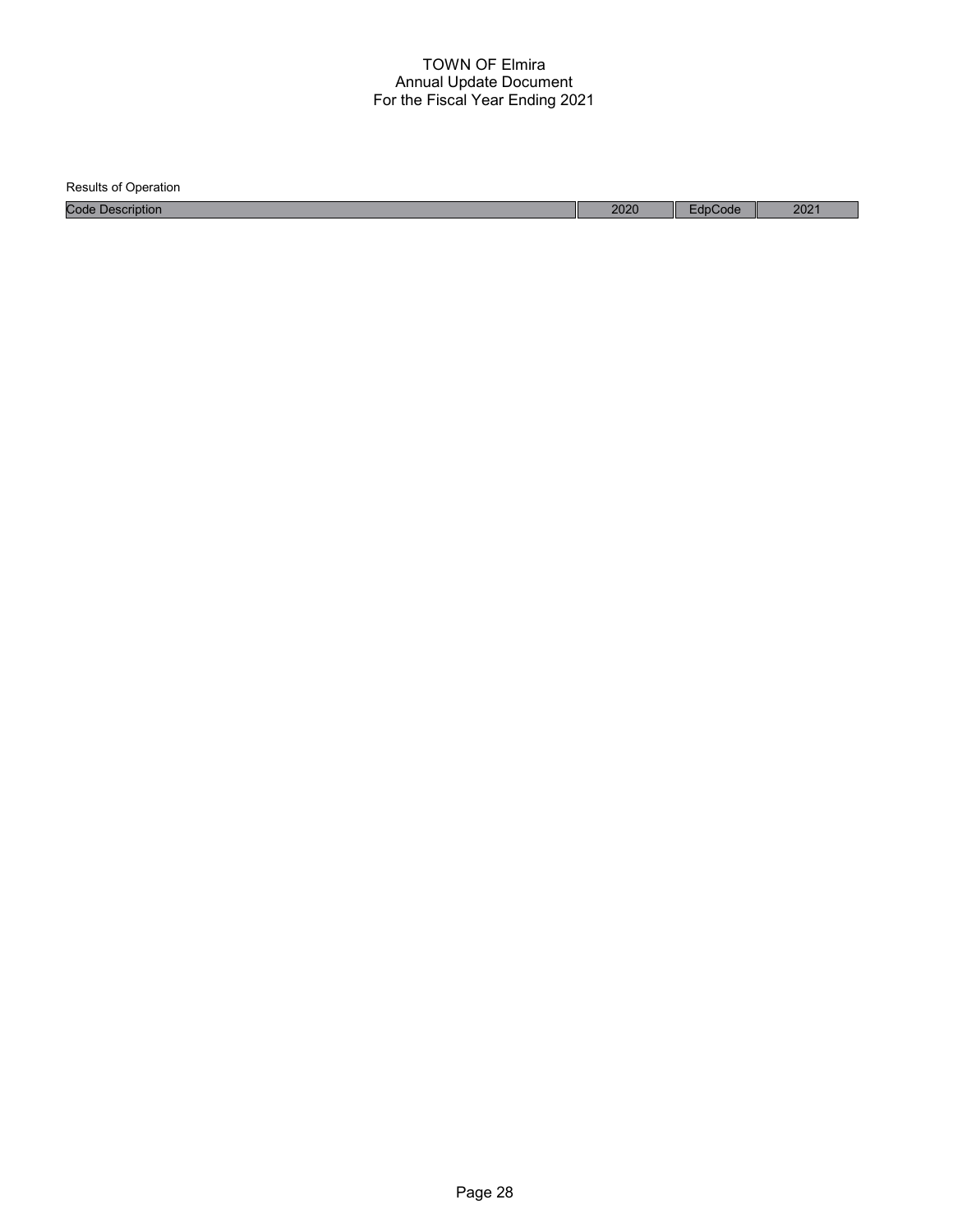#### (H) CAPITAL PROJECTS

Analysis of Changes in Fund Balance

| <b>Code Description</b>                    | 2020 | EdpCode | 2021 |
|--------------------------------------------|------|---------|------|
| Analysis of Changes in Fund Balance        |      |         |      |
| <b>Fund Balance - Beginning of Year</b>    | 165  | H8021   | 165  |
| <b>Restated Fund Balance - Beg of Year</b> | 165  | H8022   | 165  |
| <b>Fund Balance - End of Year</b>          | 165  | H8029   | 165  |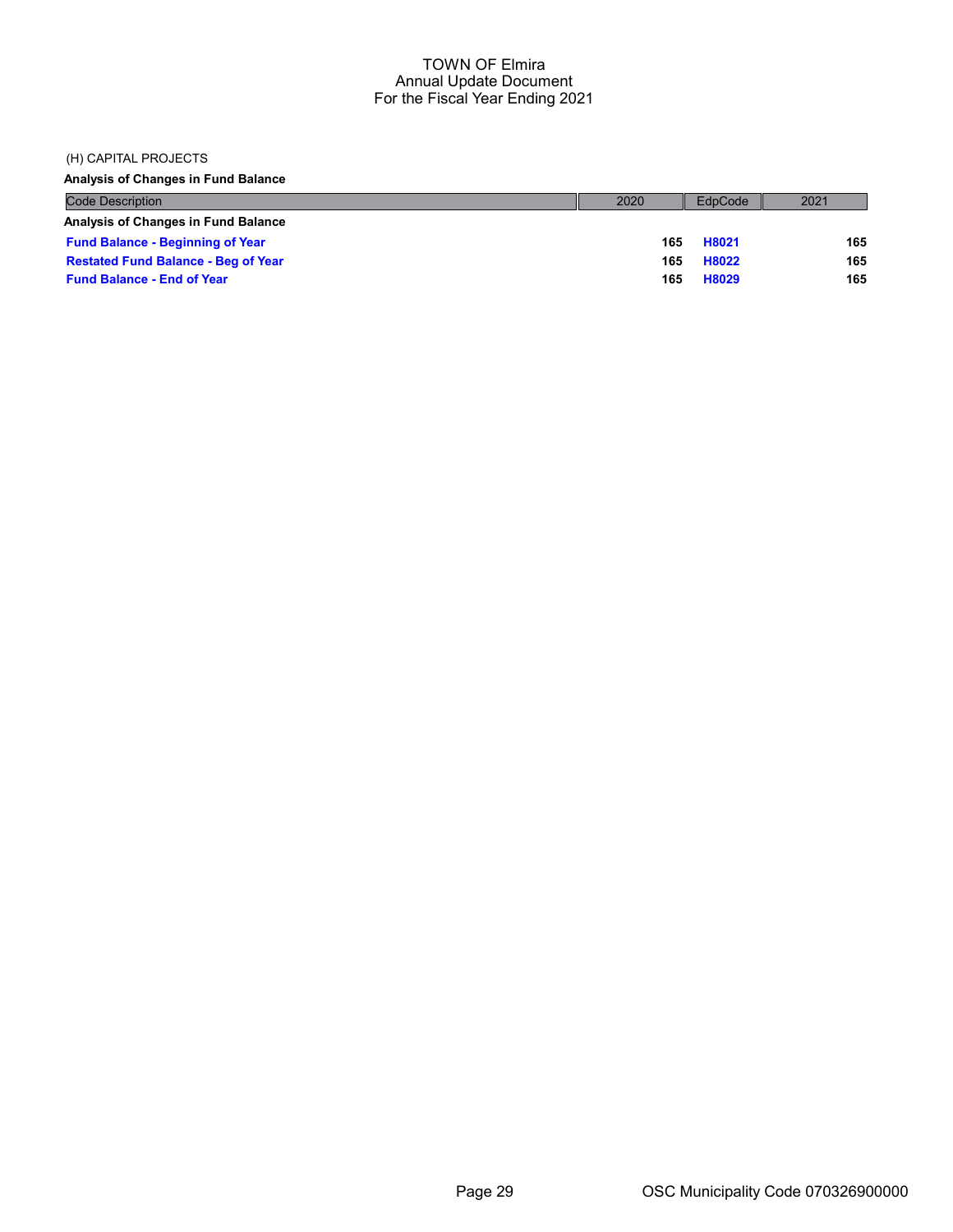## (K) GENERAL FIXED ASSETS

| <b>Code Description</b>         | 2020      | EdpCode          | 2021      |
|---------------------------------|-----------|------------------|-----------|
| <b>Assets</b>                   |           |                  |           |
| Land                            | 193.305   | K <sub>101</sub> | 192,755   |
| <b>Buildings</b>                | 1,630,682 | K102             | 2,309,901 |
| Machinery And Equipment         | 3,033,433 | K <sub>104</sub> | 2,291,414 |
| Infrastructure                  | 432.298   | K106             | 1,349,480 |
| <b>TOTAL Fixed Assets (net)</b> | 5,289,718 |                  | 6,143,550 |
| <b>TOTAL Assets</b>             | 5,289,718 |                  | 6,143,550 |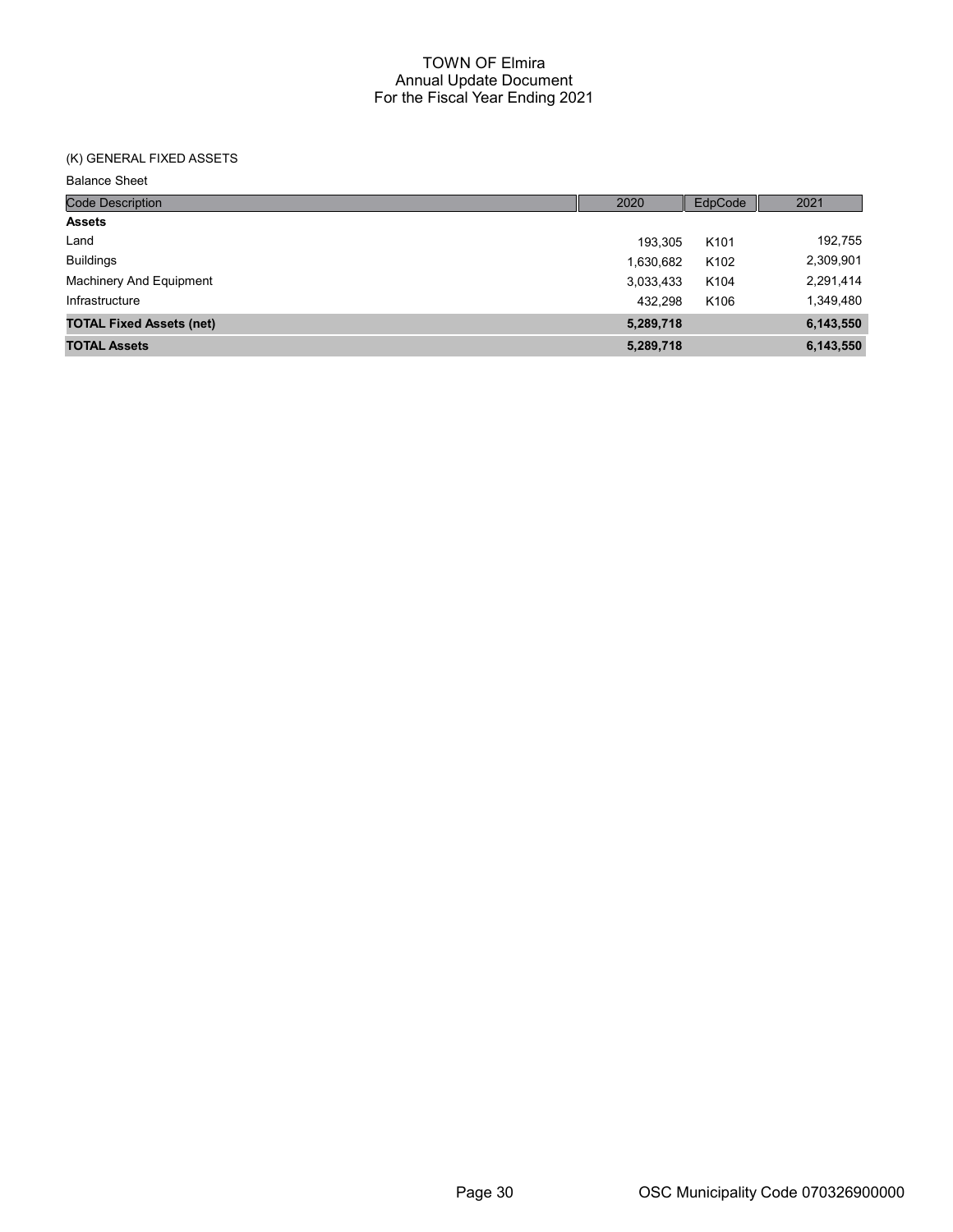# (K) GENERAL FIXED ASSETS

| <b>Code Description</b>                                   | 2020      | EdpCode          | 2021      |
|-----------------------------------------------------------|-----------|------------------|-----------|
| Liabilities<br><b>Total Non-Current Govt Assets</b>       | 5.289.718 | K <sub>159</sub> | 6,143,550 |
| <b>TOTAL Investments in Non-Current Government Assets</b> | 5,289,718 |                  | 6,143,550 |
| <b>TOTAL Fund Balance</b>                                 | 5,289,718 |                  | 6,143,550 |
| <b>TOTAL</b>                                              | 5,289,718 |                  | 6,143,550 |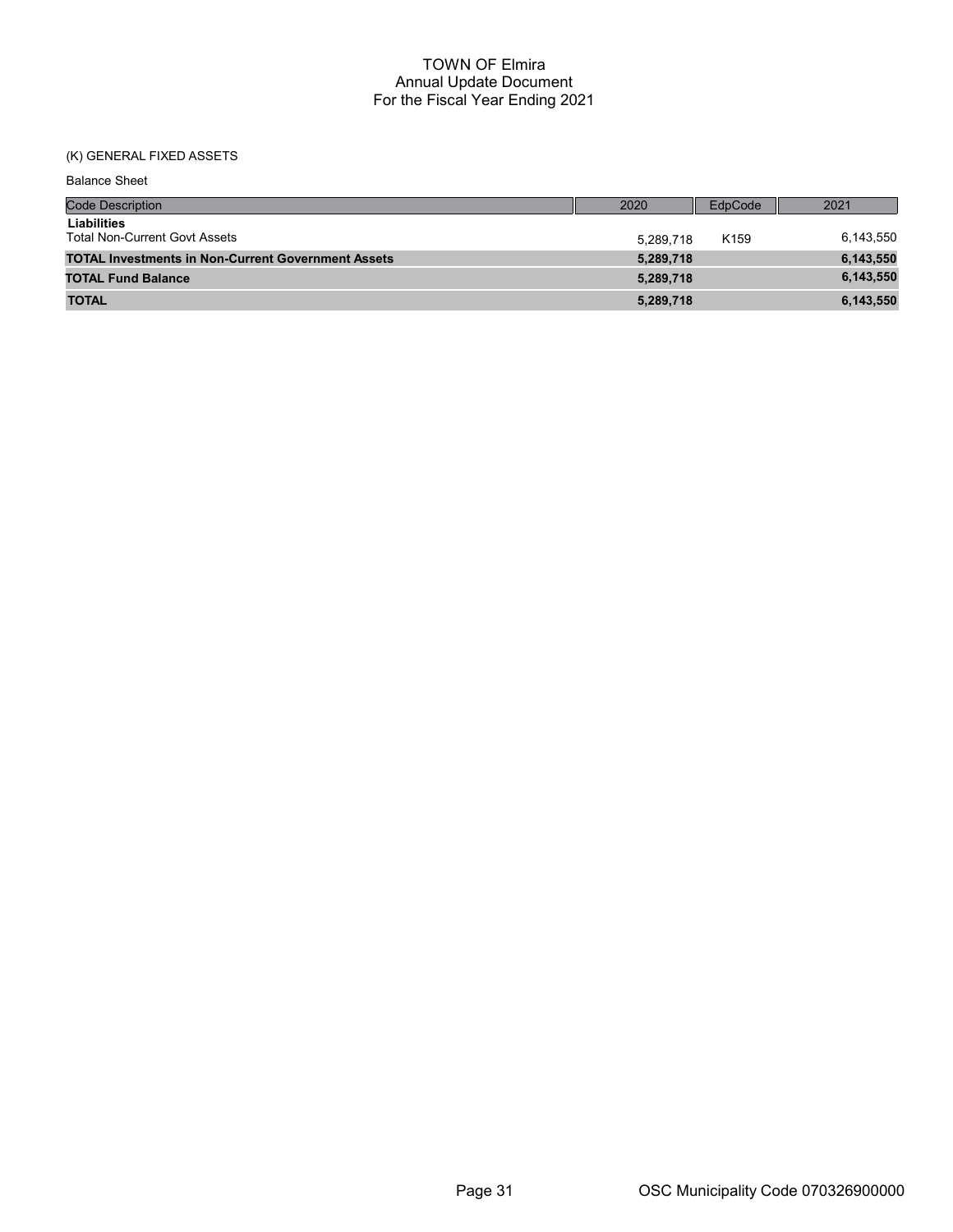#### (SD) DRAINAGE

| <b>Code Description</b>           | 2020     | EdpCode           | 2021         |
|-----------------------------------|----------|-------------------|--------------|
| <b>Assets</b>                     |          |                   |              |
| Cash                              |          | SD <sub>200</sub> | 2,239        |
| <b>TOTAL Cash</b>                 | 0        |                   | 2,239        |
| Due From Other Funds              | 5,508    | SD391             |              |
| <b>TOTAL Due From Other Funds</b> | 5,508    |                   | $\mathbf{0}$ |
| <b>Prepaid Expenses</b>           |          | SD480             | 216          |
| <b>TOTAL Prepaid Expenses</b>     | $\bf{0}$ |                   | 216          |
| <b>TOTAL Assets</b>               | 5,508    |                   | 2,455        |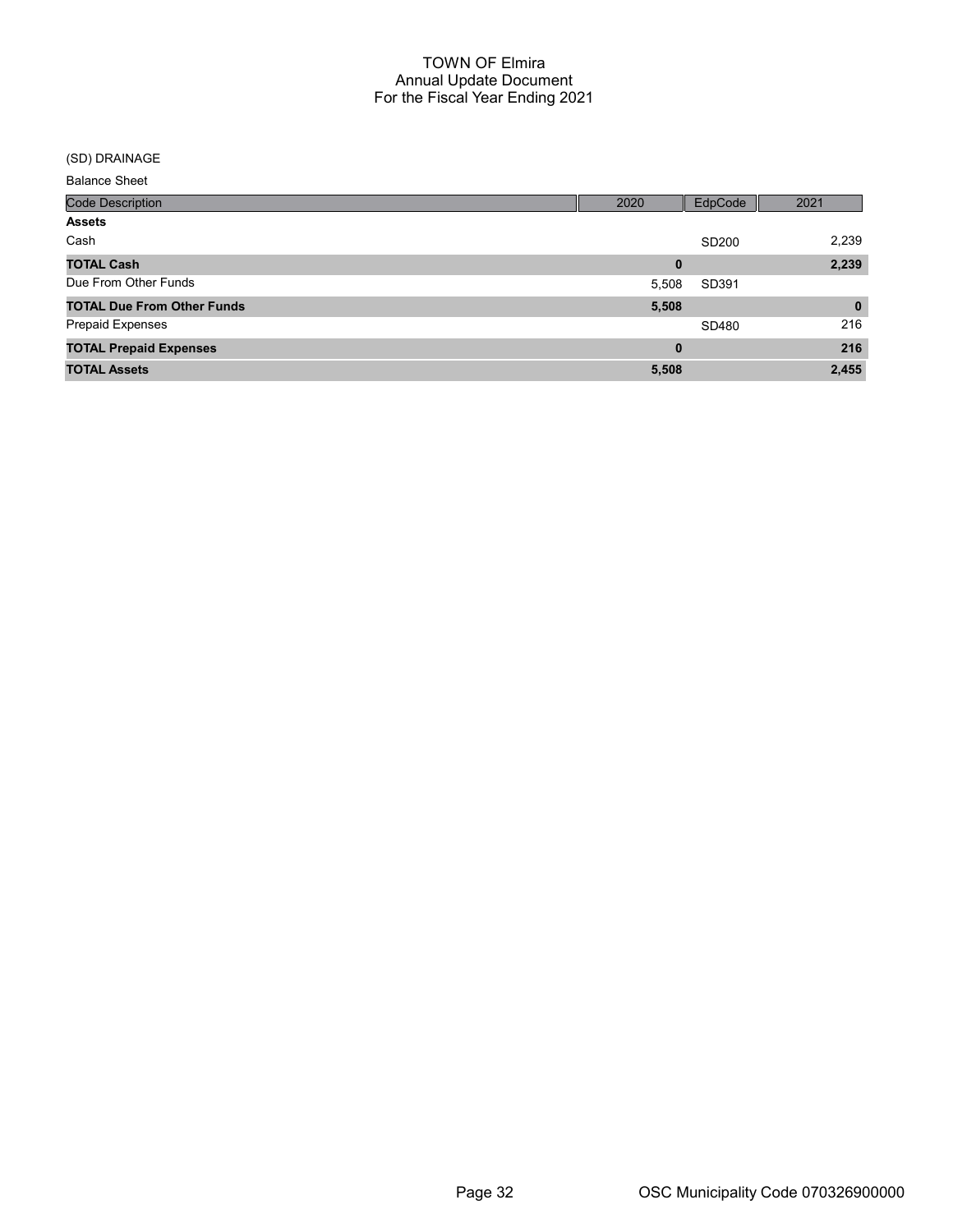## (SD) DRAINAGE

| <b>Code Description</b>                                     | 2020     | EdpCode | 2021     |
|-------------------------------------------------------------|----------|---------|----------|
| Due To Other Funds                                          | 2.327    | SD630   |          |
| <b>TOTAL Due To Other Funds</b>                             | 2,327    |         |          |
| <b>TOTAL Liabilities</b>                                    | 2,327    |         | $\bf{0}$ |
| <b>Fund Balance</b><br>Not in Spendable Form                |          | SD806   | 216      |
| <b>TOTAL Nonspendable Fund Balance</b>                      | $\bf{0}$ |         | 216      |
| Assigned Unappropriated Fund Balance                        | 3.181    | SD915   | 2,239    |
| <b>TOTAL Assigned Fund Balance</b>                          | 3,181    |         | 2,239    |
| <b>TOTAL Fund Balance</b>                                   | 3,181    |         | 2,455    |
| <b>TOTAL Liabilities, Deferred Inflows And Fund Balance</b> | 5,508    |         | 2,455    |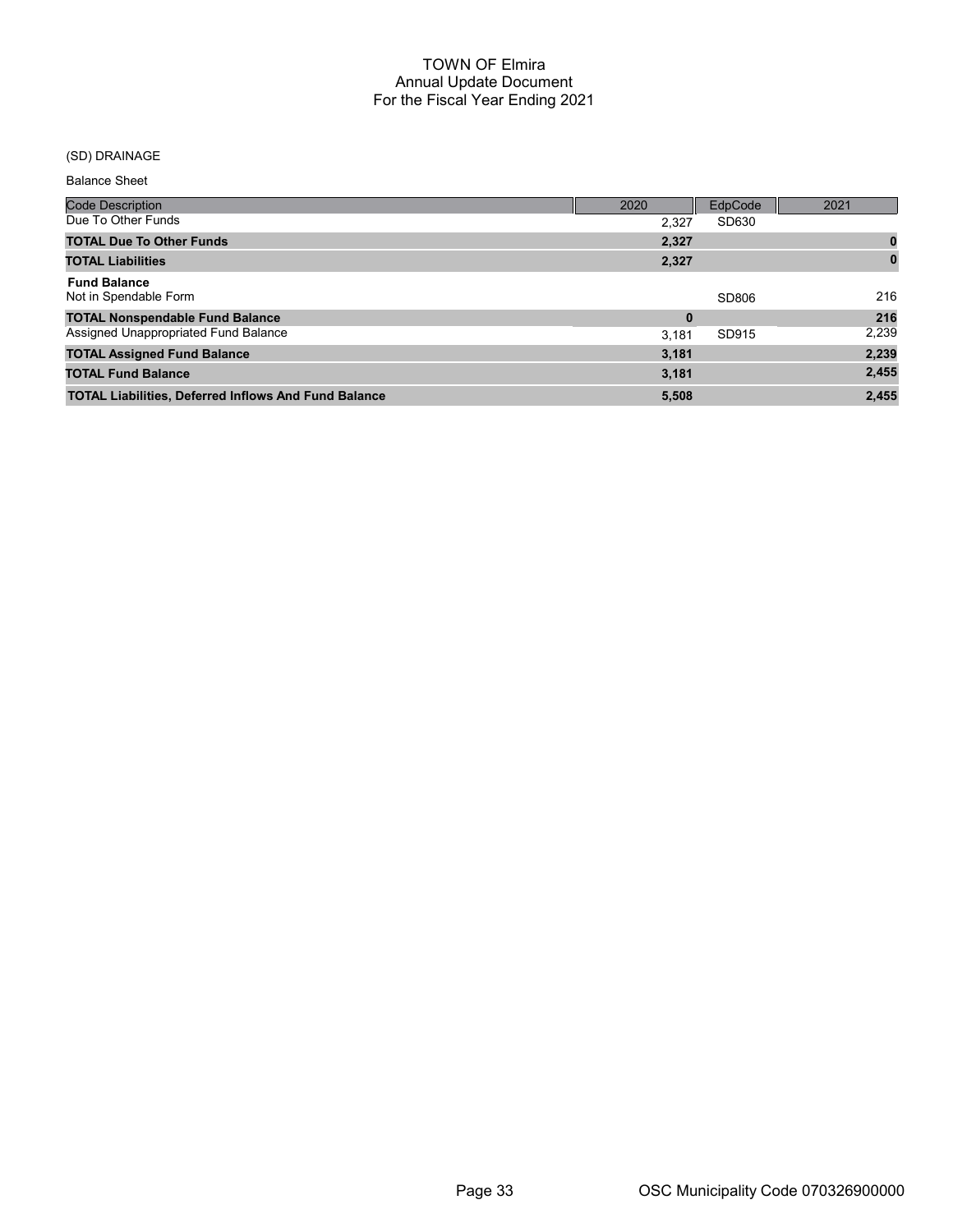## (SD) DRAINAGE

| Results of Operation             |      |         |       |
|----------------------------------|------|---------|-------|
| <b>Code Description</b>          | 2020 | EdpCode | 2021  |
| <b>Revenues</b>                  |      |         |       |
| Real Property Taxes              | 277  | SD1001  | 1,547 |
| <b>TOTAL Real Property Taxes</b> | 277  |         | 1,547 |
| <b>TOTAL Revenues</b>            | 277  |         | 1,547 |
| <b>TOTAL Revenues</b>            | 277  |         | 1,547 |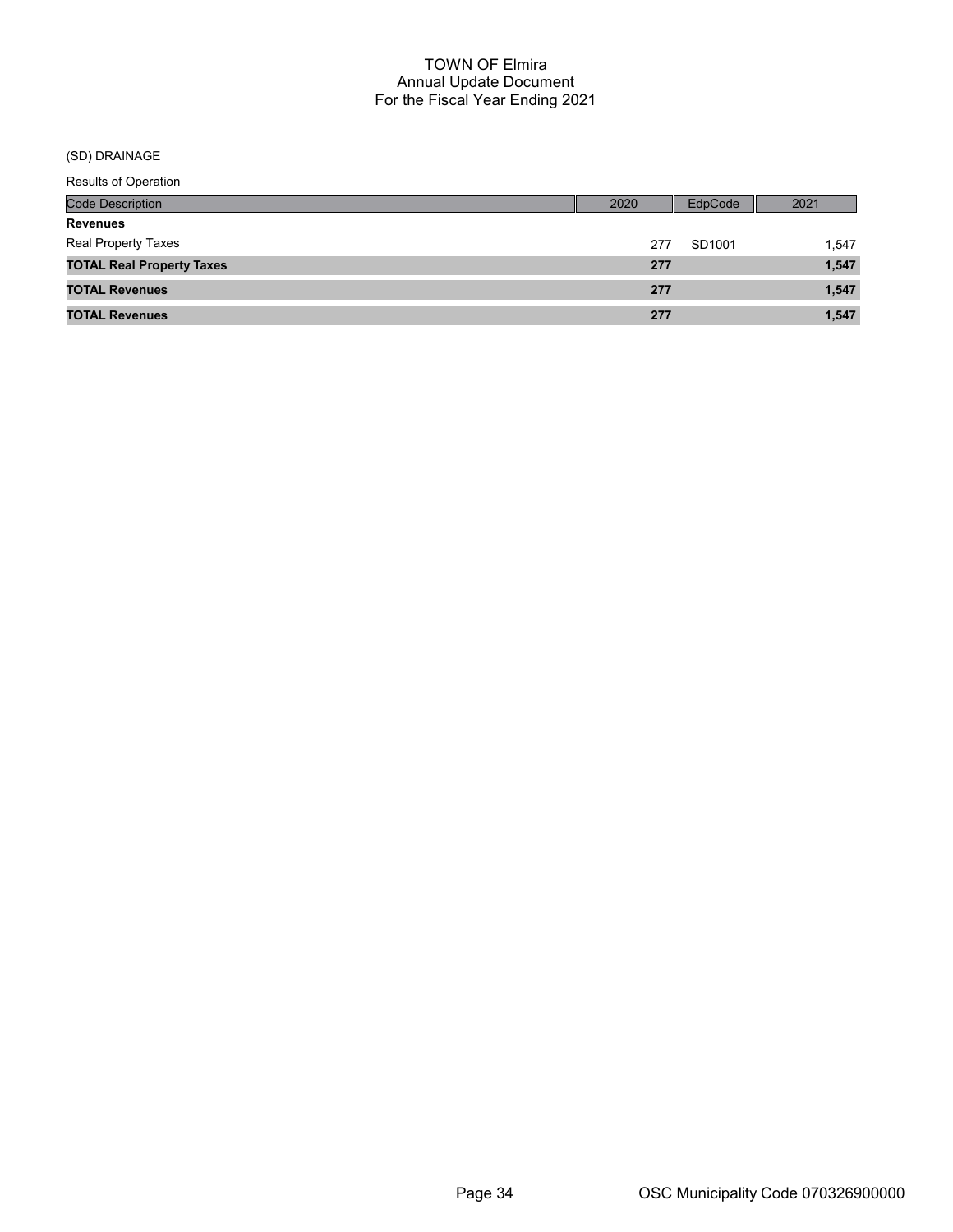## (SD) DRAINAGE

| <b>Code Description</b>      | 2020  | EdpCode | 2021  |
|------------------------------|-------|---------|-------|
| <b>Expenditures</b>          |       |         |       |
| Debt Principal, Serial Bonds | 2.000 | SD97106 | 2,000 |
|                              |       |         |       |
| <b>TOTAL Debt Principal</b>  | 2,000 |         | 2,000 |
| Debt Interest, Serial Bonds  | 604   | SD97107 | 273   |
|                              |       |         |       |
| <b>TOTAL Debt Interest</b>   | 604   |         | 273   |
| <b>TOTAL Expenditures</b>    | 2,604 |         | 2,273 |
| <b>TOTAL Expenditures</b>    | 2,604 |         | 2,273 |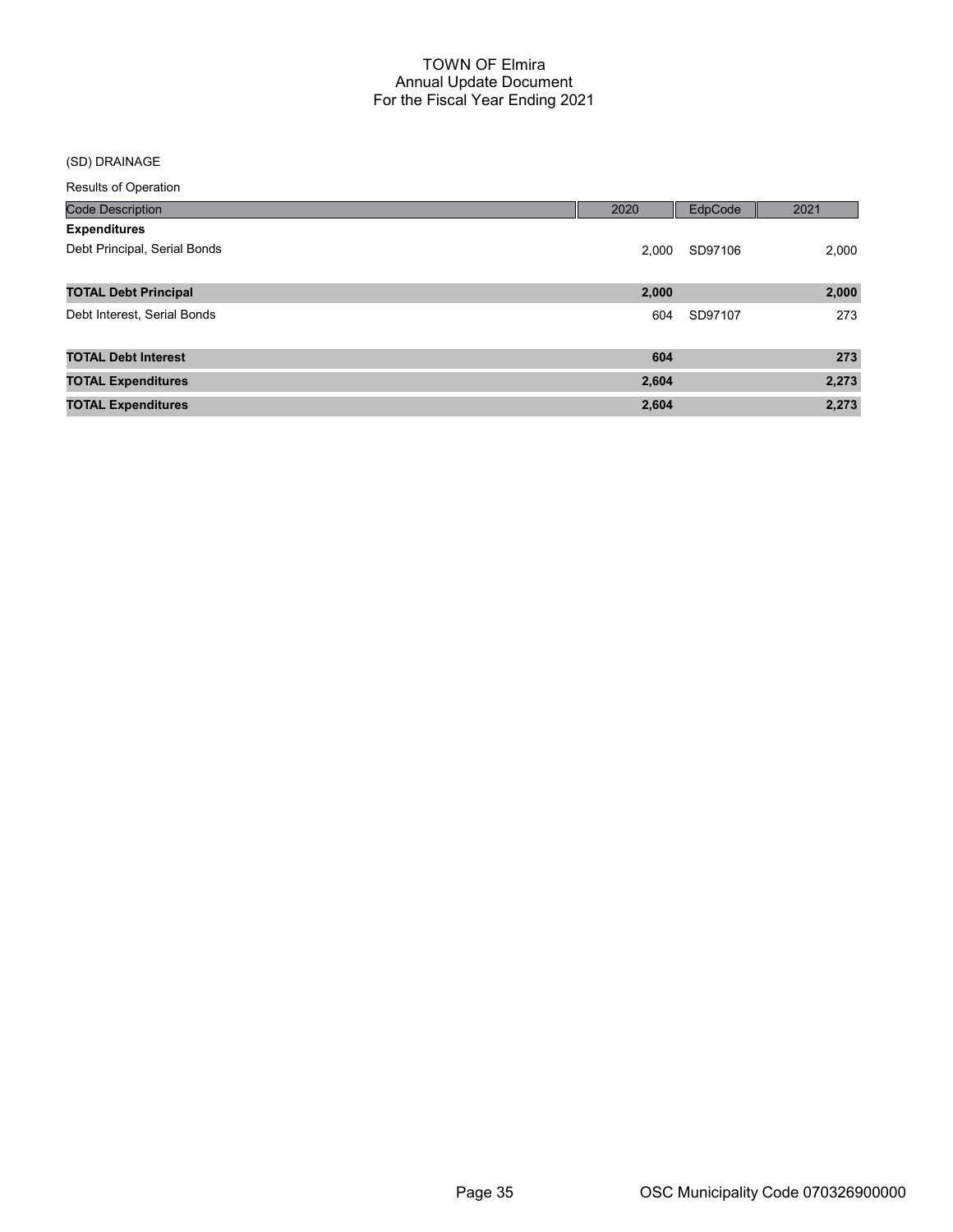(SD) DRAINAGE

Analysis of Changes in Fund Balance

| <b>Code Description</b>                    | 2020  | EdpCode       | 2021  |
|--------------------------------------------|-------|---------------|-------|
| Analysis of Changes in Fund Balance        |       |               |       |
| <b>Fund Balance - Beginning of Year</b>    | 5.508 | <b>SD8021</b> | 3,181 |
| <b>Restated Fund Balance - Beg of Year</b> | 5.508 | <b>SD8022</b> | 3,181 |
| ADD - REVENUES AND OTHER SOURCES           | 277   |               | 1.547 |
| DEDUCT - EXPENDITURES AND OTHER USES       | 2.604 |               | 2.273 |
| <b>Fund Balance - End of Year</b>          | 3.181 | <b>SD8029</b> | 2,455 |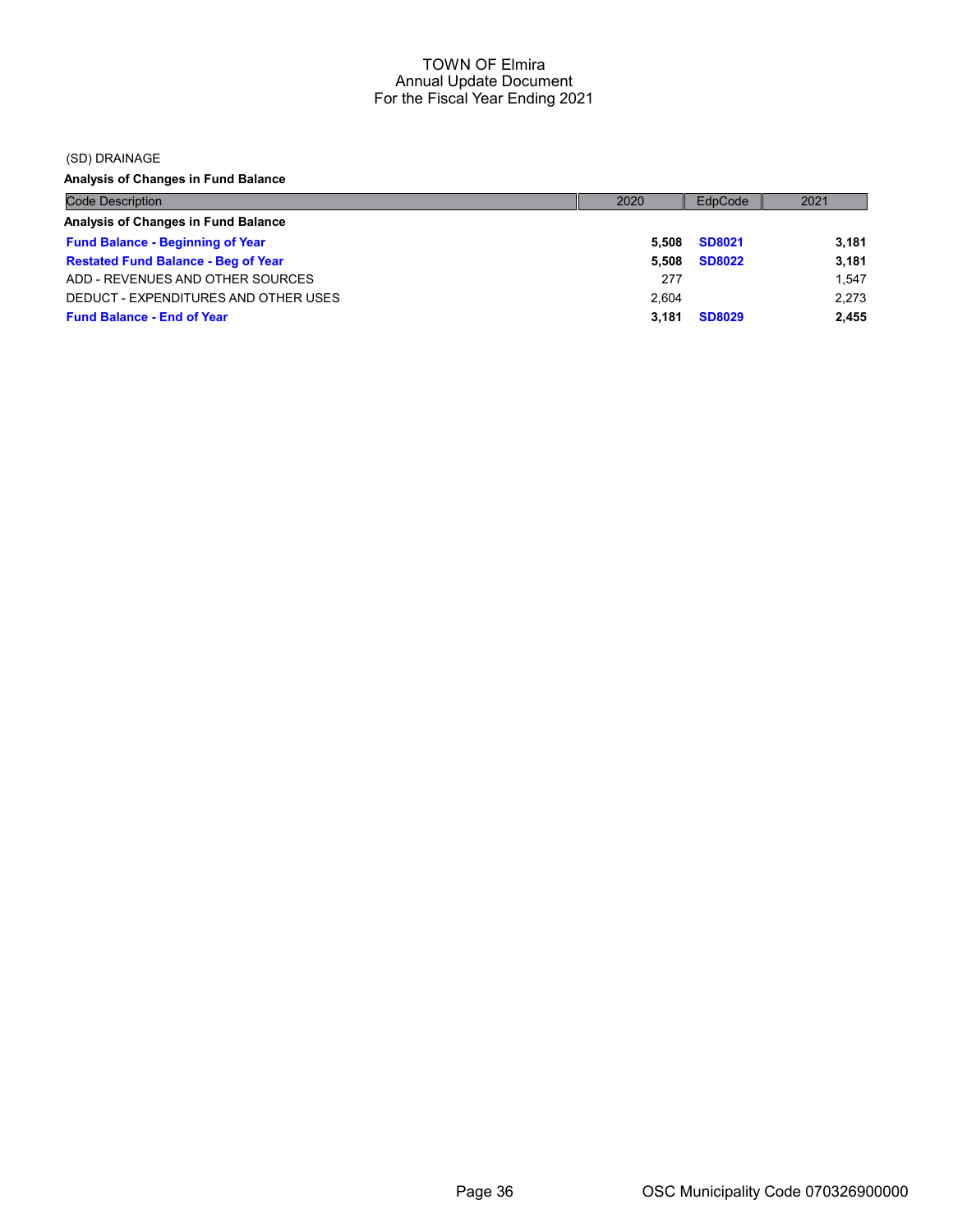| <b>Balance Sheet</b>              |      |              |              |
|-----------------------------------|------|--------------|--------------|
| <b>Code Description</b>           | 2020 | EdpCode      | 2021         |
| <b>Assets</b>                     |      |              |              |
| Cash                              | 384  | <b>SF200</b> | 1,169        |
| <b>TOTAL Cash</b>                 | 384  |              | 1,169        |
| Due From Other Funds              | 592  | SF391        |              |
| <b>TOTAL Due From Other Funds</b> | 592  |              | $\mathbf{0}$ |
| <b>TOTAL Assets</b>               | 976  |              | 1,169        |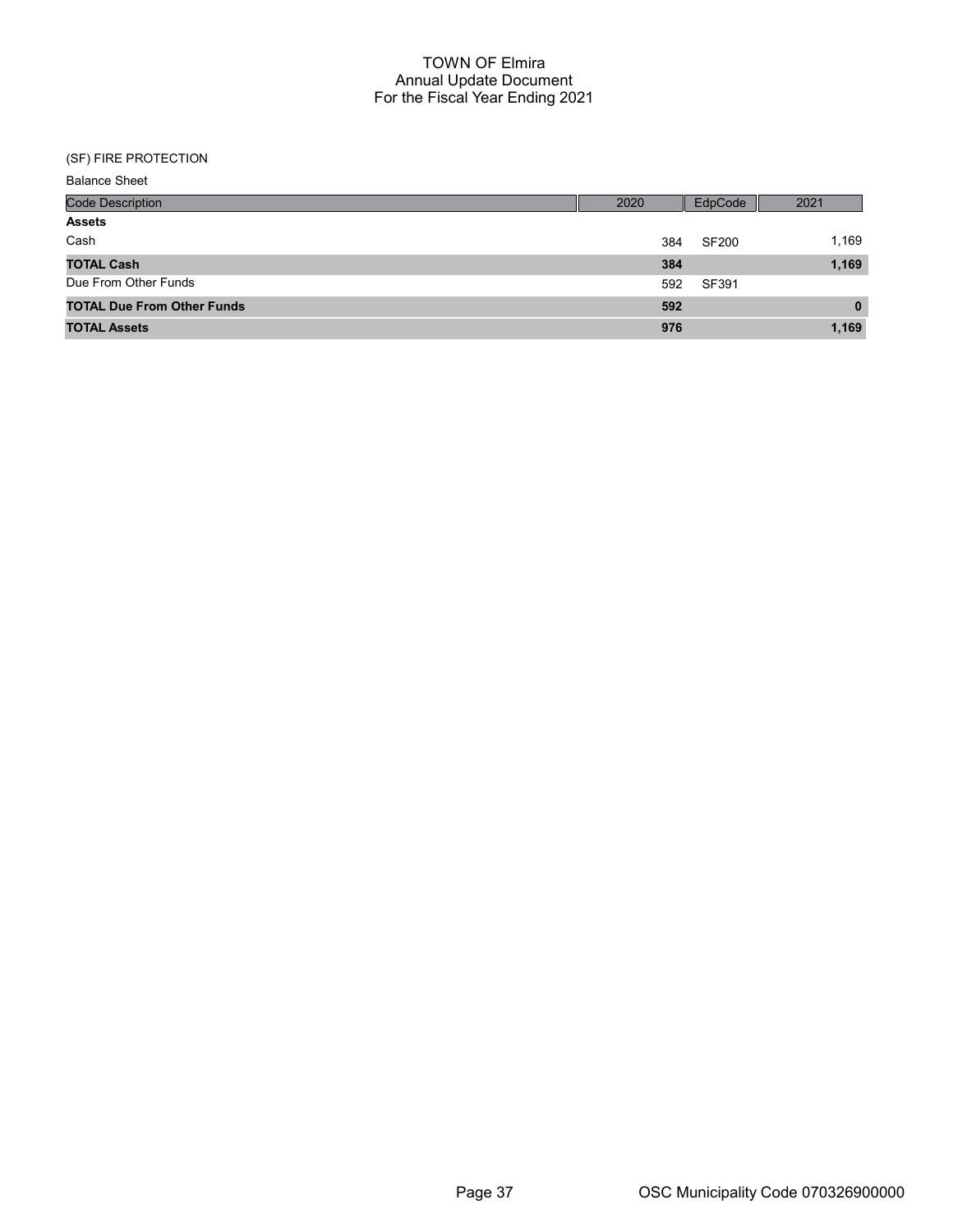| <b>Balance Sheet</b>                                        |      |     |         |      |       |
|-------------------------------------------------------------|------|-----|---------|------|-------|
| <b>Code Description</b>                                     | 2020 |     | EdpCode | 2021 |       |
| <b>Fund Balance</b><br>Assigned Unappropriated Fund Balance |      | 976 | SF915   |      | 1.169 |
| <b>TOTAL Assigned Fund Balance</b>                          |      | 976 |         |      | 1,169 |
| <b>TOTAL Fund Balance</b>                                   |      | 976 |         |      | 1,169 |
| <b>TOTAL Liabilities, Deferred Inflows And Fund Balance</b> |      | 976 |         |      | 1.169 |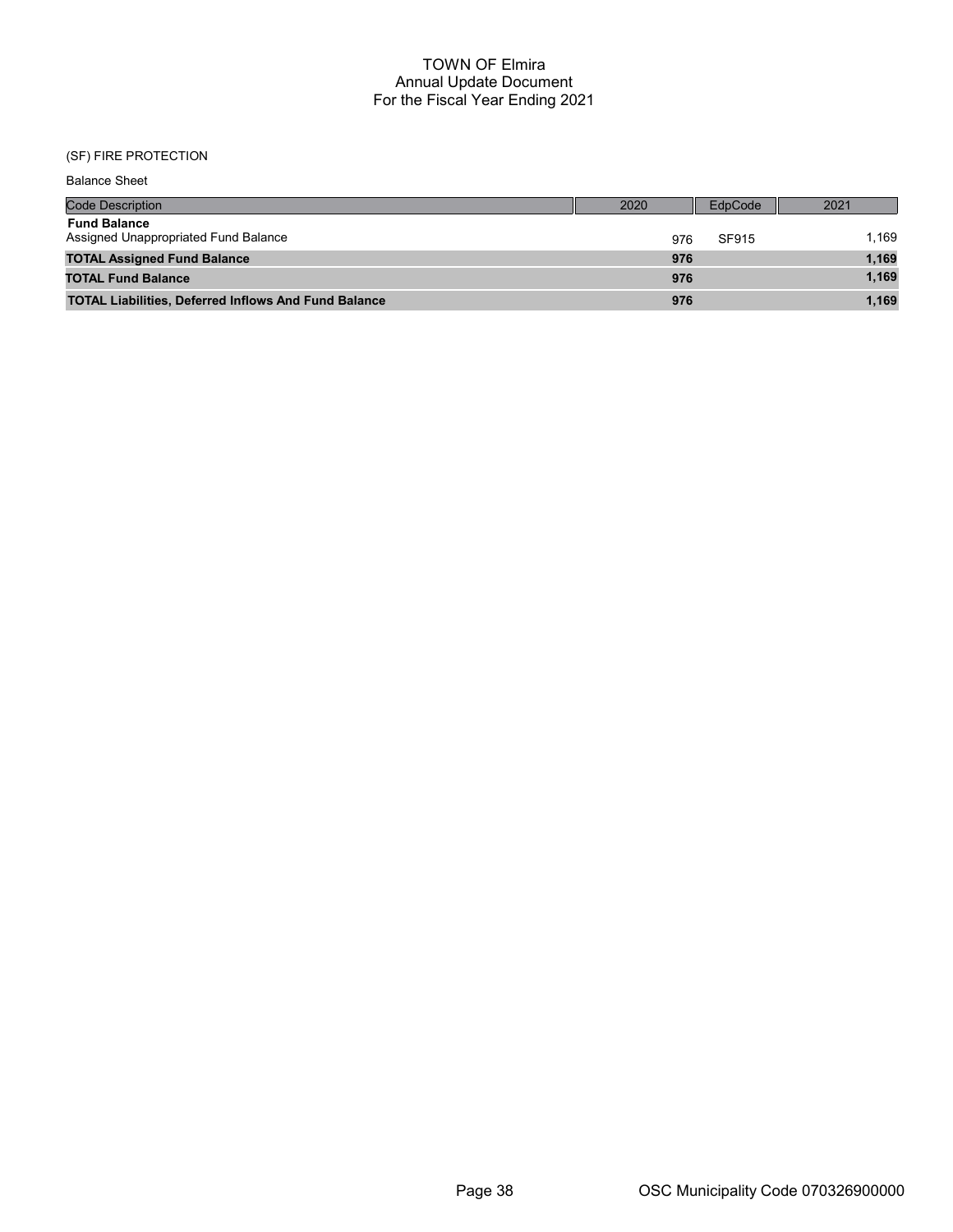| <b>Results of Operation</b>      |      |        |         |        |
|----------------------------------|------|--------|---------|--------|
| <b>Code Description</b>          | 2020 |        | EdpCode | 2021   |
| <b>Revenues</b>                  |      |        |         |        |
| Real Property Taxes              |      | 85.218 | SF1001  | 86,118 |
| <b>TOTAL Real Property Taxes</b> |      | 85,218 |         | 86,118 |
| <b>TOTAL Revenues</b>            |      | 85,218 |         | 86,118 |
| <b>TOTAL Revenues</b>            |      | 85,218 |         | 86,118 |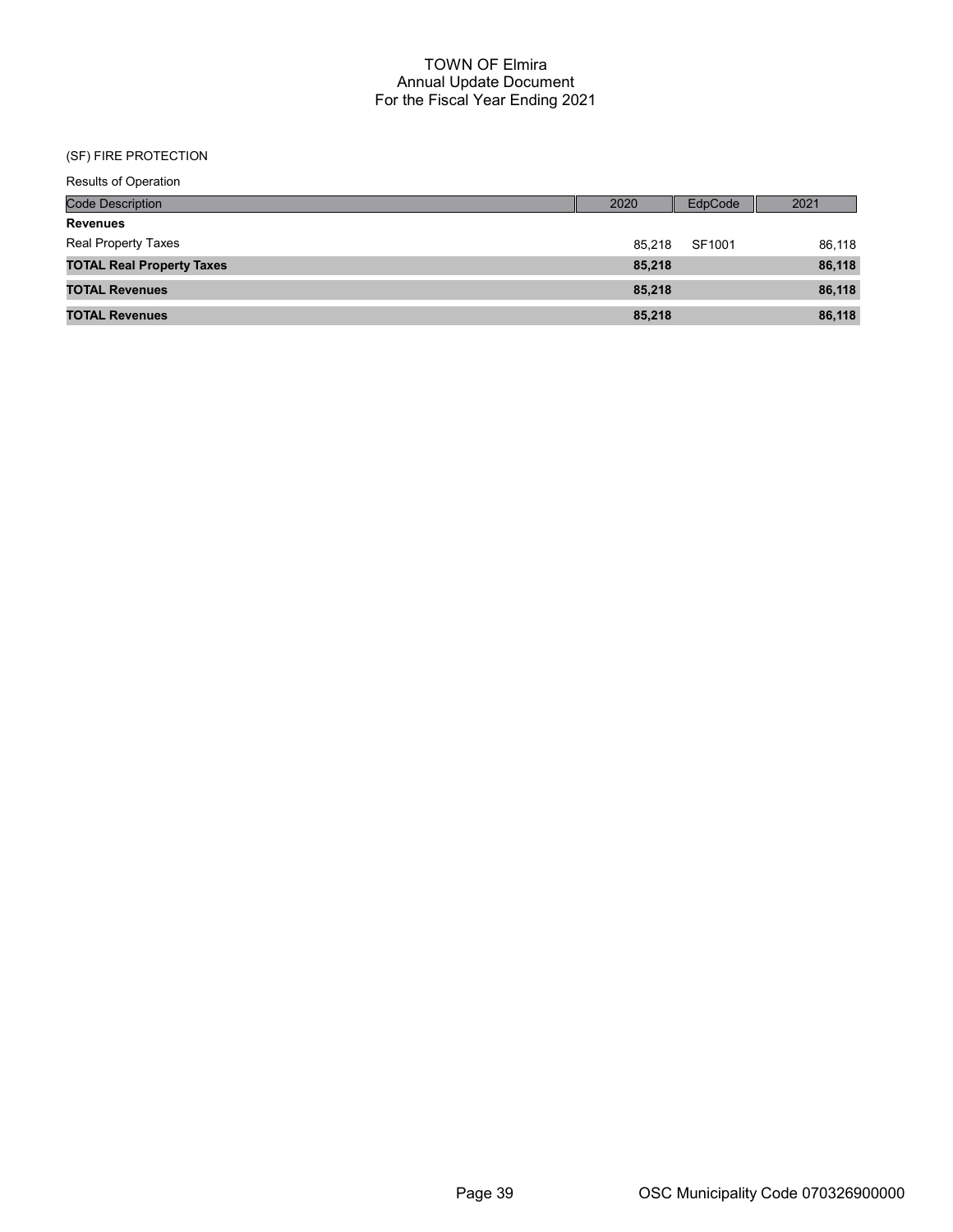| Results of Operation          |        |         |        |
|-------------------------------|--------|---------|--------|
| <b>Code Description</b>       | 2020   | EdpCode | 2021   |
| <b>Expenditures</b>           |        |         |        |
| Fire Protection, Contr Expend | 85.026 | SF34104 | 85,926 |
| <b>TOTAL Fire Protection</b>  | 85,026 |         | 85,926 |
| <b>TOTAL Public Safety</b>    | 85,026 |         | 85,926 |
| <b>TOTAL Expenditures</b>     | 85,026 |         | 85,926 |
| <b>TOTAL Expenditures</b>     | 85,026 |         | 85,926 |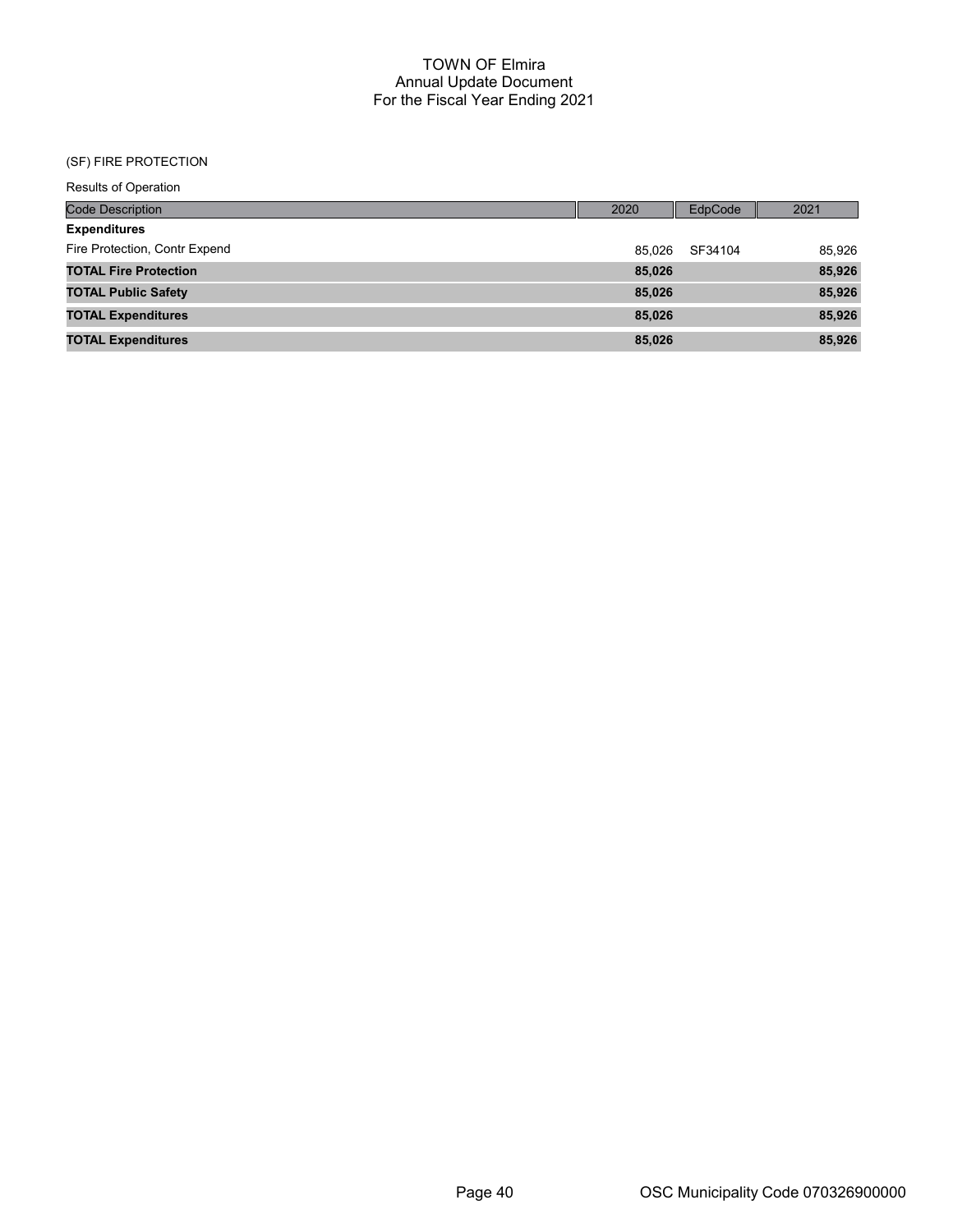#### (SF) FIRE PROTECTION

# Analysis of Changes in Fund Balance

| <b>Code Description</b>                    | 2020   | EdpCode       | 2021   |
|--------------------------------------------|--------|---------------|--------|
| Analysis of Changes in Fund Balance        |        |               |        |
| <b>Fund Balance - Beginning of Year</b>    | 784    | <b>SF8021</b> | 976    |
| Prior Period Adj -Increase In Fund Balance |        | SF8012        |        |
| <b>Restated Fund Balance - Beg of Year</b> | 784    | <b>SF8022</b> | 977    |
| ADD - REVENUES AND OTHER SOURCES           | 85.218 |               | 86.118 |
| DEDUCT - EXPENDITURES AND OTHER USES       | 85.026 |               | 85.926 |
| <b>Fund Balance - End of Year</b>          | 976    | <b>SF8029</b> | 1.169  |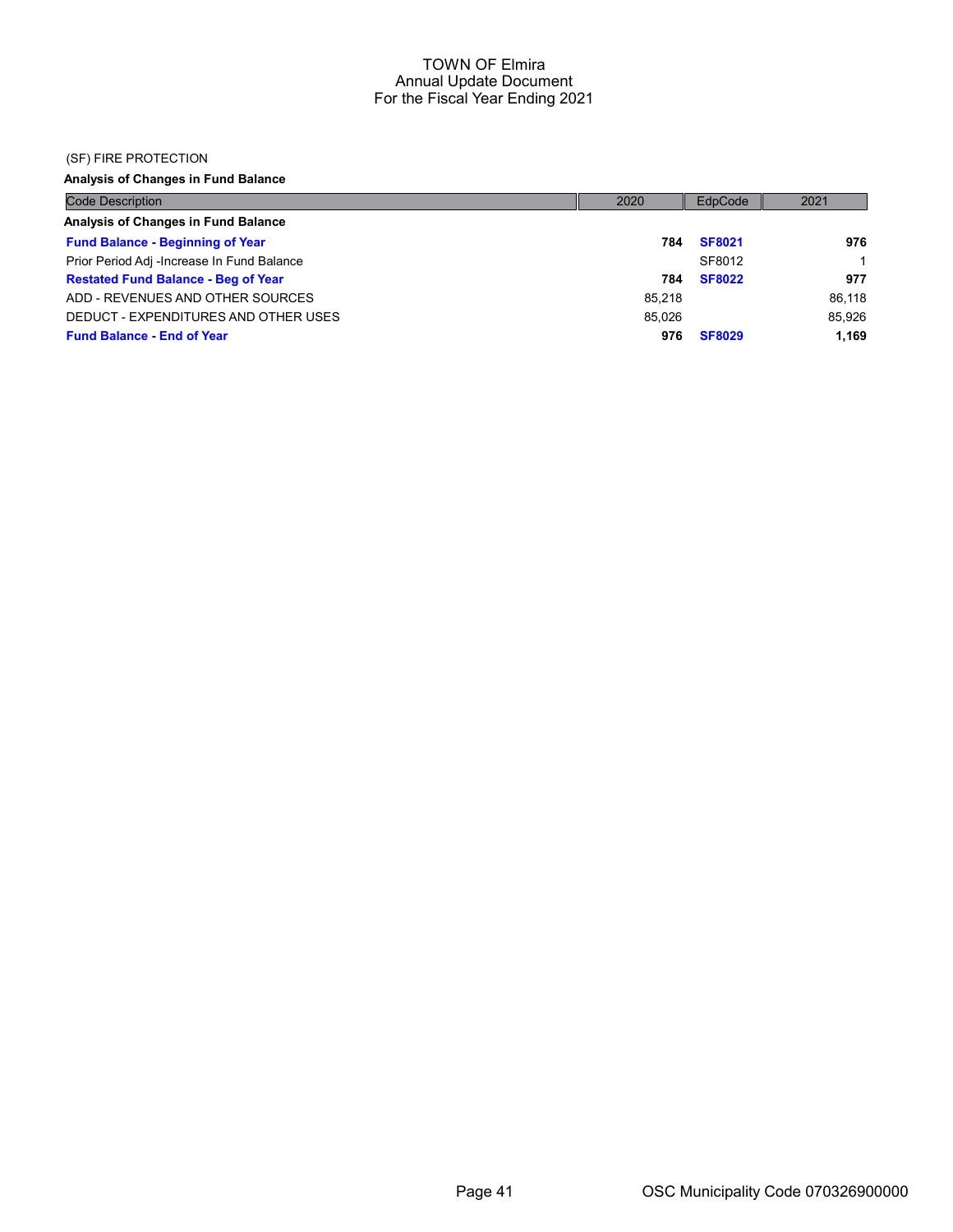#### (SL) LIGHTING

| <b>Code Description</b>           | 2020   | EdpCode      | 2021         |
|-----------------------------------|--------|--------------|--------------|
| <b>Assets</b>                     |        |              |              |
| Cash                              | 15,803 | <b>SL200</b> | 10,642       |
| <b>TOTAL Cash</b>                 | 15,803 |              | 10,642       |
| Due From Other Funds              |        | SL391        |              |
| <b>TOTAL Due From Other Funds</b> | 0      |              | $\mathbf{0}$ |
| <b>TOTAL Assets</b>               | 15,803 |              | 10,642       |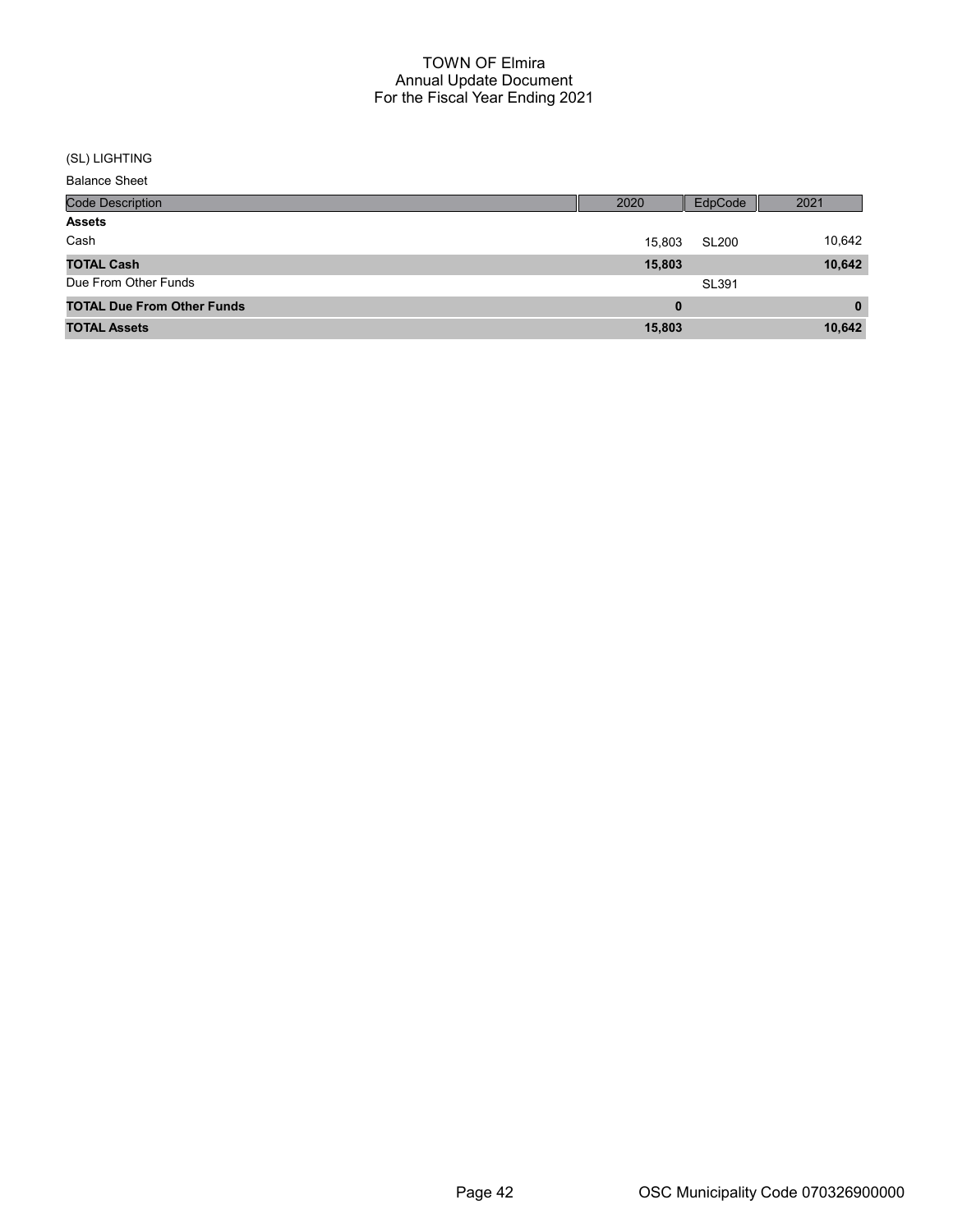## (SL) LIGHTING

| <b>Code Description</b>                                     | 2020     | EdpCode      | 2021     |
|-------------------------------------------------------------|----------|--------------|----------|
| <b>Accounts Payable</b>                                     | 6.173    | SL600        | 6,510    |
| <b>TOTAL Accounts Payable</b>                               | 6,173    |              | 6,510    |
| Due To Other Funds                                          | 1.480    | <b>SL630</b> |          |
| <b>TOTAL Due To Other Funds</b>                             | 1,480    |              |          |
| <b>TOTAL Liabilities</b>                                    | 7,653    |              | 6,510    |
| <b>Fund Balance</b>                                         |          |              |          |
| Assigned Unappropriated Fund Balance                        | 8.150    | <b>SL915</b> | 4,132    |
| <b>TOTAL Assigned Fund Balance</b>                          | 8,150    |              | 4,132    |
| Unassigned Fund Balance                                     |          | <b>SL917</b> |          |
| <b>TOTAL Unassigned Fund Balance</b>                        | $\bf{0}$ |              | $\bf{0}$ |
| <b>TOTAL Fund Balance</b>                                   | 8,150    |              | 4,132    |
| <b>TOTAL Liabilities, Deferred Inflows And Fund Balance</b> | 15,803   |              | 10.642   |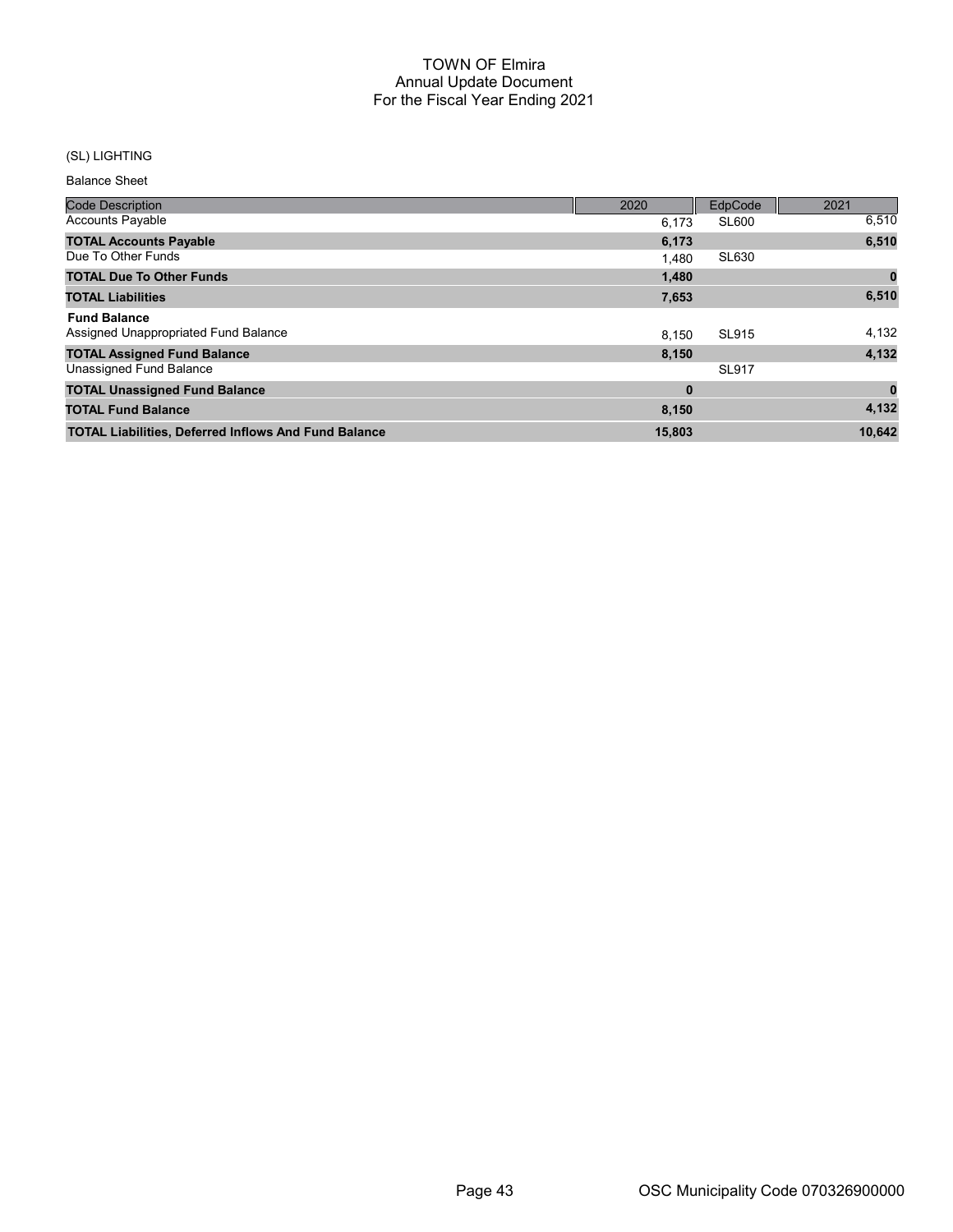## (SL) LIGHTING

| <b>Code Description</b>          | 2020   | EdpCode | 2021   |
|----------------------------------|--------|---------|--------|
| <b>Revenues</b>                  |        |         |        |
| <b>Real Property Taxes</b>       | 85,844 | SL1001  | 77,618 |
| <b>TOTAL Real Property Taxes</b> | 85,844 |         | 77,618 |
| <b>TOTAL Revenues</b>            | 85,844 |         | 77,618 |
| <b>Interfund Transfers</b>       |        | SL5031  | 16,139 |
| <b>TOTAL Interfund Transfers</b> | 0      |         | 16,139 |
| <b>TOTAL Other Sources</b>       | 0      |         | 16,139 |
| <b>TOTAL Revenues</b>            | 85,844 |         | 93,757 |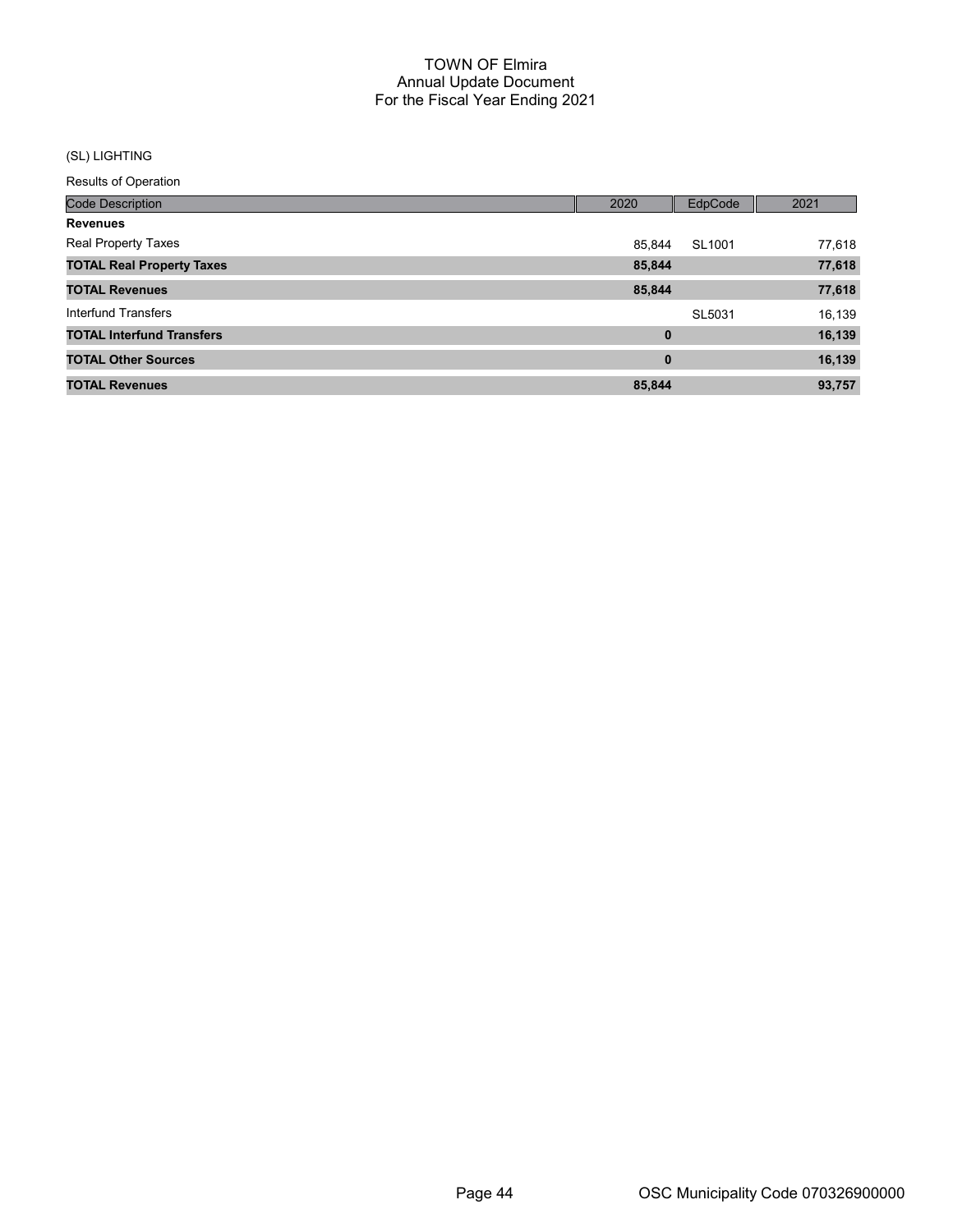#### (SL) LIGHTING

| Code Description              | 2020   | EdpCode | 2021   |
|-------------------------------|--------|---------|--------|
| <b>Expenditures</b>           |        |         |        |
| Street Lighting, Contr Expend | 76.215 | SL51824 | 97,775 |
| <b>TOTAL Street Lighting</b>  | 76,215 |         | 97,775 |
| <b>TOTAL Transportation</b>   | 76,215 |         | 97,775 |
| <b>TOTAL Expenditures</b>     | 76,215 |         | 97,775 |
| <b>TOTAL Expenditures</b>     | 76,215 |         | 97,775 |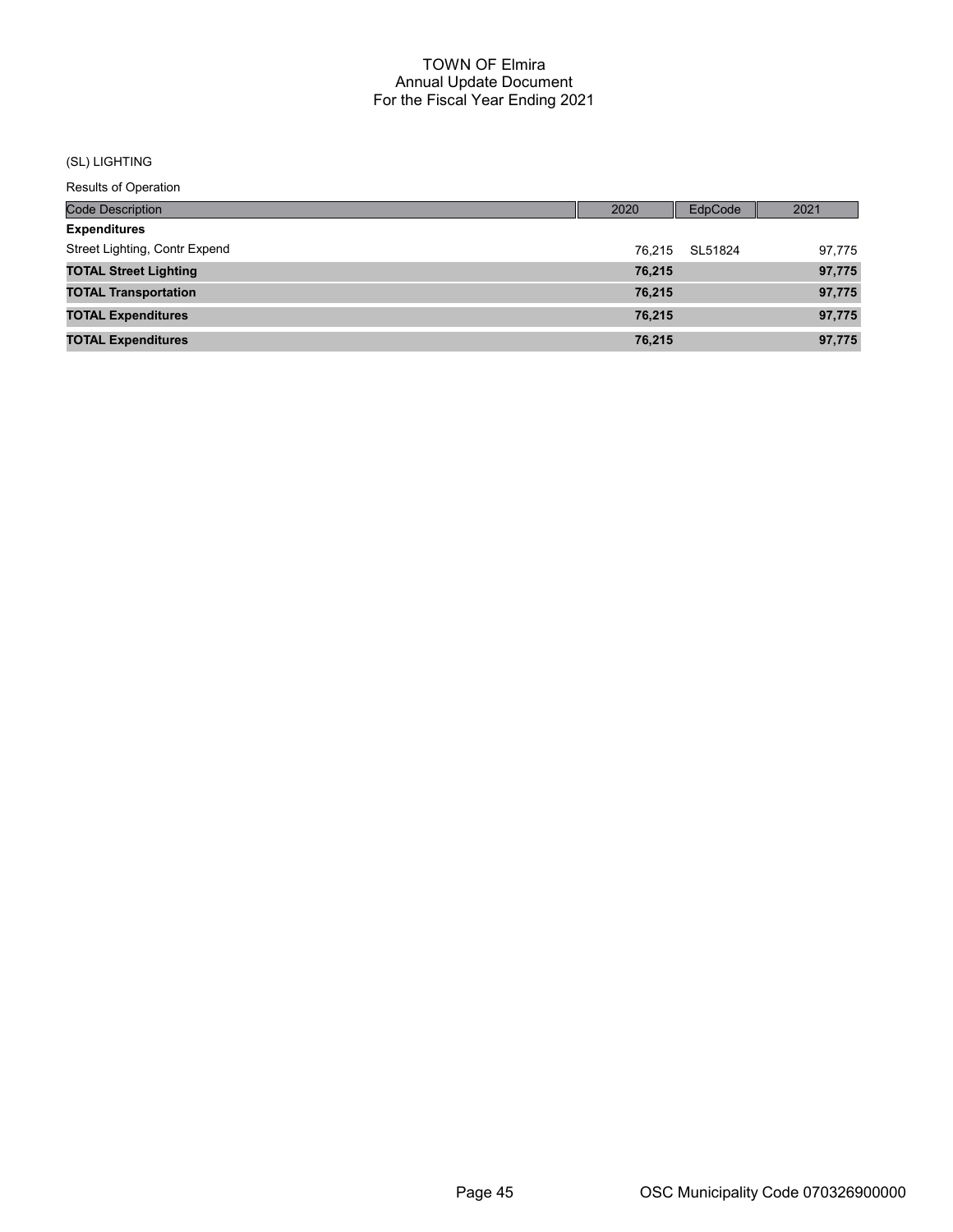#### (SL) LIGHTING

Analysis of Changes in Fund Balance

| <b>Code Description</b>                    | 2020   | EdpCode       | 2021   |
|--------------------------------------------|--------|---------------|--------|
| Analysis of Changes in Fund Balance        |        |               |        |
| <b>Fund Balance - Beginning of Year</b>    | -1.479 | <b>SL8021</b> | 8.150  |
| <b>Restated Fund Balance - Beg of Year</b> | -1.479 | <b>SL8022</b> | 8.150  |
| ADD - REVENUES AND OTHER SOURCES           | 85,844 |               | 93.757 |
| DEDUCT - EXPENDITURES AND OTHER USES       | 76.215 |               | 97.775 |
| <b>Fund Balance - End of Year</b>          | 8.150  | <b>SL8029</b> | 4.132  |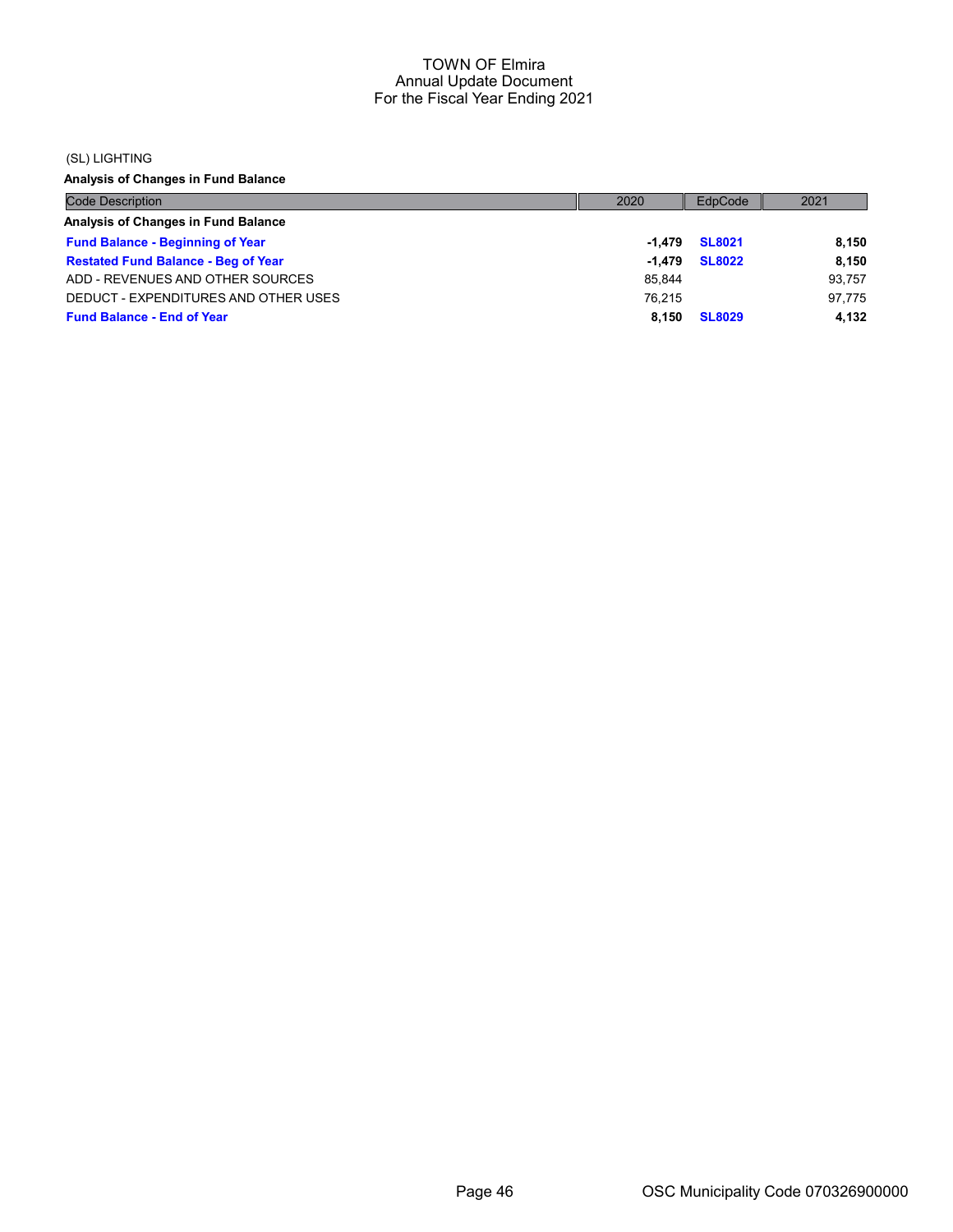# (SM) MISCELLANEOUS

| <b>Balance Sheet</b> |  |
|----------------------|--|
|----------------------|--|

| <b>Code Description</b>           | 2020    | EdpCode | 2021    |
|-----------------------------------|---------|---------|---------|
| <b>Assets</b>                     |         |         |         |
| Cash                              |         | SM200   | 94,263  |
| <b>TOTAL Cash</b>                 | 0       |         | 94,263  |
| Due From Other Funds              | 180,075 | SM391   | 64,463  |
| <b>TOTAL Due From Other Funds</b> | 180,075 |         | 64,463  |
| <b>Cash Special Reserves</b>      | 766     | SM230   | 1,766   |
| <b>TOTAL Restricted Assets</b>    | 766     |         | 1,766   |
| <b>TOTAL Assets</b>               | 180,841 |         | 160,492 |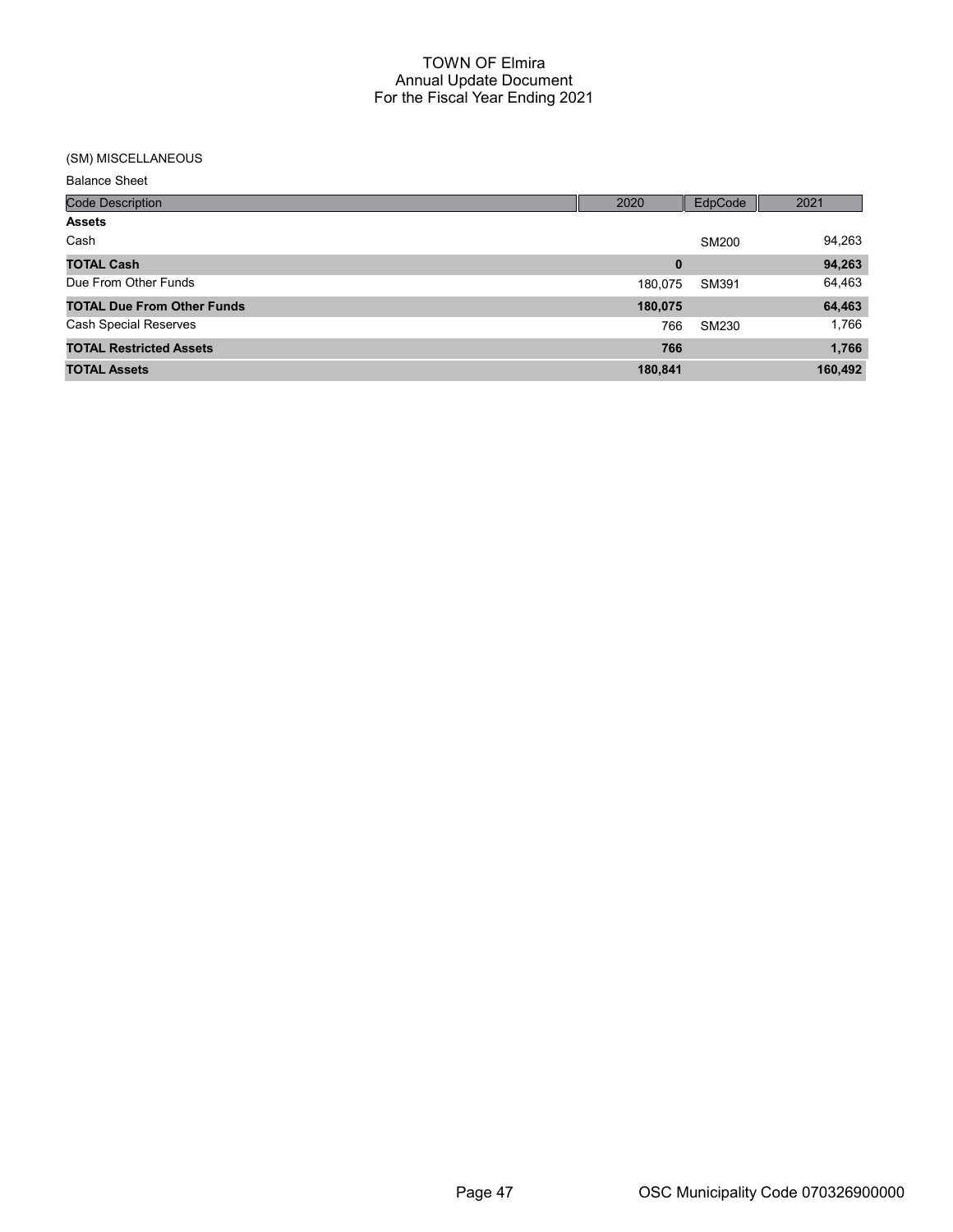## (SM) MISCELLANEOUS

| <b>Balance Sheet</b> |  |
|----------------------|--|
|----------------------|--|

| <b>Code Description</b>                                     | 2020     | EdpCode      | 2021     |
|-------------------------------------------------------------|----------|--------------|----------|
| <b>Accounts Payable</b>                                     | 2,025    | SM600        | 3,341    |
| <b>TOTAL Accounts Payable</b>                               | 2,025    |              | 3,341    |
| <b>Accrued Liabilities</b>                                  | 28,528   | SM601        | 30,211   |
| <b>TOTAL Accrued Liabilities</b>                            | 28,528   |              | 30,211   |
| Due To Other Funds                                          | 53.523   | SM630        |          |
| <b>TOTAL Due To Other Funds</b>                             | 53,523   |              | $\bf{0}$ |
| <b>State Retirement</b>                                     | 444      | <b>SM718</b> | $-379$   |
| <b>TOTAL Due To Other Governments</b>                       | 444      |              | $-379$   |
| <b>TOTAL Liabilities</b>                                    | 84,520   |              | 33,173   |
| <b>Fund Balance</b>                                         |          |              |          |
| <b>Other Restricted Fund Balance</b>                        |          | SM899        | 1,766    |
| <b>TOTAL Restricted Fund Balance</b>                        | $\bf{0}$ |              | 1,766    |
| Assigned Unappropriated Fund Balance                        | 96,321   | SM915        | 125,553  |
| <b>TOTAL Assigned Fund Balance</b>                          | 96,321   |              | 125,553  |
| <b>TOTAL Fund Balance</b>                                   | 96,321   |              | 127,319  |
| <b>TOTAL Liabilities, Deferred Inflows And Fund Balance</b> | 180,841  |              | 160,492  |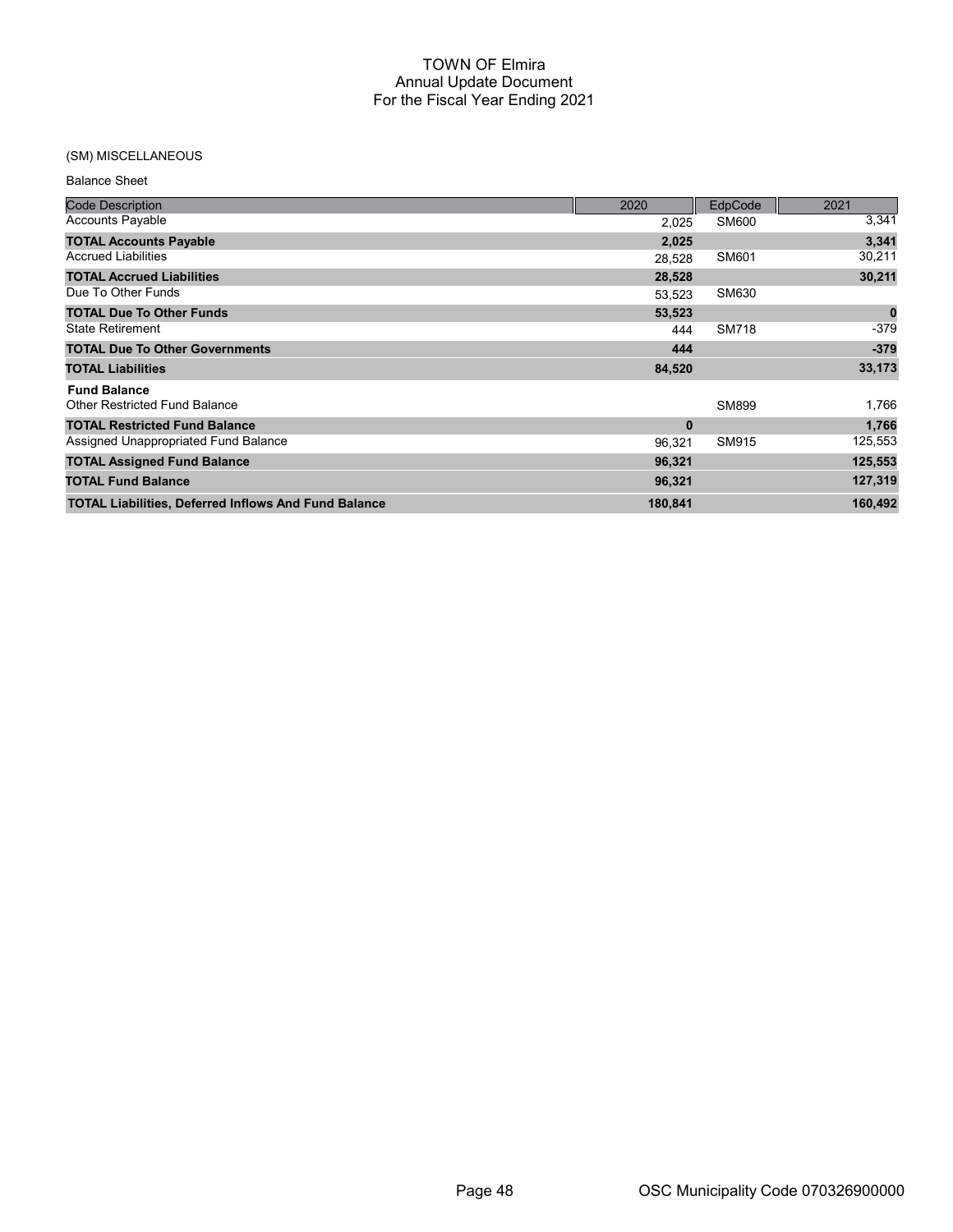## (SM) MISCELLANEOUS

| <b>Code Description</b>                  | 2020    | EdpCode | 2021    |
|------------------------------------------|---------|---------|---------|
| <b>Revenues</b>                          |         |         |         |
| <b>Real Property Taxes</b>               | 508.500 | SM1001  | 506,255 |
| <b>TOTAL Real Property Taxes</b>         | 508,500 |         | 506,255 |
| <b>Forfeitures of Deposits</b>           | 766     | SM2620  | 1,000   |
| <b>TOTAL Fines And Forfeitures</b>       | 766     |         | 1,000   |
| <b>Employees Contributions</b>           | 5.503   | SM2709  | 10,597  |
| Unclassified (specify)                   | 1.748   | SM2770  | 130     |
| <b>TOTAL Miscellaneous Local Sources</b> | 7,251   |         | 10,727  |
| <b>TOTAL Revenues</b>                    | 516,517 |         | 517,982 |
| <b>TOTAL Revenues</b>                    | 516,517 |         | 517,982 |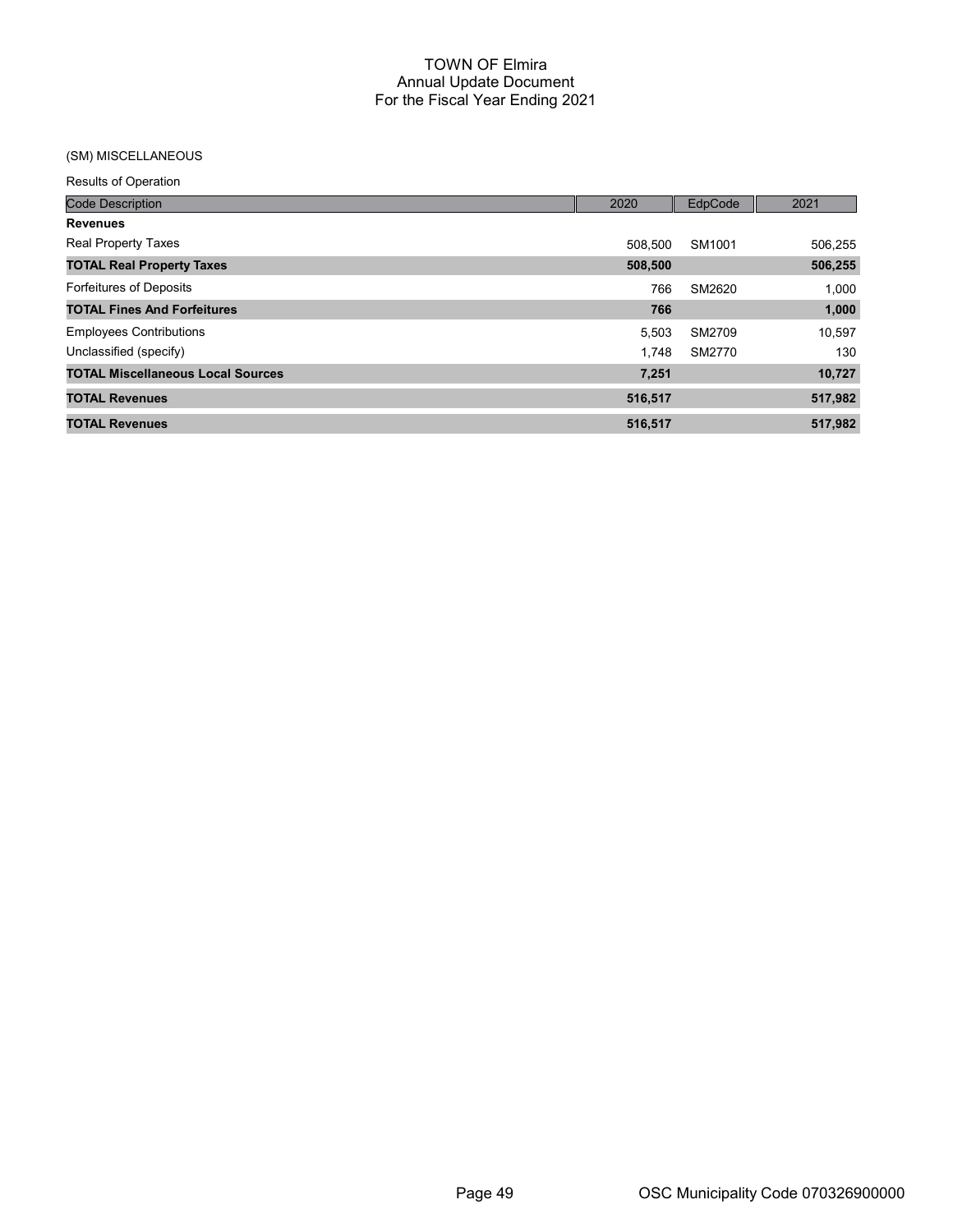#### (SM) MISCELLANEOUS

| <b>Code Description</b>                    | 2020    | EdpCode | 2021    |
|--------------------------------------------|---------|---------|---------|
| <b>Expenditures</b>                        |         |         |         |
| Police, Pers Serv                          | 302,778 | SM31201 | 285,355 |
| Police, Equip & Cap Outlay                 | 10,199  | SM31202 | 15,328  |
| Police, Contr Expend                       | 24,451  | SM31204 | 27,475  |
| <b>TOTAL Police</b>                        | 337,428 |         | 328,158 |
| <b>TOTAL Public Safety</b>                 | 337,428 |         | 328,158 |
| State Retirement, Empl Bnfts               | 25,676  | SM90108 | 26,085  |
| Social Security, Empl Bnfts                | 22,687  | SM90308 | 21,175  |
| Worker's Compensation, Empl Bnfts          | 13,794  | SM90408 | 17,717  |
| Disability Insurance, Empl Bnfts           | 332     | SM90558 | 272     |
| Hospital & Medical (dental) Ins, Empl Bnft | 53,203  | SM90608 | 93,576  |
| <b>TOTAL Employee Benefits</b>             | 115,692 |         | 158,825 |
| <b>TOTAL Expenditures</b>                  | 453,120 |         | 486,983 |
| <b>TOTAL Expenditures</b>                  | 453,120 |         | 486,983 |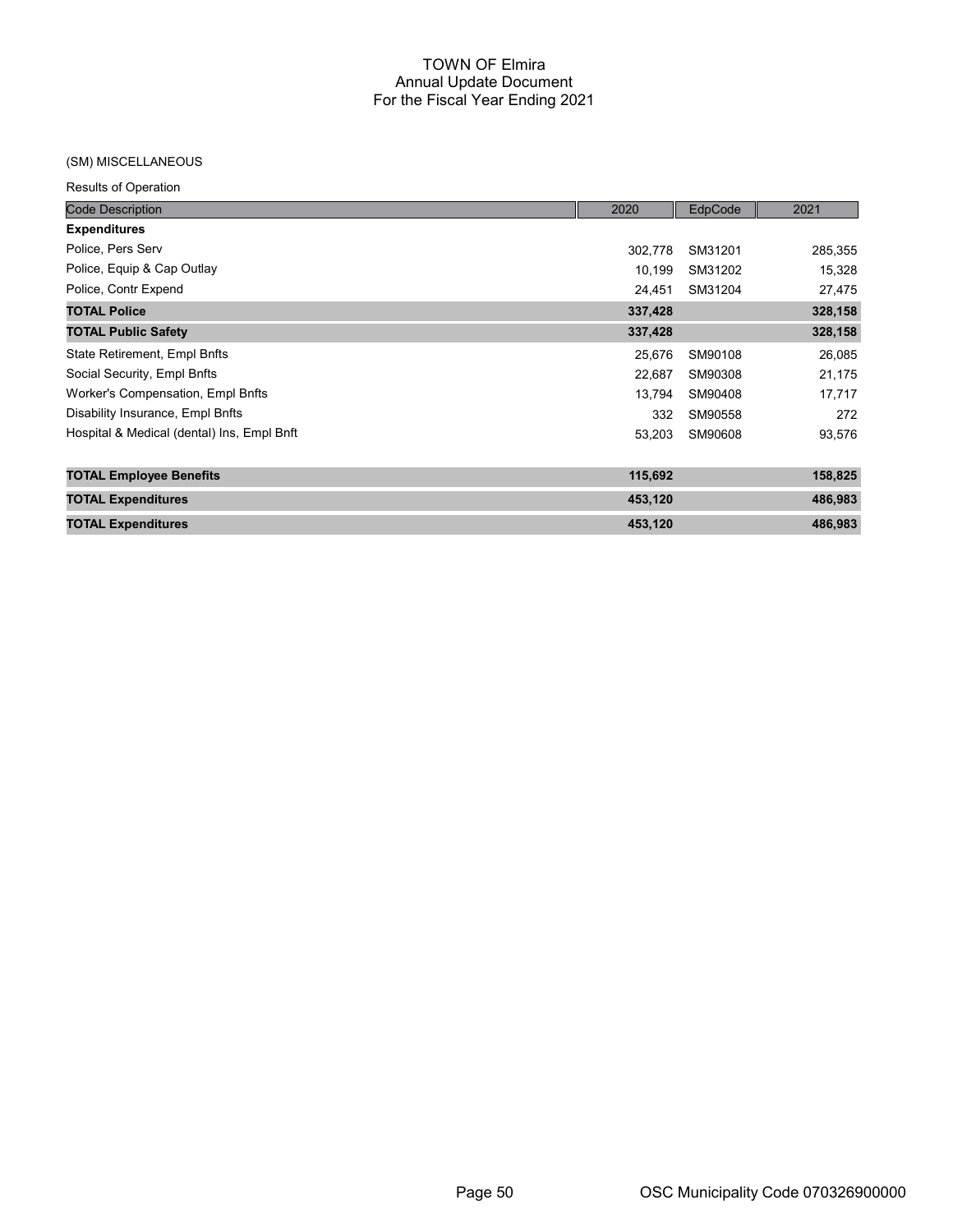#### (SM) MISCELLANEOUS

# Analysis of Changes in Fund Balance

| <b>Code Description</b>                    | 2020    | EdpCode       | 2021    |
|--------------------------------------------|---------|---------------|---------|
| Analysis of Changes in Fund Balance        |         |               |         |
| <b>Fund Balance - Beginning of Year</b>    | 32.924  | <b>SM8021</b> | 96,321  |
| Prior Period Adj -Decrease In Fund Balance |         | SM8015        |         |
| <b>Restated Fund Balance - Beg of Year</b> | 32.924  | <b>SM8022</b> | 96,320  |
| ADD - REVENUES AND OTHER SOURCES           | 516.517 |               | 517.982 |
| DEDUCT - EXPENDITURES AND OTHER USES       | 453.120 |               | 486.983 |
| <b>Fund Balance - End of Year</b>          | 96.321  | <b>SM8029</b> | 127,319 |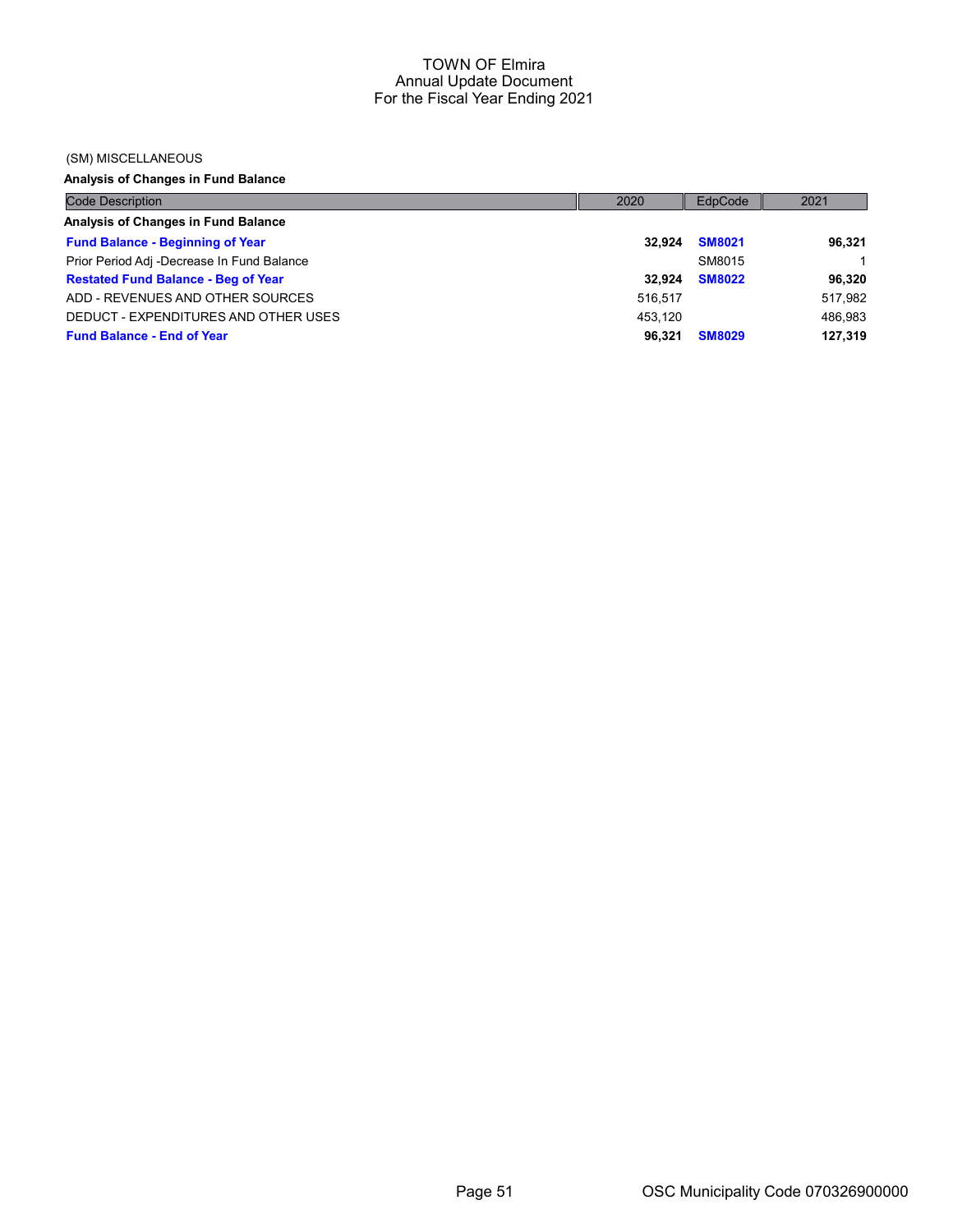(SP) PARK

| <b>Code Description</b>           | 2020    | EdpCode | 2021    |
|-----------------------------------|---------|---------|---------|
| <b>Assets</b>                     |         |         |         |
| Cash                              |         | SP200   | 36,335  |
| <b>TOTAL Cash</b>                 | 0       |         | 36,335  |
| Due From Other Funds              | 106.796 | SP391   | 67,770  |
| <b>TOTAL Due From Other Funds</b> | 106,796 |         | 67,770  |
| <b>TOTAL Assets</b>               | 106,796 |         | 104,105 |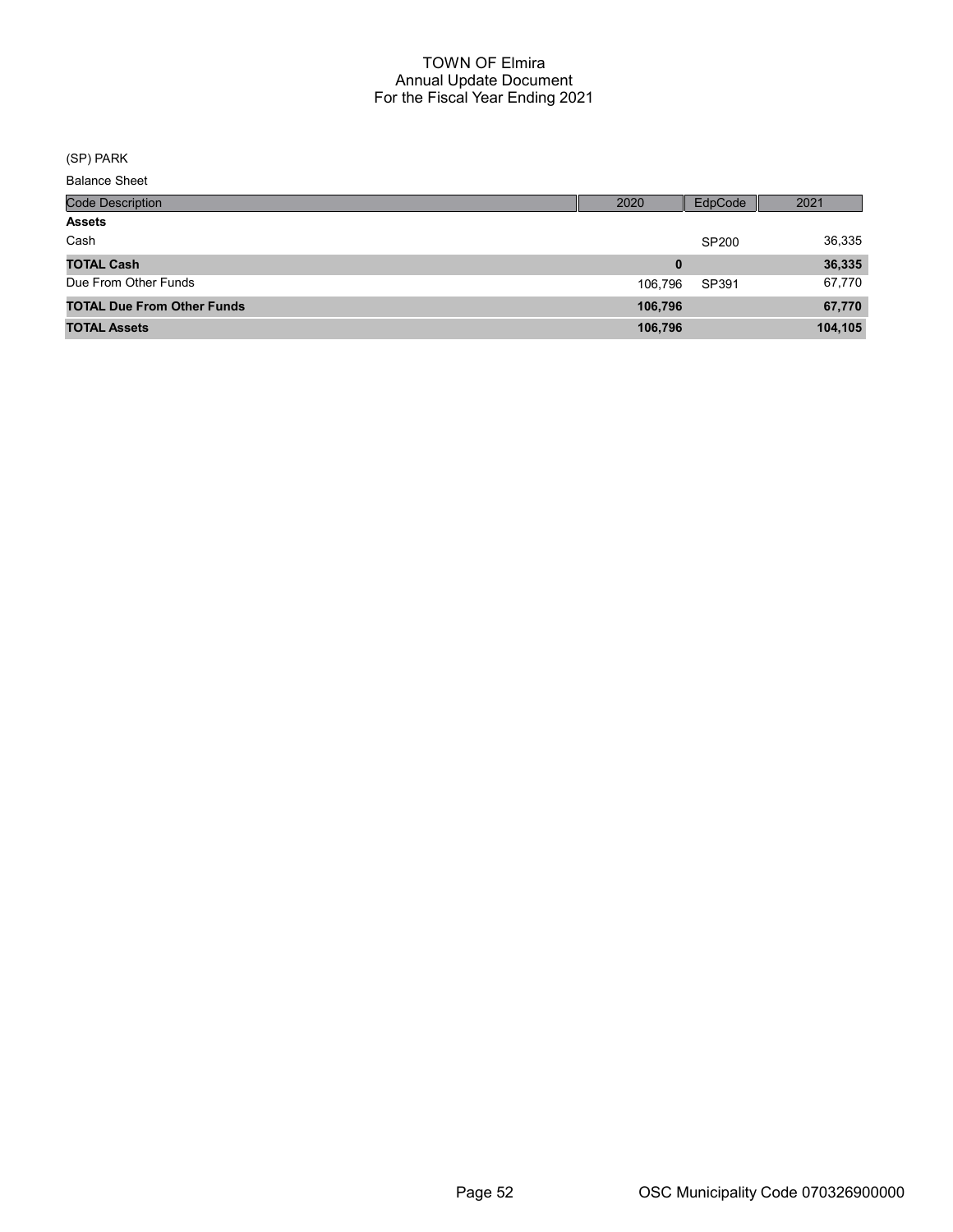## (SP) PARK

| <b>Code Description</b>                                     | 2020    | EdpCode | 2021    |
|-------------------------------------------------------------|---------|---------|---------|
| <b>Accounts Payable</b>                                     | 1.230   | SP600   | 1,866   |
| <b>TOTAL Accounts Payable</b>                               | 1,230   |         | 1,866   |
| <b>Accrued Liabilities</b>                                  | 4.803   | SP601   | 5,088   |
| <b>TOTAL Accrued Liabilities</b>                            | 4,803   |         | 5,088   |
| Due To Other Funds                                          | 6.599   | SP630   |         |
| <b>TOTAL Due To Other Funds</b>                             | 6,599   |         | 0       |
| <b>TOTAL Liabilities</b>                                    | 12,632  |         | 6,954   |
| <b>Fund Balance</b>                                         |         |         |         |
| Assigned Unappropriated Fund Balance                        | 94.164  | SP915   | 97,151  |
| <b>TOTAL Assigned Fund Balance</b>                          | 94,164  |         | 97,151  |
| <b>TOTAL Fund Balance</b>                                   | 94,164  |         | 97,151  |
| <b>TOTAL Liabilities, Deferred Inflows And Fund Balance</b> | 106,796 |         | 104.105 |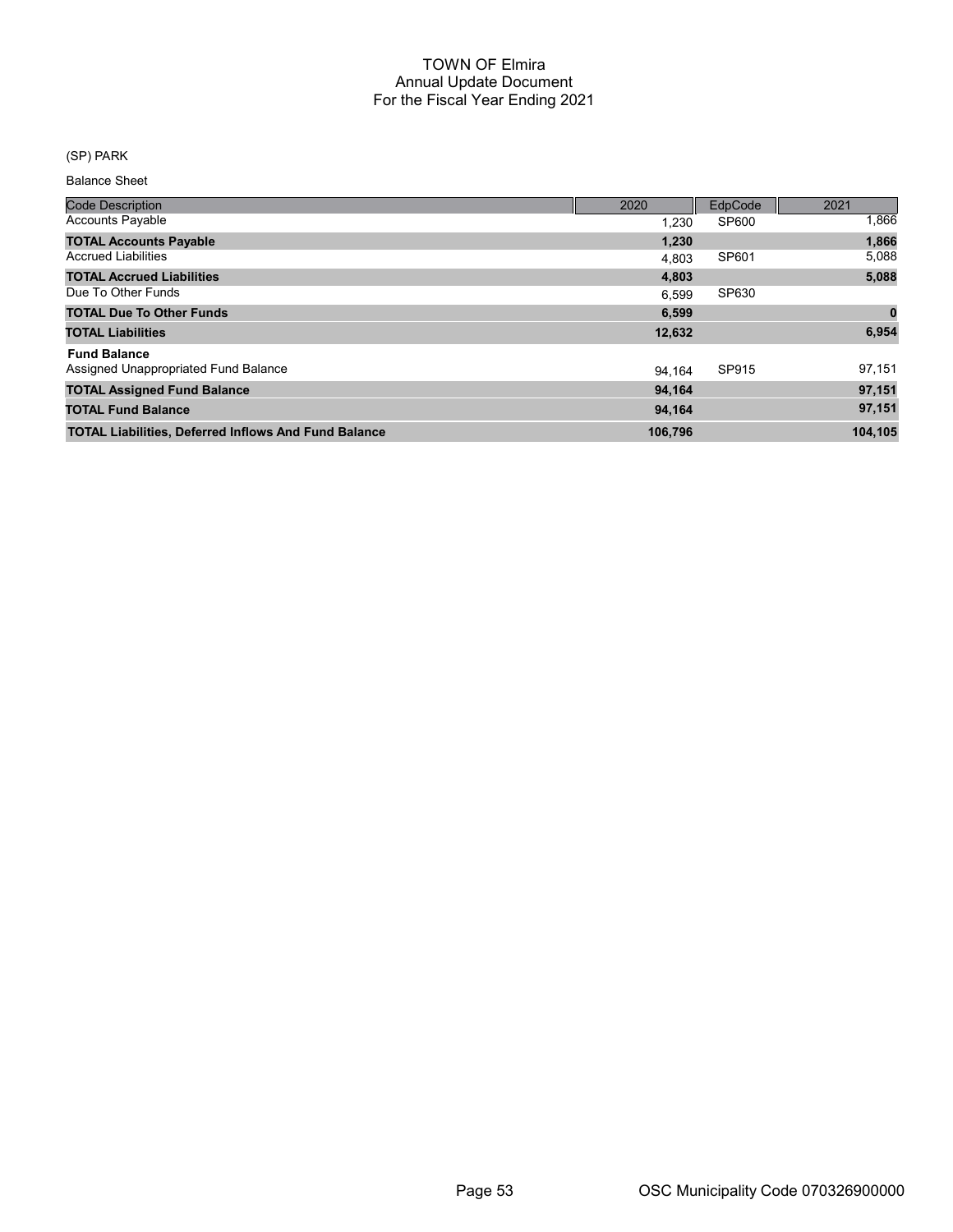# (SP) PARK

| <b>Code Description</b>                      | 2020    | EdpCode | 2021    |
|----------------------------------------------|---------|---------|---------|
| <b>Revenues</b>                              |         |         |         |
| <b>Real Property Taxes</b>                   | 149.566 | SP1001  | 149,566 |
| <b>TOTAL Real Property Taxes</b>             | 149,566 |         | 149,566 |
| <b>Special Recreational Facility Charges</b> | 100     | SP2025  | 21,055  |
| <b>TOTAL Departmental Income</b>             | 100     |         | 21,055  |
| <b>Gifts And Donations</b>                   |         | SP2705  | 10,000  |
| <b>Employees Contributions</b>               | 1.769   | SP2709  | 1,031   |
| Unclassified (specify)                       | 7,922   | SP2770  | 10,041  |
| <b>TOTAL Miscellaneous Local Sources</b>     | 9,691   |         | 21,072  |
| <b>TOTAL Revenues</b>                        | 159,357 |         | 191,693 |
| <b>TOTAL Revenues</b>                        | 159,357 |         | 191,693 |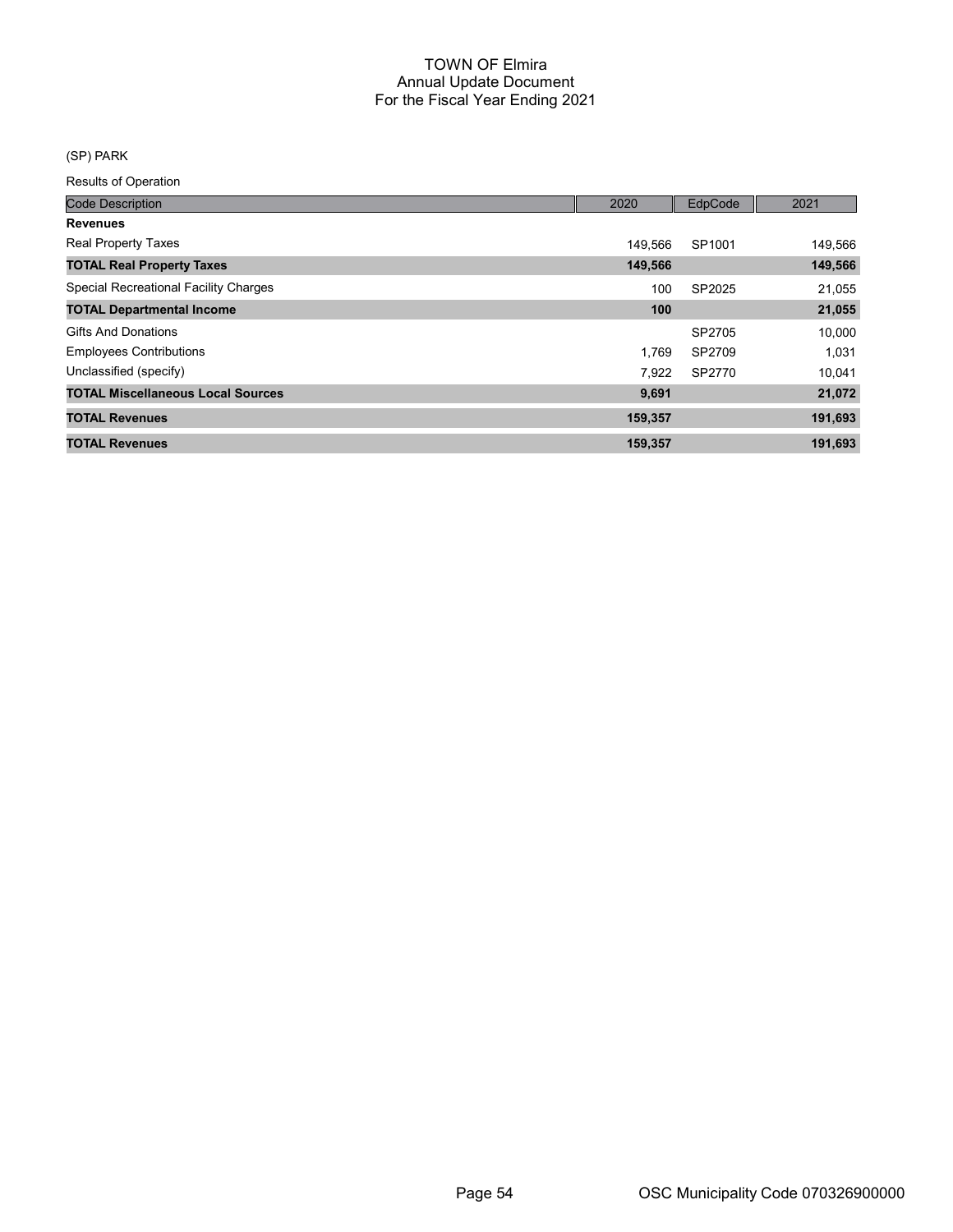#### (SP) PARK

| <b>Code Description</b>                    | 2020    | EdpCode | 2021    |
|--------------------------------------------|---------|---------|---------|
| <b>Expenditures</b>                        |         |         |         |
| Parks, Pers Serv                           | 25,186  | SP71101 | 13,677  |
| Parks, Equip & Cap Outlay                  | 797     | SP71102 | 513     |
| Parks, Contr Expend                        | 15,531  | SP71104 | 16,029  |
| <b>TOTAL Parks</b>                         | 41,514  |         | 30,219  |
| Playgr & Rec Centers, Pers Serv            |         | SP71401 | 2,475   |
| Playgr & Rec Centers, Contr Expend         | 5,695   | SP71404 | 7,008   |
| <b>TOTAL Playgr &amp; Rec Centers</b>      | 5,695   |         | 9,483   |
| Special Rec Facility, Pers Serv            |         | SP71801 | 55,293  |
| Special Rec Facility, Contr Expend         | 20,898  | SP71804 | 54,244  |
| <b>TOTAL Special Rec Facility</b>          | 20,898  |         | 109,537 |
| <b>TOTAL Culture And Recreation</b>        | 68,107  |         | 149,239 |
| State Retirement, Empl Bnfts               | 6,705   | SP90108 | 6,644   |
| Social Security, Empl Bnfts                | 1,892   | SP90308 | 5,466   |
| Worker's Compensation, Empl Bnfts          | 7,403   | SP90408 | 9,509   |
| Disability Insurance, Empl Bnfts           | 443     | SP90558 | 183     |
| Hospital & Medical (dental) Ins, Empl Bnft | 6,467   | SP90608 | 5,321   |
|                                            |         |         |         |
| <b>TOTAL Employee Benefits</b>             | 22,910  |         | 27,123  |
| Debt Principal, Serial Bonds               | 10,000  | SP97106 | 10,000  |
|                                            |         |         |         |
| <b>TOTAL Debt Principal</b>                | 10,000  |         | 10,000  |
| Debt Interest, Serial Bonds                | 2,585   | SP97107 | 2,345   |
|                                            |         |         |         |
| <b>TOTAL Debt Interest</b>                 | 2,585   |         | 2,345   |
| <b>TOTAL Expenditures</b>                  | 103,602 |         | 188,707 |
| <b>TOTAL Expenditures</b>                  | 103,602 |         | 188,707 |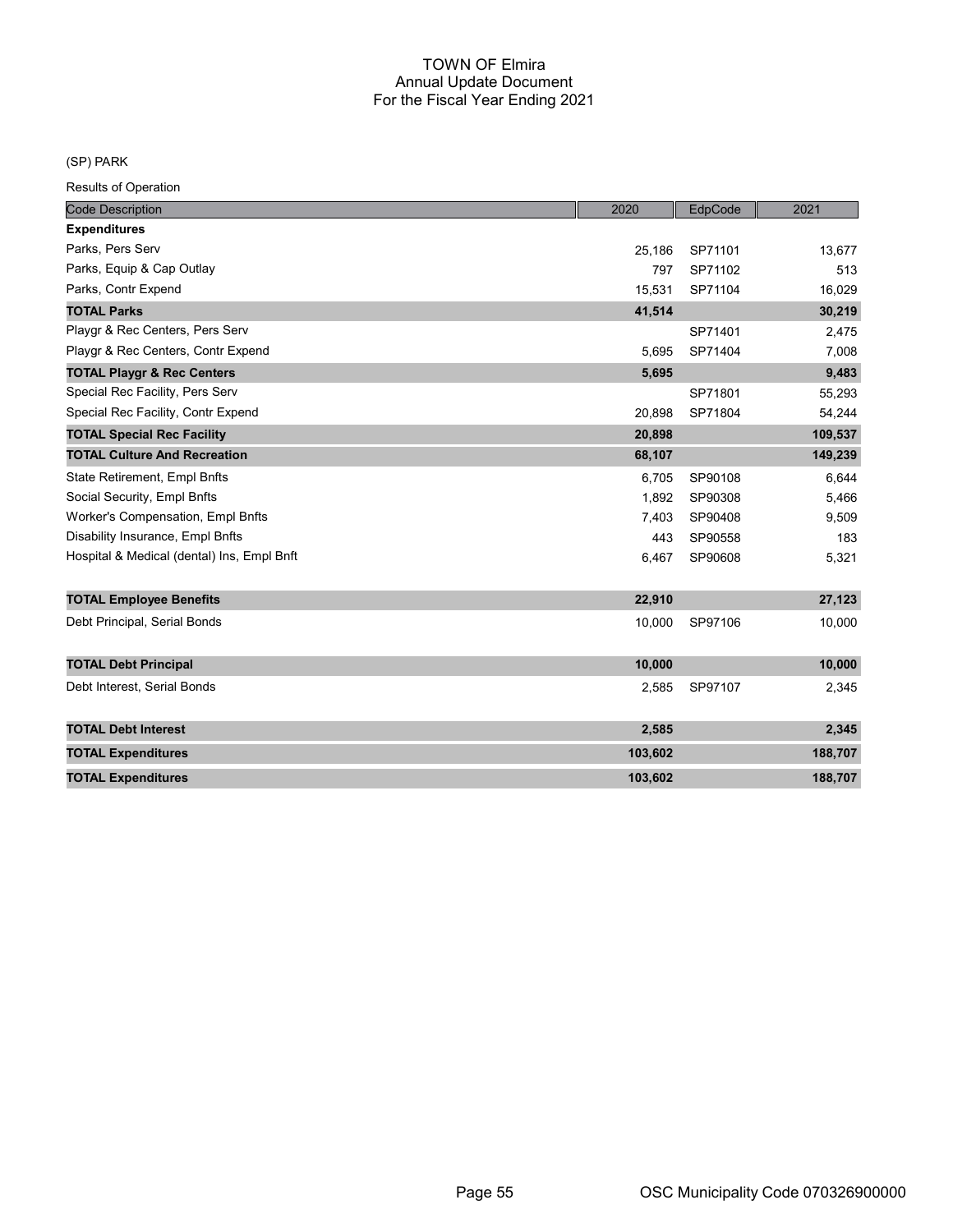(SP) PARK

Analysis of Changes in Fund Balance

| <b>Code Description</b>                    | 2020    | EdpCode       | 2021    |
|--------------------------------------------|---------|---------------|---------|
| Analysis of Changes in Fund Balance        |         |               |         |
| <b>Fund Balance - Beginning of Year</b>    | 38.410  | <b>SP8021</b> | 94.164  |
| Prior Period Adj -Increase In Fund Balance |         | SP8012        |         |
| Prior Period Adj -Decrease In Fund Balance |         | SP8015        |         |
| <b>Restated Fund Balance - Beg of Year</b> | 38.409  | <b>SP8022</b> | 94,165  |
| ADD - REVENUES AND OTHER SOURCES           | 159.357 |               | 191,693 |
| DEDUCT - EXPENDITURES AND OTHER USES       | 103.602 |               | 188,707 |
| <b>Fund Balance - End of Year</b>          | 94.164  | <b>SP8029</b> | 97,151  |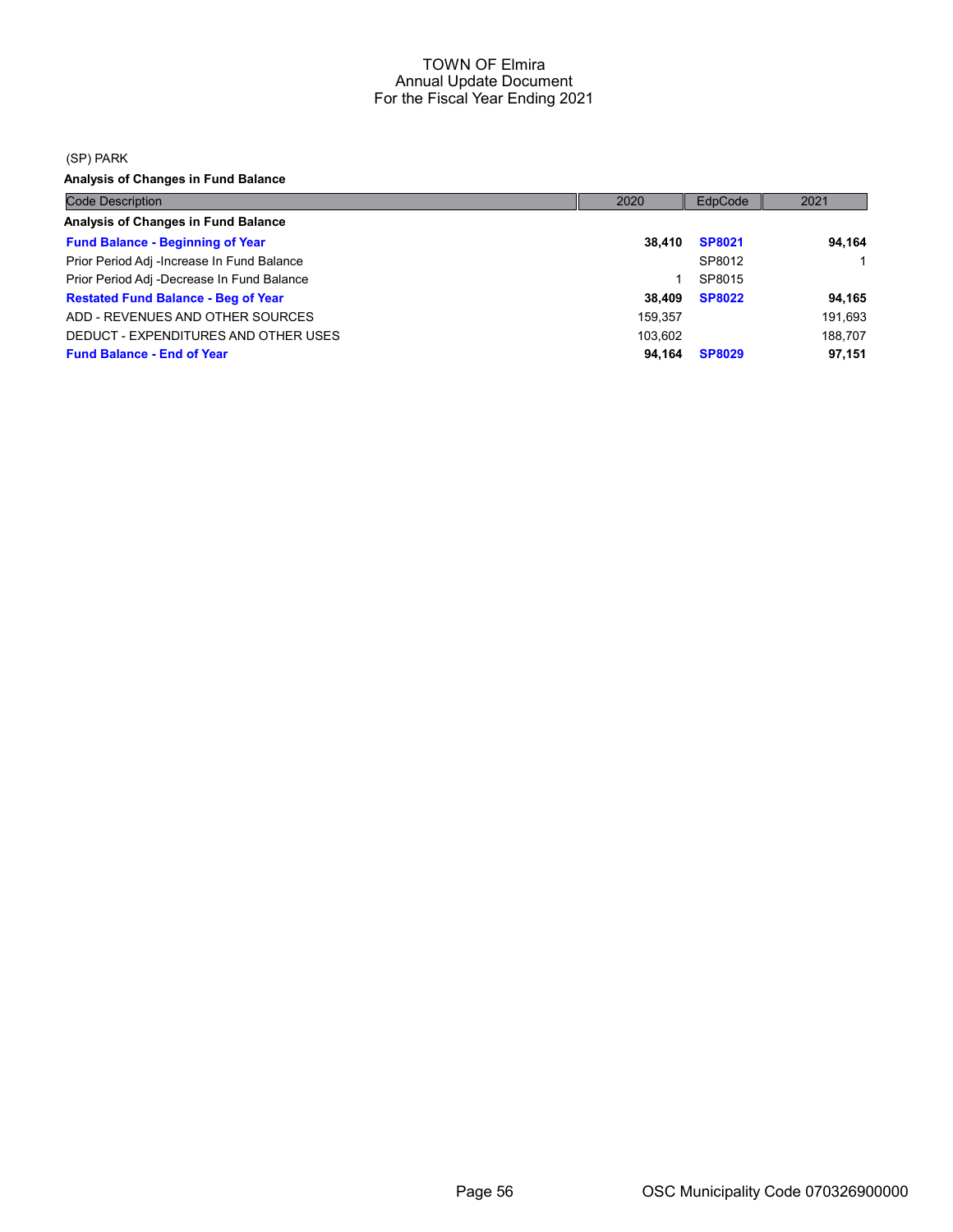## (W) GENERAL LONG-TERM DEBT

| <b>Balance Sheet</b>                                |           |         |           |
|-----------------------------------------------------|-----------|---------|-----------|
| <b>Code Description</b>                             | 2020      | EdpCode | 2021      |
| <b>Assets</b>                                       |           |         |           |
| <b>Total Non-Current Govt Liabilities</b>           | 3,068,739 | W129    | 2,404,607 |
| <b>TOTAL Provision To Be Made In Future Budgets</b> | 3,068,739 |         | 2,404,607 |
| <b>TOTAL Assets</b>                                 | 3,068,739 |         | 2,404,607 |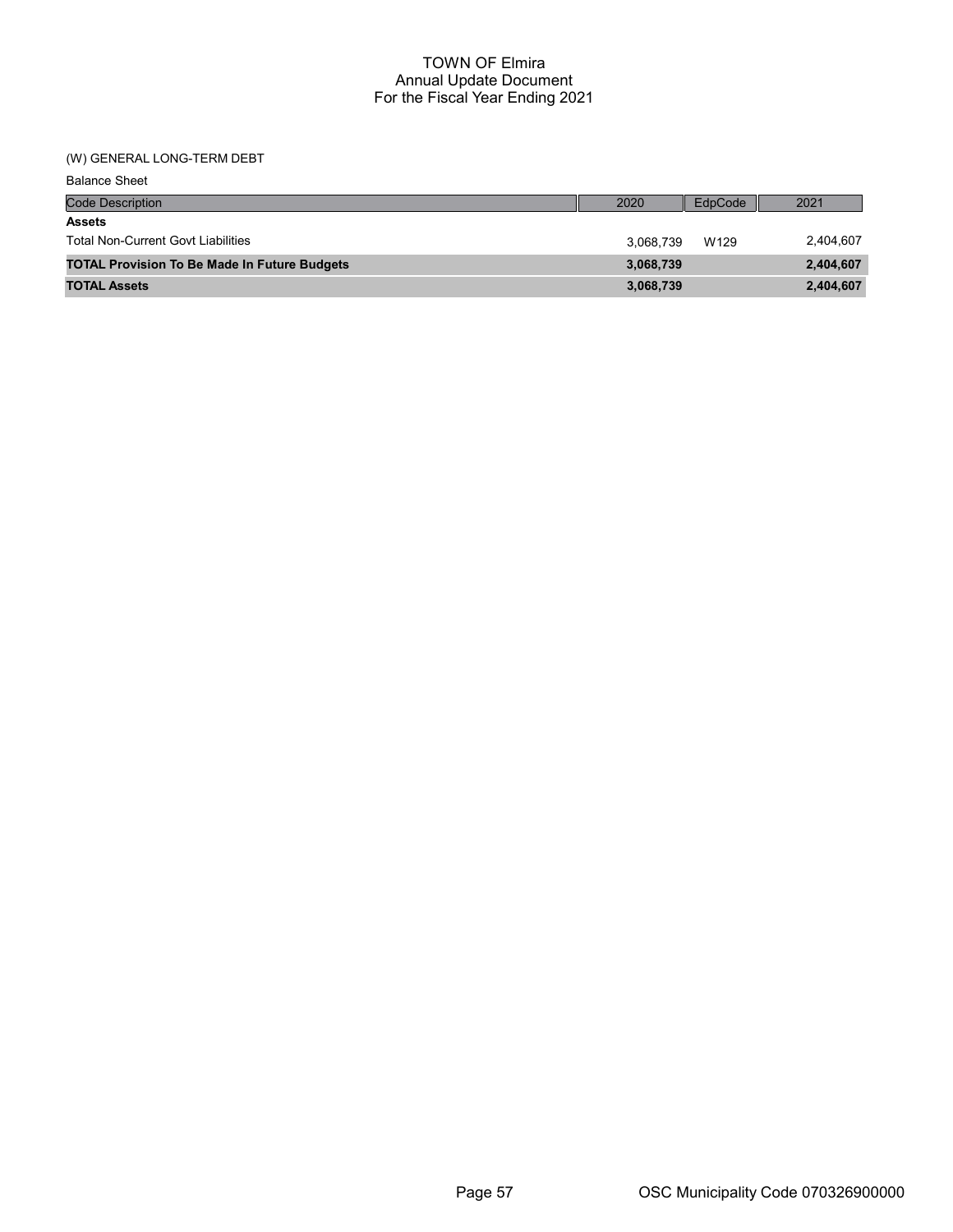# (W) GENERAL LONG-TERM DEBT

| <b>Code Description</b>                     | 2020      | EdpCode | 2021      |
|---------------------------------------------|-----------|---------|-----------|
| <b>Bond Anticipation Notes Payable</b>      | 75.000    | W626    |           |
| <b>TOTAL Notes Payable</b>                  | 75,000    |         | 0         |
| Net Pension Liability - Proportionate Share | 1.027.646 | W638    | 3,465     |
| <b>Total OPEB Liability</b>                 | 1.790.394 | W683    | 2,086,424 |
| Installment Purchase Debt                   |           | W685    | 162.231   |
| <b>Compensated Absences</b>                 | 101.199   | W687    | 89,987    |
| <b>TOTAL Other Liabilities</b>              | 2,919,239 |         | 2,342,107 |
| <b>Bonds Payable</b>                        | 74.500    | W628    | 62,500    |
| <b>TOTAL Bond And Long Term Liabilities</b> | 74,500    |         | 62,500    |
| <b>TOTAL Liabilities</b>                    | 3,068,739 |         | 2,404,607 |
| <b>TOTAL Liabilities</b>                    | 3,068,739 |         | 2,404,607 |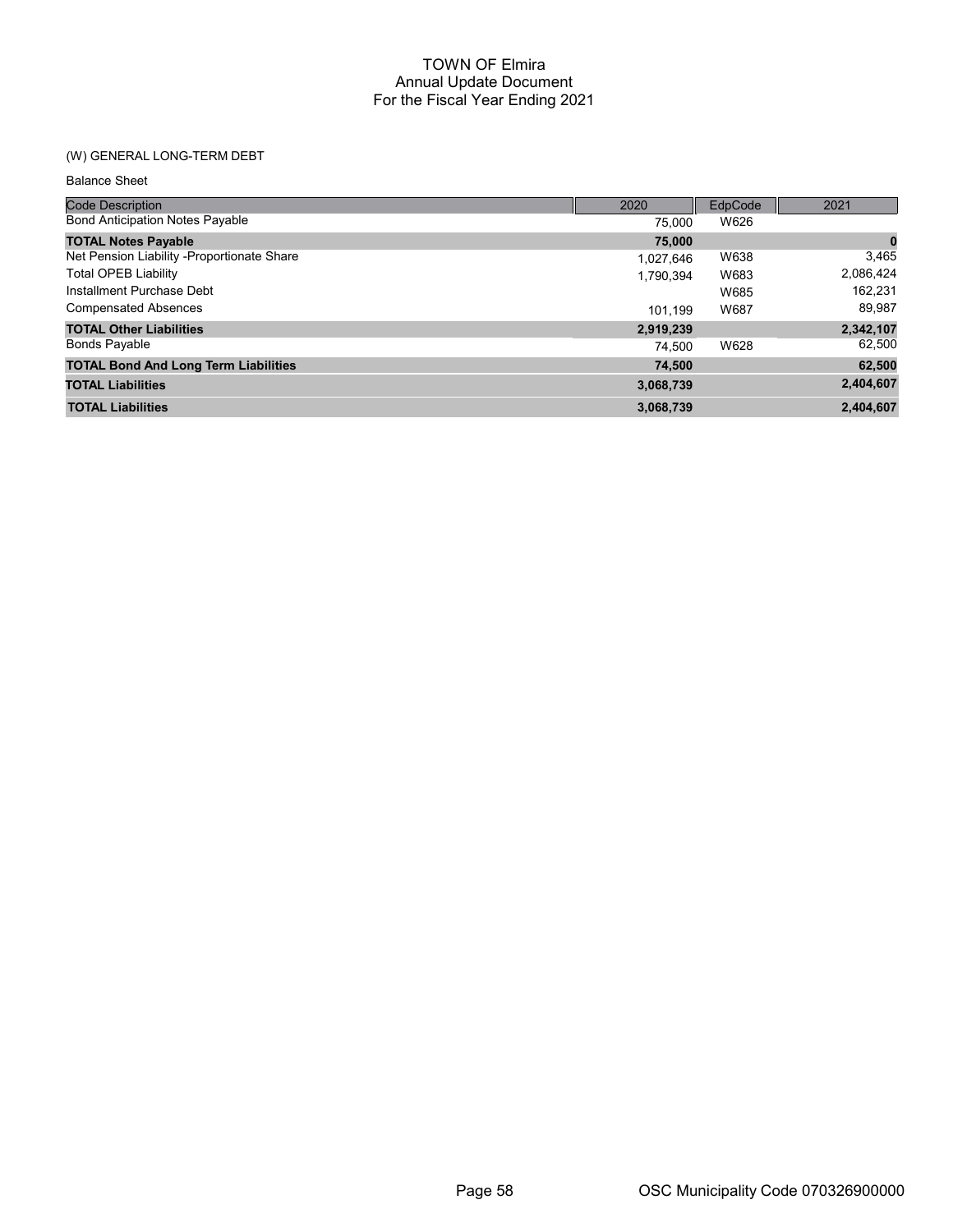## Office of the State Comptroller 5/18/2022 Statement of Indebtedness For the Fiscal Year Ending 2021

## County of: Chemung

#### Municipal Code: 070326900000

| <b>First</b><br><b>Debt</b><br>Code<br>Year | <b>Description</b>                                                         | Cops<br>Flag | Comp<br>Flag | Date of<br>Issue | Date of<br>Maturity   | Int.<br>Rate | Var? | Amt. Orig.<br>Issued | $O/S$ Beg.<br>of Year | Paid<br>Dur. Year | Redeemed<br><b>Bond Proc.</b> | Prior Yr.<br>Adjust. | Accreted<br>Interest | O/S End<br>of Year |
|---------------------------------------------|----------------------------------------------------------------------------|--------------|--------------|------------------|-----------------------|--------------|------|----------------------|-----------------------|-------------------|-------------------------------|----------------------|----------------------|--------------------|
| 2021<br>IPC.                                | 2021 Mack Truck                                                            |              |              |                  | 09/01/2020 09/01/2025 | 2.93%        |      | \$199,944            | \$0                   | \$37,713          |                               | \$199,944            |                      | \$162,231          |
|                                             | Total for Type/Exempt Status - Sums Issued Amts only made in AFR Year      |              |              |                  |                       |              |      | \$199,944            | \$0                   | \$37,713          | \$0                           | \$199,944            | \$0                  | \$162,231          |
| 2018<br><b>BAN</b>                          | <b>Town Hall Roof</b><br>N<br>Improvements                                 |              |              |                  | 12/18/2018 12/18/2019 | 3.25%        |      | \$100,000            | \$75,000              | \$75,000          | \$0                           | \$0                  |                      | \$0                |
|                                             | Total for Type/Exempt Status - Sums Issued Amts only made in AFR Year      |              |              |                  |                       |              |      | \$0                  | \$75,000              | \$75,000          | \$0                           | \$0                  | \$0                  | \$0                |
| 2009<br><b>BOND N</b>                       | <b>Drianage District</b>                                                   |              |              |                  | 07/10/2009 07/01/2024 | 5.75%        |      | \$31,500             | \$9,500               | \$2,000           | \$0                           | \$0                  |                      | \$7,500            |
| <b>BOND N</b><br>2012                       | Recreation                                                                 |              |              |                  | 11/15/2012 05/15/2021 | 3.25%        |      | \$135,000            | \$65,000              | \$10,000          | \$0                           | \$0                  |                      | \$55,000           |
|                                             | Total for Type/Exempt Status - Sums Issued Amts only made in AFR Year      |              |              |                  |                       |              |      | \$0                  | \$74,500              | \$12,000          | \$0                           | \$0                  | \$0                  | \$62,500           |
|                                             | AFR Year Total for All Debt Types - Sums Issued Amts only made in AFR Year |              |              |                  |                       |              |      | \$199,944            | \$149,500             | \$124,713         | \$0                           | \$199,944            | \$0                  | \$224,731          |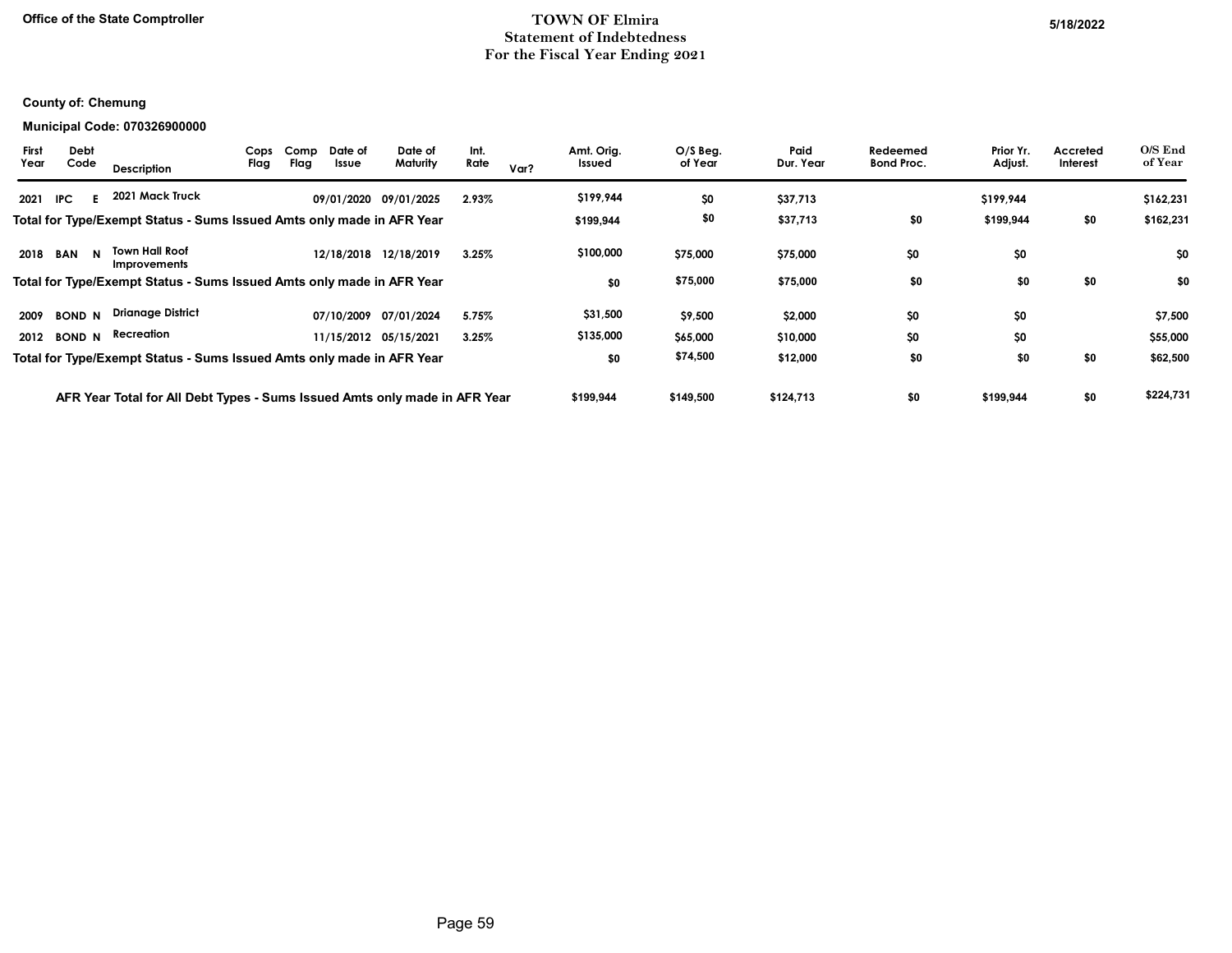#### TOWN OF Elmira Schedule of Time Deposits and Investments For the Fiscal Year Ending 2021

|                                                                                   | <b>EDP Code</b> | Amount         |
|-----------------------------------------------------------------------------------|-----------------|----------------|
| CASH:                                                                             |                 |                |
| On Hand                                                                           | 9Z2001          | \$500.00       |
| <b>Demand Deposits</b>                                                            | 9Z2011          | \$1,219,630.00 |
| <b>Time Deposits</b>                                                              | 9Z2021          |                |
| Total                                                                             |                 | \$1,220,130.00 |
| <b>COLLATERAL:</b>                                                                |                 |                |
| - FDIC Insurance                                                                  | 9Z2014          | \$250,000.00   |
| Collateralized with securities held in<br>possession of municipality or its agent | 9Z2014A         | \$970,130.00   |
| Total                                                                             |                 | \$1,220,130.00 |
| <b>INVESTMENTS:</b>                                                               |                 |                |
| - Securities (450)                                                                |                 |                |
| Book Value (cost)                                                                 | 9Z4501          |                |
| Market Value at Balance Sheet Date                                                | 9Z4502          |                |
| Collateralized with securities held in<br>possession of municipality or its agent | 9Z4504A         |                |
| - Repurchase Agreements (451)                                                     |                 |                |
| Book Value (cost)                                                                 | 9Z4511          |                |
| Market Value at Balance Sheet Date                                                | 9Z4512          |                |
| Collateralized with securities held in<br>possession of municipality or its agent | 9Z4514A         |                |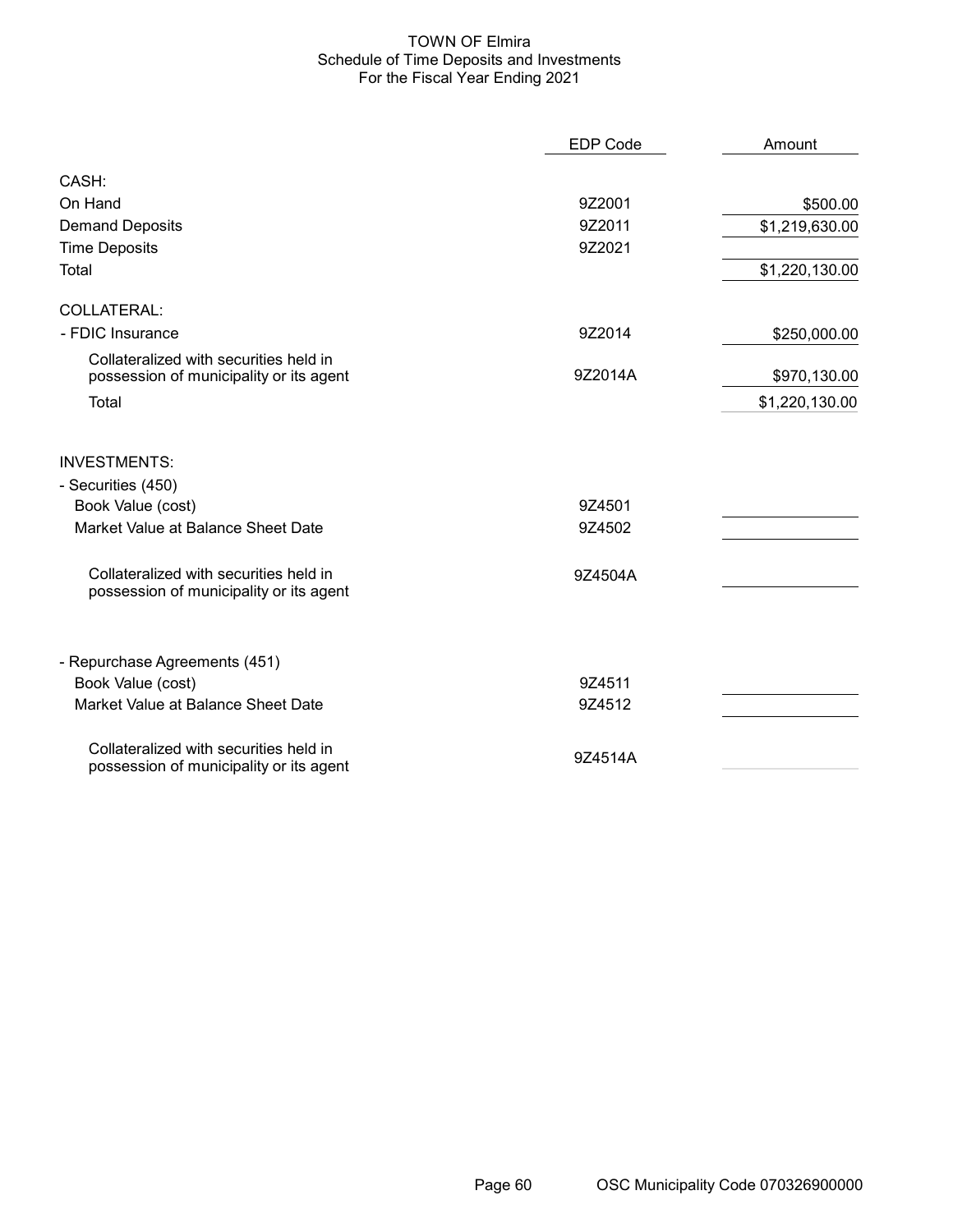#### TOWN OF Elmira Bank Reconciliation For the Fiscal Year Ending 2021

# Include All Checking, Savings and C.D. Accounts

| <b>Bank</b><br>Account<br>Number | <b>Bank</b><br><b>Balance</b>       | Add:<br>Deposit<br>In Transit | Less:<br>Outstanding<br>Checks |          | Adjusted<br>Bank<br><b>Balance</b> |
|----------------------------------|-------------------------------------|-------------------------------|--------------------------------|----------|------------------------------------|
| *****-3798                       | \$269,578                           | \$0                           |                                | \$0      | \$269,578                          |
| *****-4111                       | \$722,586                           | \$0                           |                                | \$0      | \$722,586                          |
| *****-4253                       | \$2                                 | \$0                           |                                | \$0      | \$2                                |
| *****-5116                       | \$162,586                           | \$0                           |                                | \$16,136 | \$146,450                          |
| *****-5124                       | \$64,221                            | \$0                           |                                | \$21,070 | \$43,151                           |
| *****-5132                       | \$76                                | \$0                           |                                | \$0      | \$76                               |
| *****-5159                       | \$480                               | \$0                           |                                | \$0      | \$480                              |
| *****-7310                       | \$101                               | \$0                           |                                | \$0      | \$101                              |
|                                  | <b>Total Adjusted Bank Balance</b>  |                               |                                |          | \$1,182,424                        |
|                                  | <b>Petty Cash</b>                   |                               |                                |          | \$500.00                           |
|                                  | <b>Adjustments</b>                  |                               |                                |          | \$.00                              |
|                                  | <b>Total Cash</b>                   |                               | 9ZCASH                         | *        | \$1,182,924                        |
|                                  | <b>Total Cash Balance All Funds</b> |                               | 9ZCASHB                        | $^\star$ | \$1,182,924                        |

\* Must be equal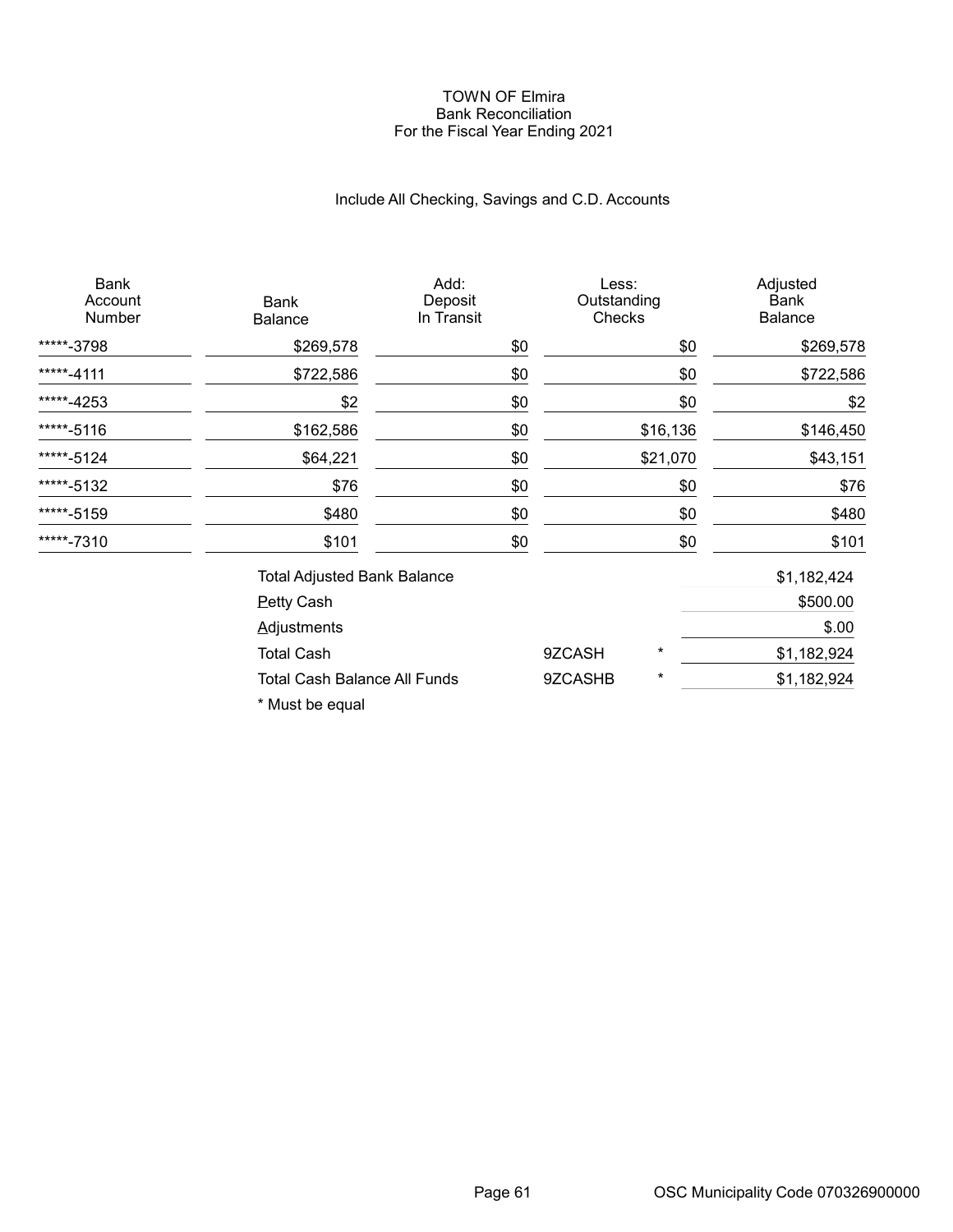# TOWN OF Elmira Local Government Questionnaire For the Fiscal Year Ending 2021

|    |                                                                                                                | Response |
|----|----------------------------------------------------------------------------------------------------------------|----------|
|    | 1) Does your municipality have a written procurement policy?                                                   | Yes      |
|    | 2) Have the financial statements for your municipality been independently audited?                             | No       |
|    | If not, are you planning on having an audit conducted?                                                         | Yes      |
|    | 3) Does your local government participate in an insurance pool with other local<br>governments?                | No       |
| 4) | Does your local government participate in an investment pool with other local<br>governments?                  | No.      |
|    | 5) Does your municipality have a Length of Service Award Program (LOSAP)<br>for volunteer firefighters?        | No.      |
|    | 6) Does your municipality have a Capital Plan?                                                                 | Yes      |
|    | 7) Has your municipality prepared and documented a risk assessment plan?                                       | No       |
|    | If yes, has your municipality used the results to design the system of internal<br>controls?                   |          |
|    | 8) Have you had a change in chief executive or chief fiscal officer during the last<br>year?                   | Yes      |
|    | 9) Has your Local Government adopted an investment policy as required by<br>General Municipal Law, Section 39? | Yes      |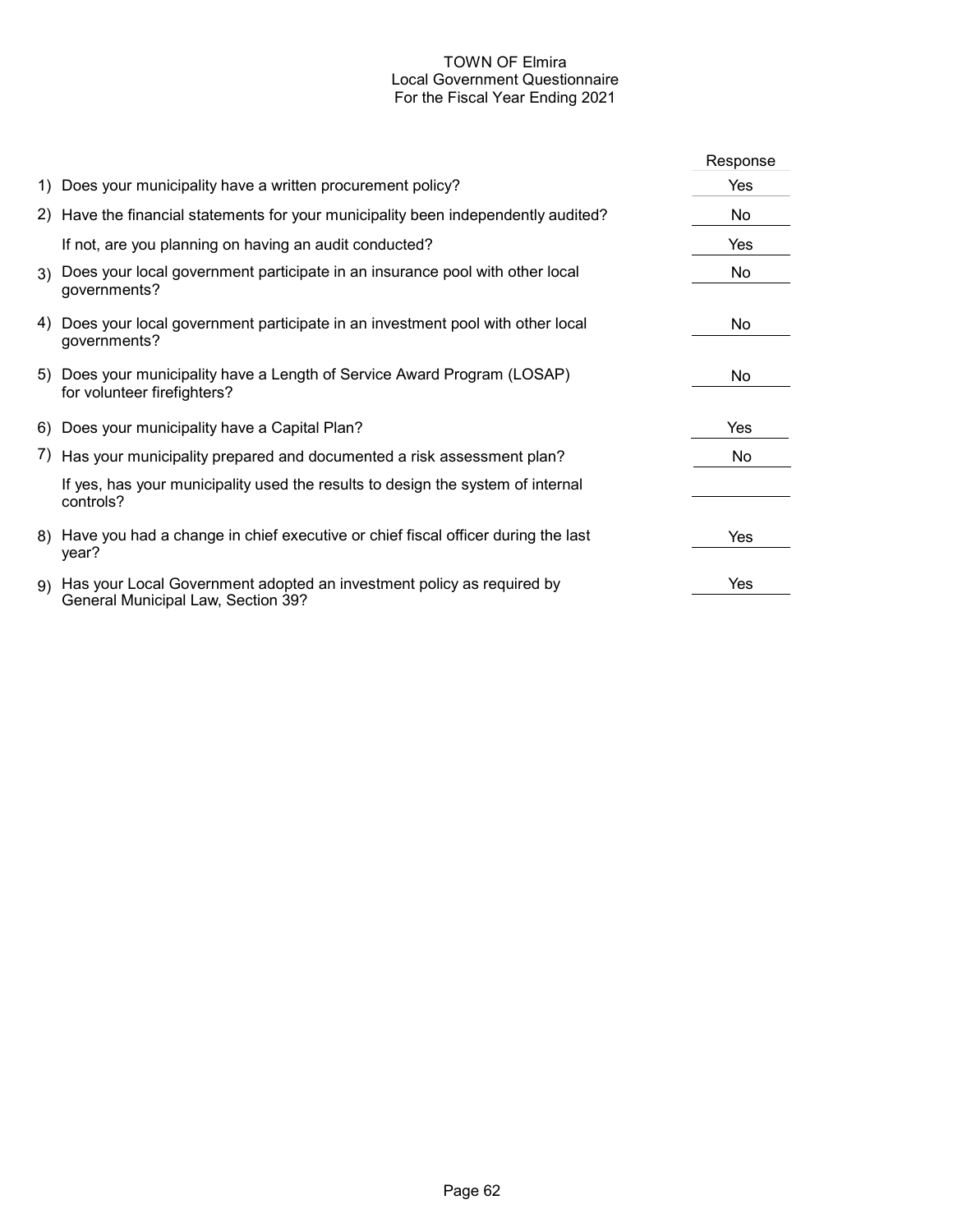#### TOWN OF Elmira Employee and Retiree Benefits For the Fiscal Year Ending 2021

|                        | <b>Total Full Time Employees:</b>                                           |                                                    |                                              |                                              |               |
|------------------------|-----------------------------------------------------------------------------|----------------------------------------------------|----------------------------------------------|----------------------------------------------|---------------|
|                        | <b>Total Part Time Employees:</b>                                           |                                                    |                                              |                                              |               |
| <b>Account</b><br>Code | <b>Description</b>                                                          | <b>Total</b><br><b>Expenditures</b><br>(All Funds) | # of Full<br><b>Time</b><br><b>Employees</b> | # of Part<br><b>Time</b><br><b>Employees</b> | # of Retirees |
| 90108                  | <b>State Retirement System</b>                                              | \$164,202.00                                       |                                              |                                              |               |
| 90158                  | Police and Fire Retirement                                                  |                                                    |                                              |                                              |               |
| 90258                  | <b>Local Pension Fund</b>                                                   |                                                    |                                              |                                              |               |
| 90308                  | Social Security                                                             | \$89,937.00                                        |                                              |                                              |               |
| 90408                  | <b>Worker's Compensation</b><br>Insurance                                   | \$87,320.00                                        |                                              |                                              |               |
| 90458                  | Life Insurance                                                              |                                                    |                                              |                                              |               |
| 90508                  | Unemployment Insurance                                                      |                                                    |                                              |                                              |               |
| 90558                  | Disability Insurance                                                        | \$1,171.00                                         |                                              |                                              |               |
| 90608                  | <b>Hospital and Medical</b><br>(Dental) Insurance                           | \$351,969.00                                       |                                              |                                              |               |
| 90708                  | <b>Union Welfare Benefits</b>                                               |                                                    |                                              |                                              |               |
|                        | 90858 Supplemental Benefit Payment to<br><b>Disabled Fire Fighters</b>      |                                                    |                                              |                                              |               |
| 91890                  | <b>Other Employee Benefits</b>                                              |                                                    |                                              |                                              |               |
|                        | <b>Total</b>                                                                | \$694,599.00                                       |                                              |                                              |               |
|                        | <b>Computed Total From Financial</b><br>Section (comparative purposes only) | \$694,599.00                                       |                                              |                                              |               |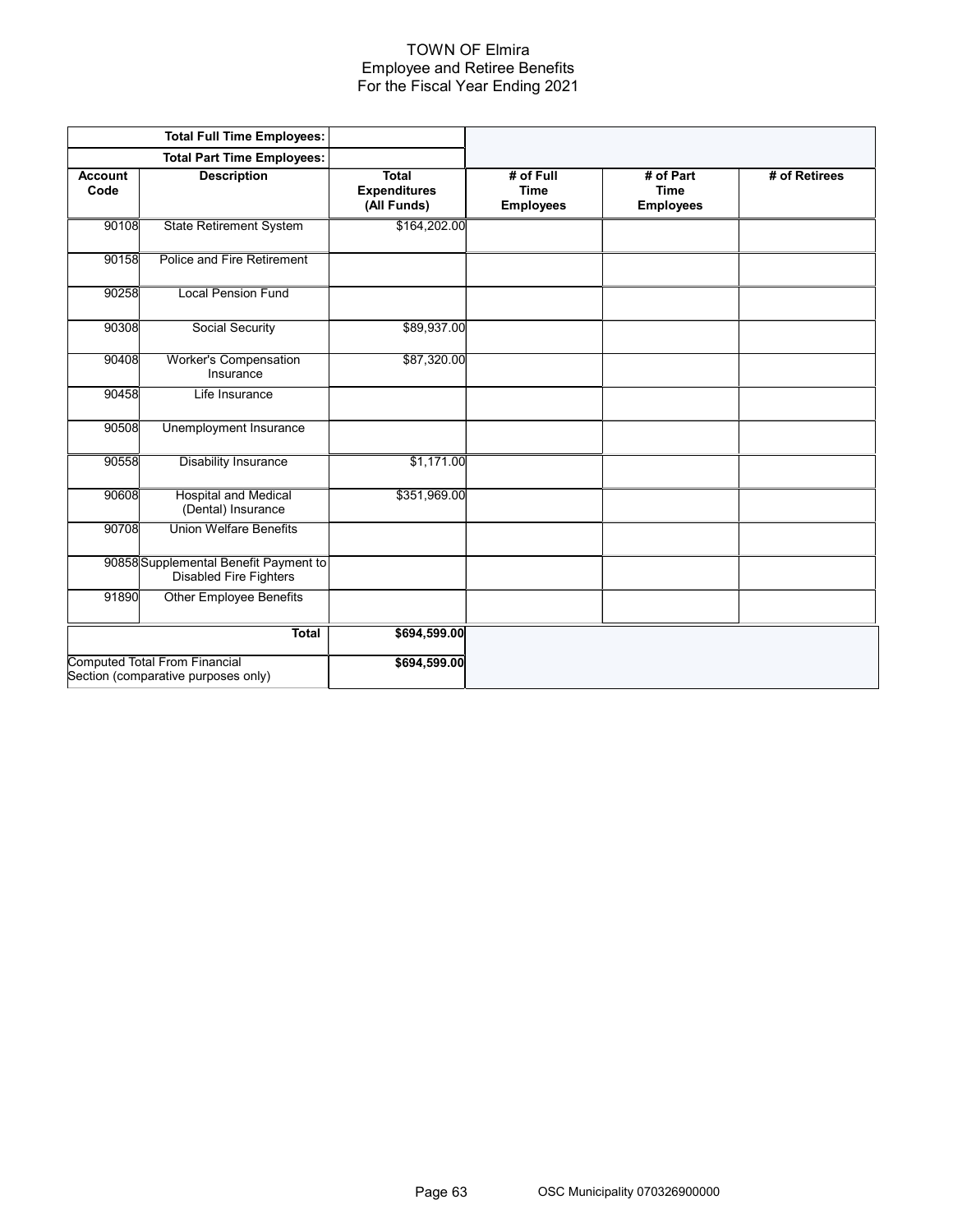#### TOWN OF Elmira Energy Costs and Consumption For the Fiscal Year Ending 2021

| Total<br><b>Total Volume</b><br><b>Energy Type</b><br><b>Expenditures</b> | Units Of<br><b>Alternative</b><br><b>Units Of</b><br>Measure<br>Measure |  |
|---------------------------------------------------------------------------|-------------------------------------------------------------------------|--|
|---------------------------------------------------------------------------|-------------------------------------------------------------------------|--|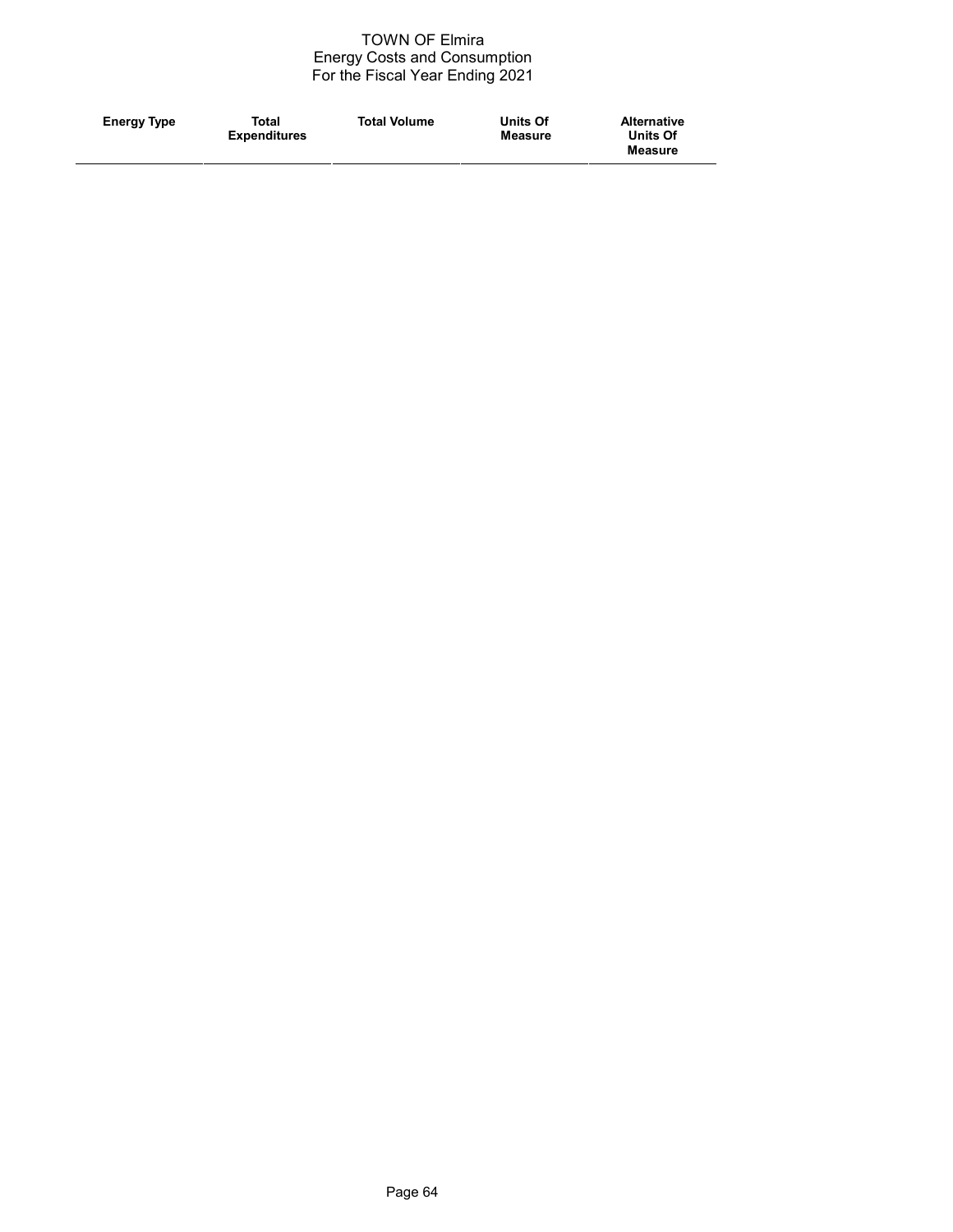## CERTIFICATION OF CHIEF FISCAL OFFICER

and filed by means of electronic data transmission. , hereby certify that I am the Chief Fiscal Officer of By entering the personal identification number assigned by the Office of the State Comptroller to me as , and that the information provided in the annual I, David Sullivan the Town of Elmira the Chief Fiscal Officer of the Town of Elmira , and adopted by me as annual financial report, I am evidencing my express intent to authenticate my certification of the my signature for use in conjunction with the filing of the Town of Elmira's , is TRUE and correct to the best of my knowledge and belief. financial report of the Town of Elmira (in the fiscal year ended 12/31/2021) Town of Elmira's annual financial report for the fiscal year ended 12/31/2021

Name of Report Preparer if different than Chief Fiscal Officer

(607) 734-2031 Town Supervisor Telephone Number **Title** 

David Sullivan Name

1255 West Water Street Official Address

03/31/2022 (607) 734-2031 Date of Certification **Date of Certification** Official Telephone Number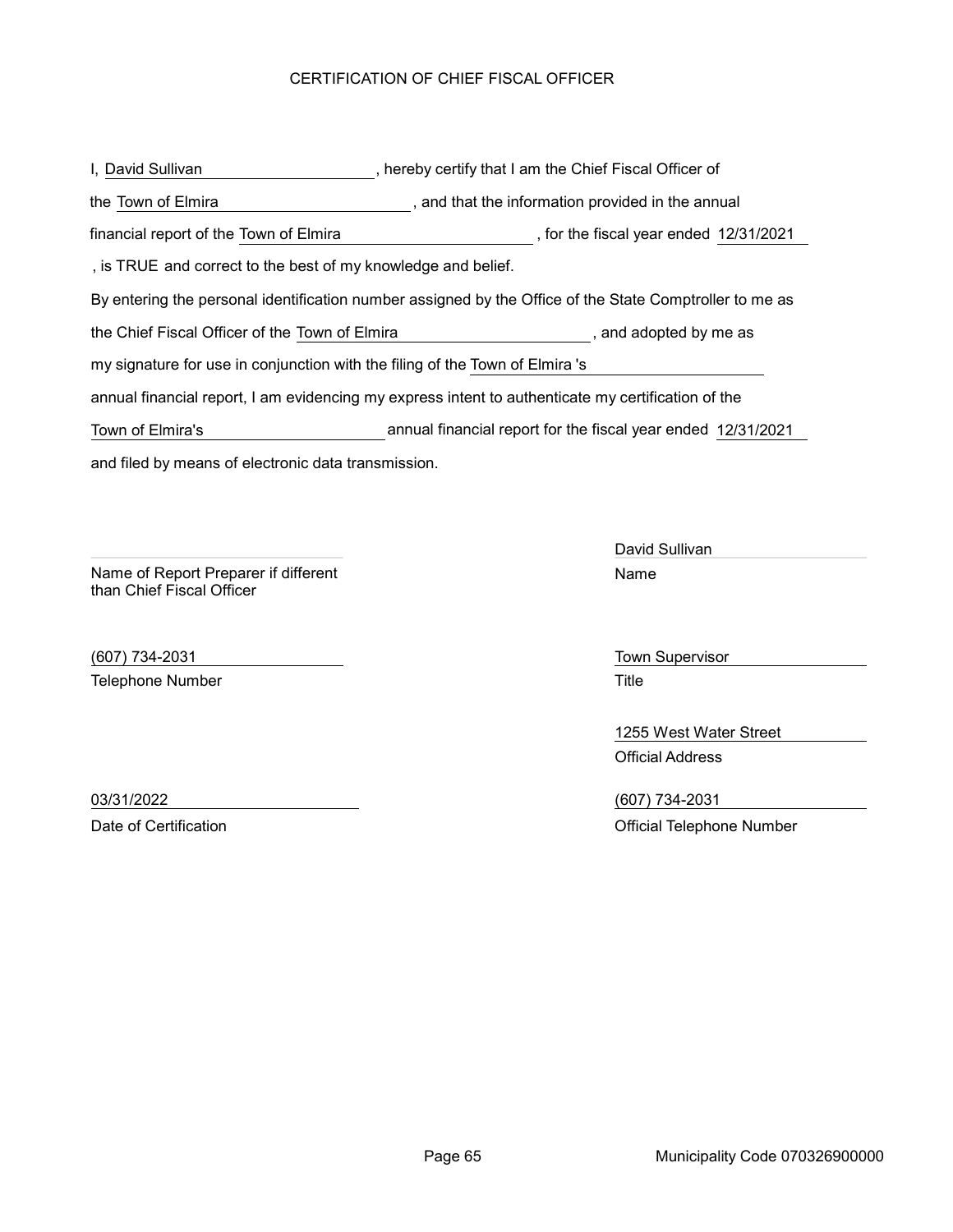(SD) DRAINAGE

Account Code Comment

Account Code SD806 Reclassified \$216 from SD915 per email with Town. Figure represents portion of the Drainage (SD) Fund's Assets that are not in a spendable form. See SD480 - Prepaid Expenses.

Account Code SD915 Reclassified \$216 in SD806 per email with Town. See comment on SD806.

(SF) FIRE PROTECTION

Adjustment Reason

Account Code SF8012 Rounding

(SP) PARK

Adjustment Reason

Account Code SP8012 Rounding

(SM) MISCELLANEOUS

Adjustment Reason

Account Code SM8015 Rounding

(K) GENERAL FIXED ASSETS

#### Account Code Comment

Account Code K102 Updated fixed asset value for Buildings per email with Town.

Account Code K104 Updated fixed asset value for Machinery and Equipment per email with Town.

Account Code K106 Updated fixed asset value for Infrastructure per email with Town.

Account Code K159 Adjusted figure to balance the K Fund after updating Fixed Asset values for Buildings, Machinery & Equipment, and Infrastructure. Per email with Town.